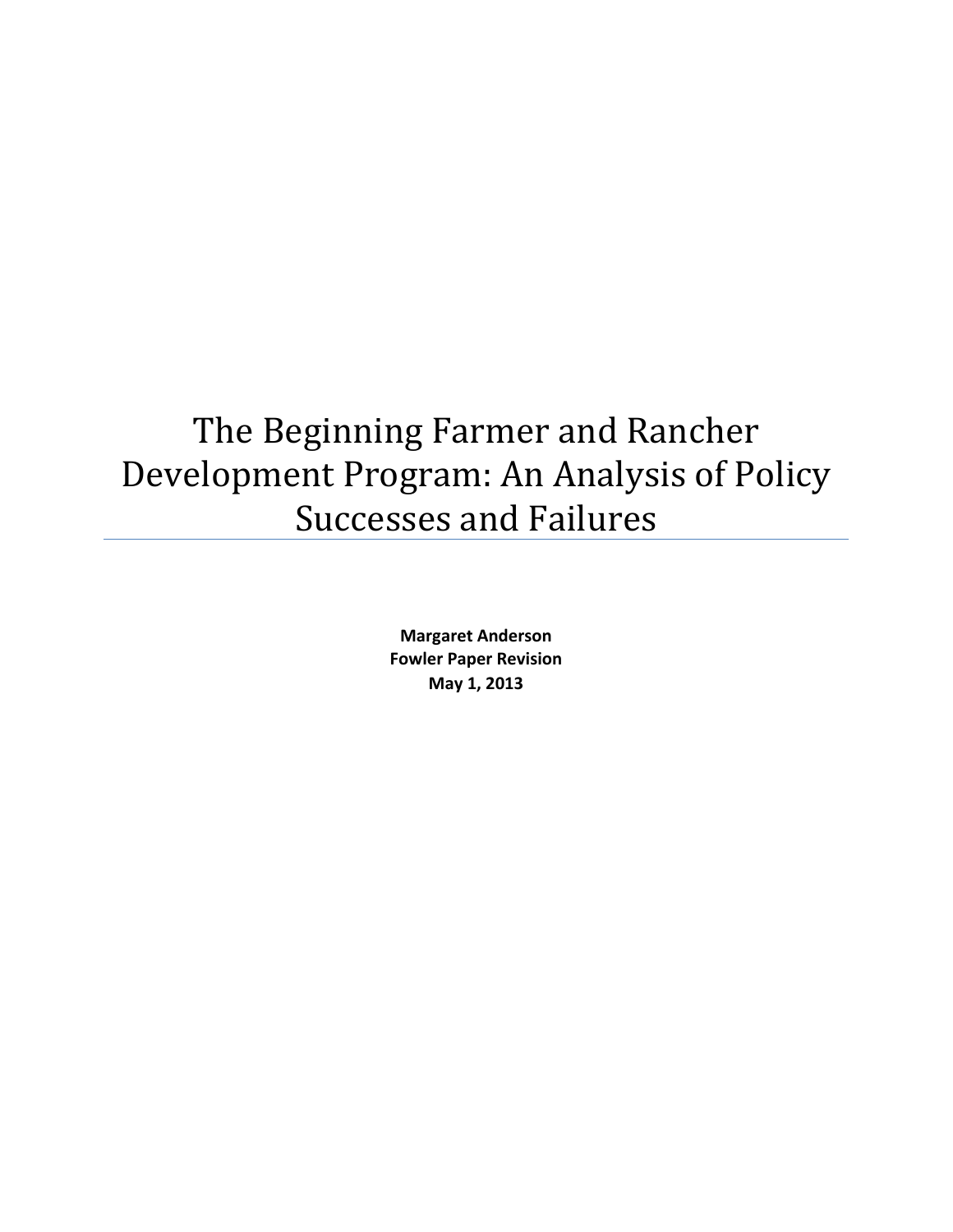#### **Abstract**

This study examines the effects of federally-funded agriculture grant programs, specifically the Beginning Farmer and Rancher Development Program (BFRDP). A case study method of analysis was utilized in order to evaluate this policy's effectiveness. It was predicted that the BFRDP was an accessible program that allowed for "collaborative State, tribal, local, or regionally-based network or partnership of public or private entities" to apply for federal funding in order to establish education, training, and mentor programs that would assist beginning farmers and ranchers with the obstacles of starting a farm (e.g. basic farm education, high cost, financial and business planning, marketing, and limited land availability) (USDA, 2011). For the most part, this prediction was supported; however, it was found that applying for a BFRDP grant is a rather complex process, especially for someone who is unfamiliar with grant writing. Moreover, this program is still very new and thus lacks concrete empirical research, mostly due to the use of the USDA's voluntary CRIS (Current Research Information System) reporting method instead of a strict "across the board" verification system. This study draws on data and literature from the United States Department of Agriculture, National Sustainable Agriculture Coalition, and various agriculture scholars and journals to provide the public and policy-makers with a better understanding of BFRDP and how programs like this can protect food security.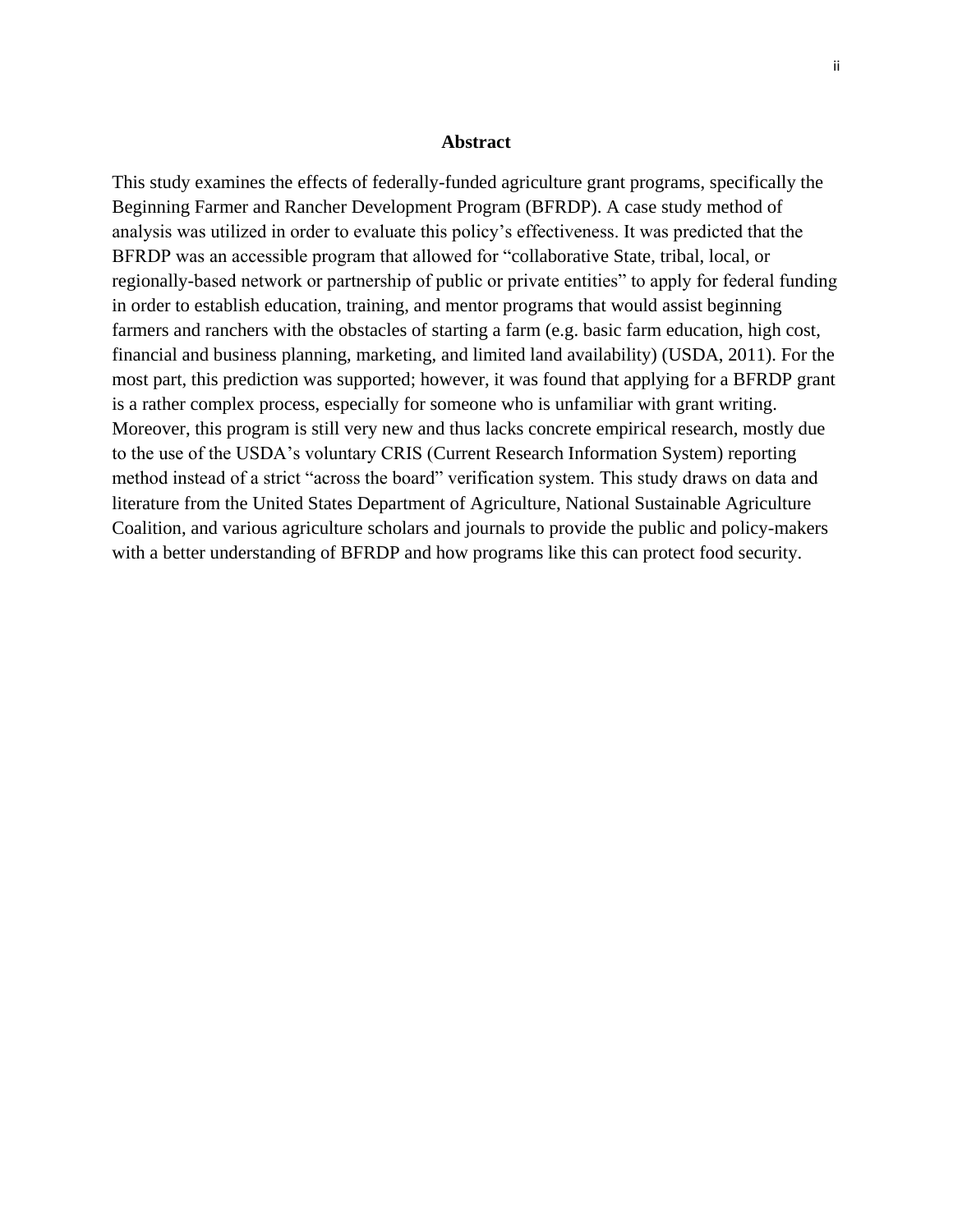**Keywords:** Beginning Farmer and Rancher Development Program (BFRDP), beginning farmers and ranchers, food security, small farms, and United States Agriculture Department (USDA).

### **Important Concepts and Definitions**

**Farmer:** a person who owns and works on a farm (land or water used for the raising of animals or crops) or cultivates land. Someone who collects revenue based on success of crop and animal growth.

**Rancher:** a person who owns, manages, or works on a ranch (an establishment primarily used for raising one type of livestock).

**Beginning Farmer or Rancher**: "one who has not operated a farm or ranch; or has operated a farm or ranch for not more than 10 years" (Cornell University Law School 2013).

**BFRDP:** "A competitive grant program administered by the National Institute of Food and Agriculture (NIFA) that funds education, extension, outreach, and technical assistance initiatives directed at helping beginning farmers and ranchers of all types" (Sureshwaran 2013).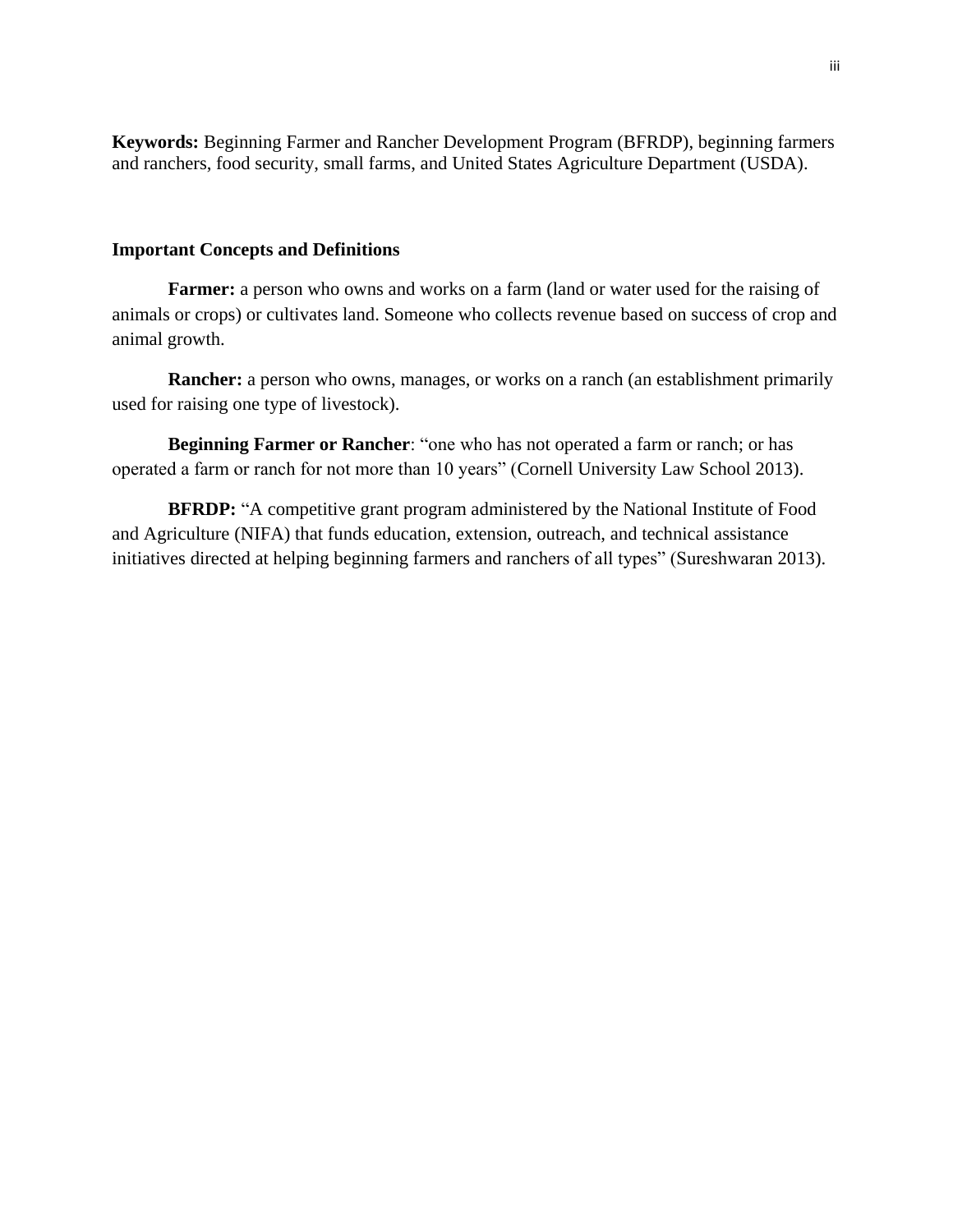### Table of Contents

| I.   |              |                                                                                                                                                                                                                                                                                                                                                                                                                  |  |
|------|--------------|------------------------------------------------------------------------------------------------------------------------------------------------------------------------------------------------------------------------------------------------------------------------------------------------------------------------------------------------------------------------------------------------------------------|--|
| II.  |              |                                                                                                                                                                                                                                                                                                                                                                                                                  |  |
|      | a)           |                                                                                                                                                                                                                                                                                                                                                                                                                  |  |
|      |              |                                                                                                                                                                                                                                                                                                                                                                                                                  |  |
|      |              |                                                                                                                                                                                                                                                                                                                                                                                                                  |  |
|      | $\mathbf{d}$ | Beginning Farmer and Rancher Development Program: The Initial Problem and                                                                                                                                                                                                                                                                                                                                        |  |
|      |              |                                                                                                                                                                                                                                                                                                                                                                                                                  |  |
| III. |              |                                                                                                                                                                                                                                                                                                                                                                                                                  |  |
| IV.  |              |                                                                                                                                                                                                                                                                                                                                                                                                                  |  |
|      |              | İ.<br>ii.<br>iii.<br>iv.<br>Case Study One: Virginia Tech: Beginning Farmer and Rancher Coalition<br>i.<br>ii.<br>Case Study Two: Land Stewardship Project: Farmers Growing Farmers:<br>Next Generation Education in Four Learning Stages34<br>Case Study Three: Pennsylvania State University. Beginning<br>iii.<br>Sustainability for New and Beginning Women Farmers Through Peer<br>Learning, Mentoring, and |  |
|      |              | Case Study Four: Expanding Local Markets for Rural Farmers and Food<br>iv.<br>Businesses, Buy Fresh Buy Local, North Valley Program40                                                                                                                                                                                                                                                                            |  |
|      |              | c) Policy Evaluation Part Three: BFRDP's Overall Accomplishments (FY2010-                                                                                                                                                                                                                                                                                                                                        |  |
| V.   |              |                                                                                                                                                                                                                                                                                                                                                                                                                  |  |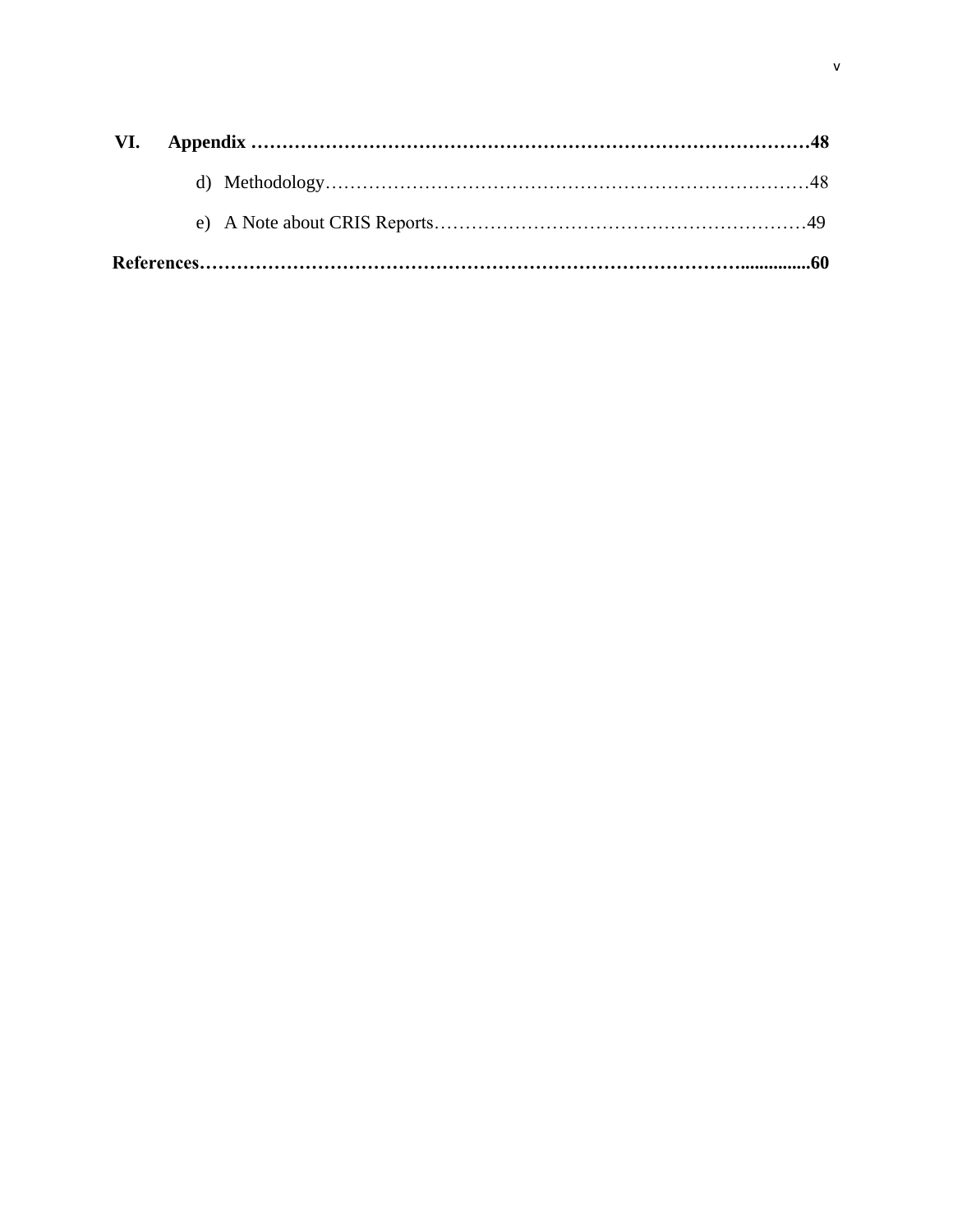### **Introduction**

The traditions of farming have become an image of the past. Grandfathers and grandmothers used to pass on family traditions and land to their sons and daughters, allowing them to become their own bosses, stewards of the land, and family providers. With current trends, however, it has become more and more difficult for small family farms to be passed through generations as the price of operating a small farm has become too burdensome. Thus, the sweat, love, and strength that went into herding cattle, planting seeds, harvesting crops, and baling hay are now all swept away with the swift sale of once cherished farm-land. According to Zeigler, a journalist of the *Drake Journal of Agriculture Law,* 

> Traditional farm families watch their children grow and choose to leave the tradition of farming. Intra-family sales of farmland continue to decline, a poignant fact further sharpened by many farmers' conscious wishes to spare their children the economic distress currently being experienced across rural America.

(2000, 280). The dream essentially shifts from working the earth to sustain one's family, to creating an easy life in a major "booming" city where the economic opportunities are vast. According to Zeigler (2000), "in fact, rural populations continue to decrease at an alarming rate," which creates ambiguity as to who will teach America's youth about farming traditions (280).

According to the National Commission on Small Farms in the 1998 report to the USDA titled "A Time to Act," "small farms have been the foundation of our Nation, rooted in the ideals of Thomas Jefferson and recognized as such in core agriculture policies" (5). That being said, the continuation of small farms and ranches in the United States is one of the most crucial aspects of maintaining a bright future of economic and cultural prosperity—as small farms offer a safe, healthy, and diverse means of ensuring food security.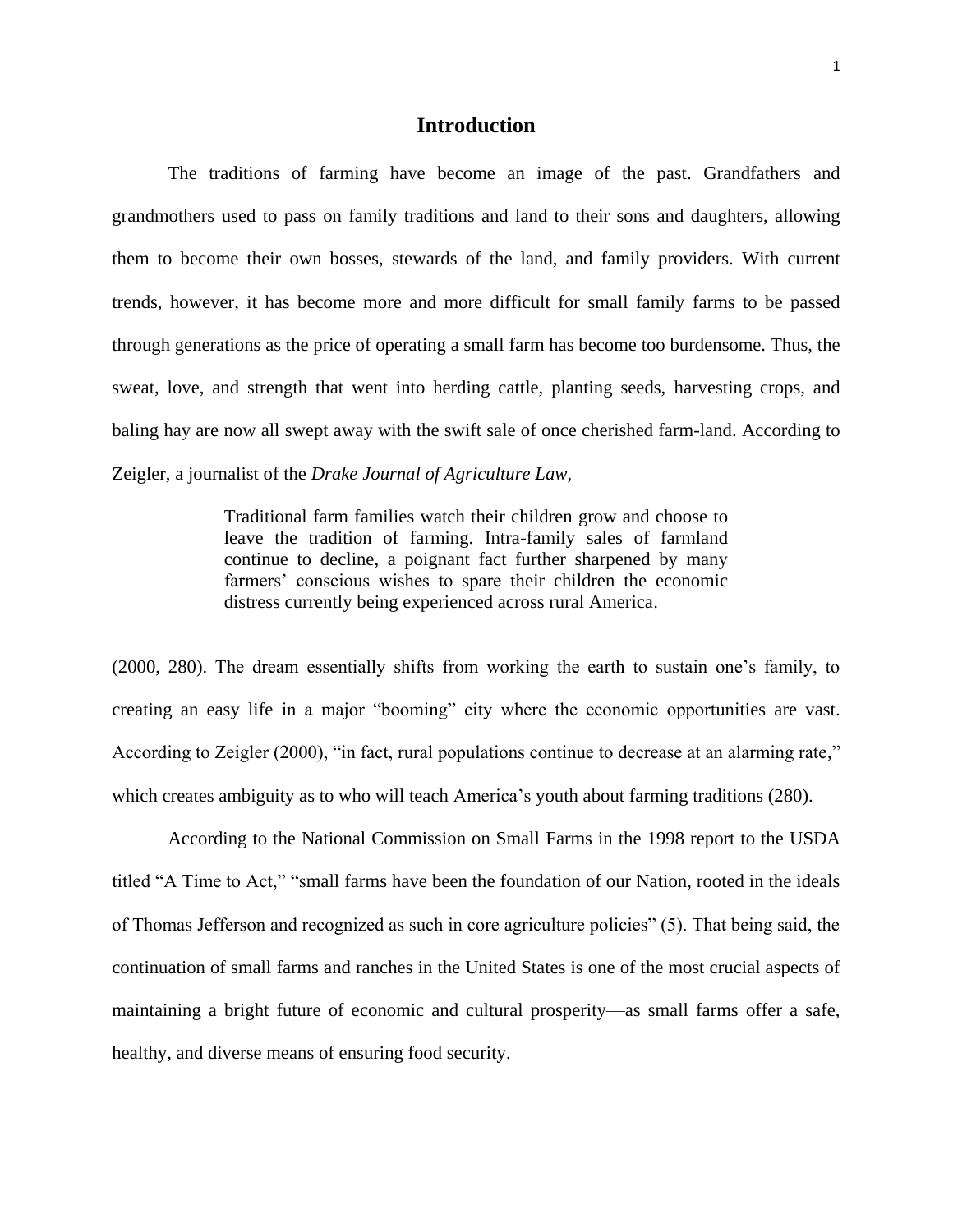Since the first English settlers adopted farming methods from their Indian neighbors, farming has been changing in order to expand the scope of crop, dairy, and meat sales. All sales used to be local, until competitive farming was introduced in the nineteenth century (Conkin 2008, 193). Skipping ahead to the twenty-first century and the increase in demand for food, farms have changed immensely in order to keep up with the ever growing population- hence the boom of factory farms and sales overseas, and the bust of small family farms and ranches.

Farm and ranch families only account for 2 percent of the U.S. population, and approximately 21 million people (15 percent of the U.S. workforce) produce and/or sell food (American Farm Bureau Foundation 2012). According to the Environmental Protection Agency, there are approximately 2.2. million farms in the United States (2013). 87 percent of these farms are family-owned, 8 percent are partnership-based, 4 percent are "corporate" farms, and 1 percent are owned by other-cooperative, estates or trusts (EPA 2013). Whereas the high percentage of family farms may appear to be a positive statistic, it should be noted that "familyowned" is not always considered "good" as a family can own a large-corporation farm. Thus, for the purpose of this study, small "traditional" farms (which are a majority of the time familyowned) are the main concern as large family-owned farms push these smaller operations out of business. The USDA classifies family-farms in the following way:

- Very large family farms  $(101,265)$  gross over \$500,000
- Large family farms  $(86,551)$  gross between \$250,000 and \$500,000
- Small family farms  $(1,925,799)$  gross under \$250,000<sup>1</sup>

 $^{1}$  List gathered from: USDA 2010A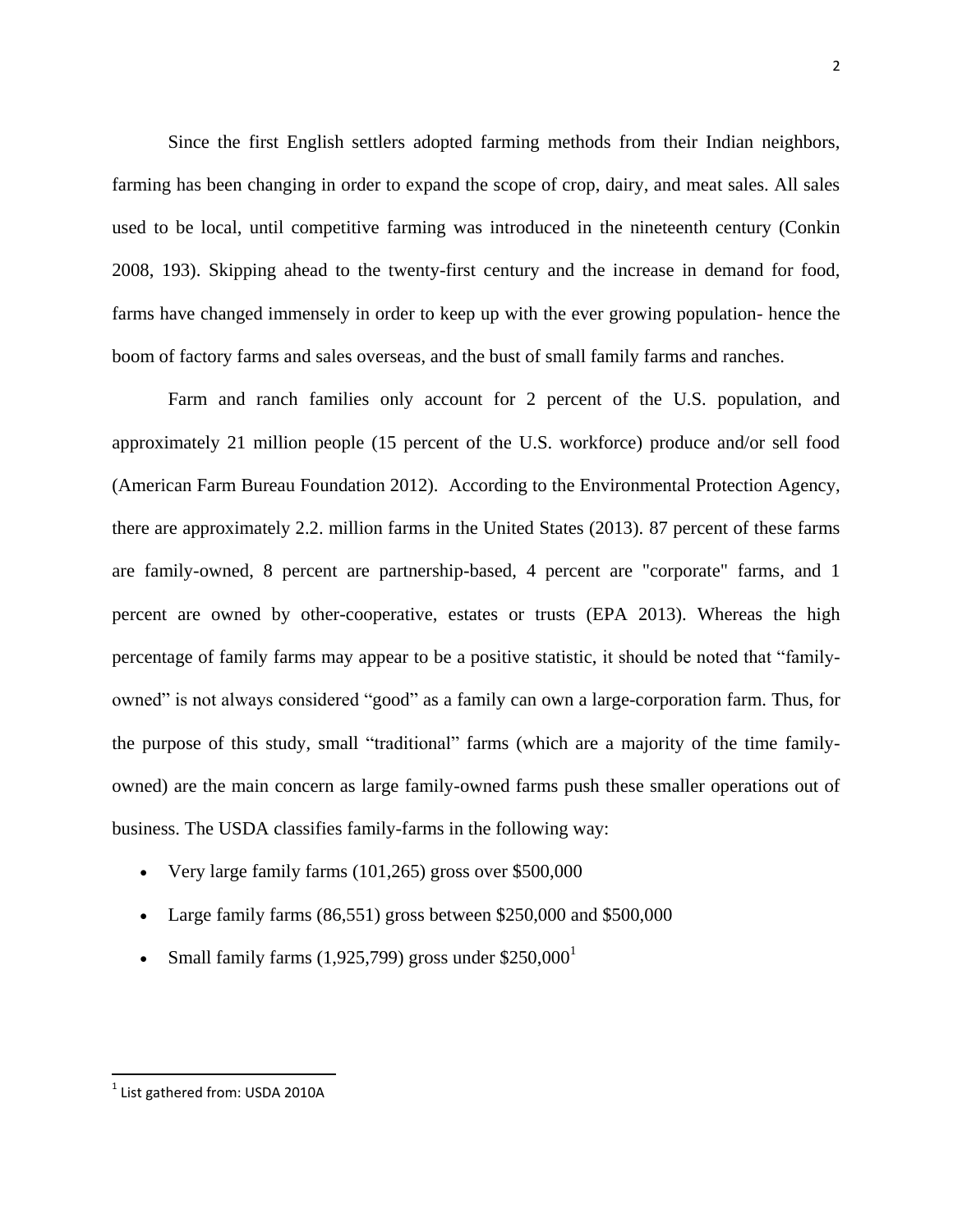The USDA notes, however, that "no classification is ideal, particularly when social factors are involved, but the above typology allows for interesting comparisons across the United States with a focus on the diverse goals and needs of farm families" (USDA 2010A).

The number of farms in the U.S. (2.2 million), moreover, has already significantly dropped since 1935 (6.8 million) by a total of 4.6 million (EPA 2013).

> As the number of farmers has declined, the demand for agricultural products has increased. This increased demand has been met (and exceeded) with the aid of large-scale mechanization (the use of large, productive pieces of farm equipment), improved crop varieties, commercial fertilizers, and pesticides. The need for human labor has also declined as evidenced by the increase in agricultural labor efficiency over the past century.

(EPA 2013). It can be assumed, therefore, that the agriculture community is in trouble if corporate farms "take-over," as they utilize dangerous pesticides, unhealthy hormone and antibiotic injections into livestock, harm the environment with large concentrations of methane gas, and do not support traditional small farm practices.

Most of the U.S. domestic production of food comes from a small number of large farm operations. "The 2007 Ag Census showed that large and very large family farms produced over 63 percent of the value of all products sold, while non-family farms produced approximately 21 percent, and the 1.9 million small farms and ranches (sales under \$250,000) produced approximately 15 percent" (USDA 2010A). These small farms make-up around 48 percent of total farm land, and as "custodians of the bulk of farm assets—including land—small farms have a large role in natural resource and environmental policy" (USDA 2009). This is in contrast to the effects of large farms:

> Despite decades of claims to the contrary, industrial farming has not relieved famine or hunger throughout the world. On the contrary, industrial agriculture has fed a culture of overconsumption, particularly in the United States, where large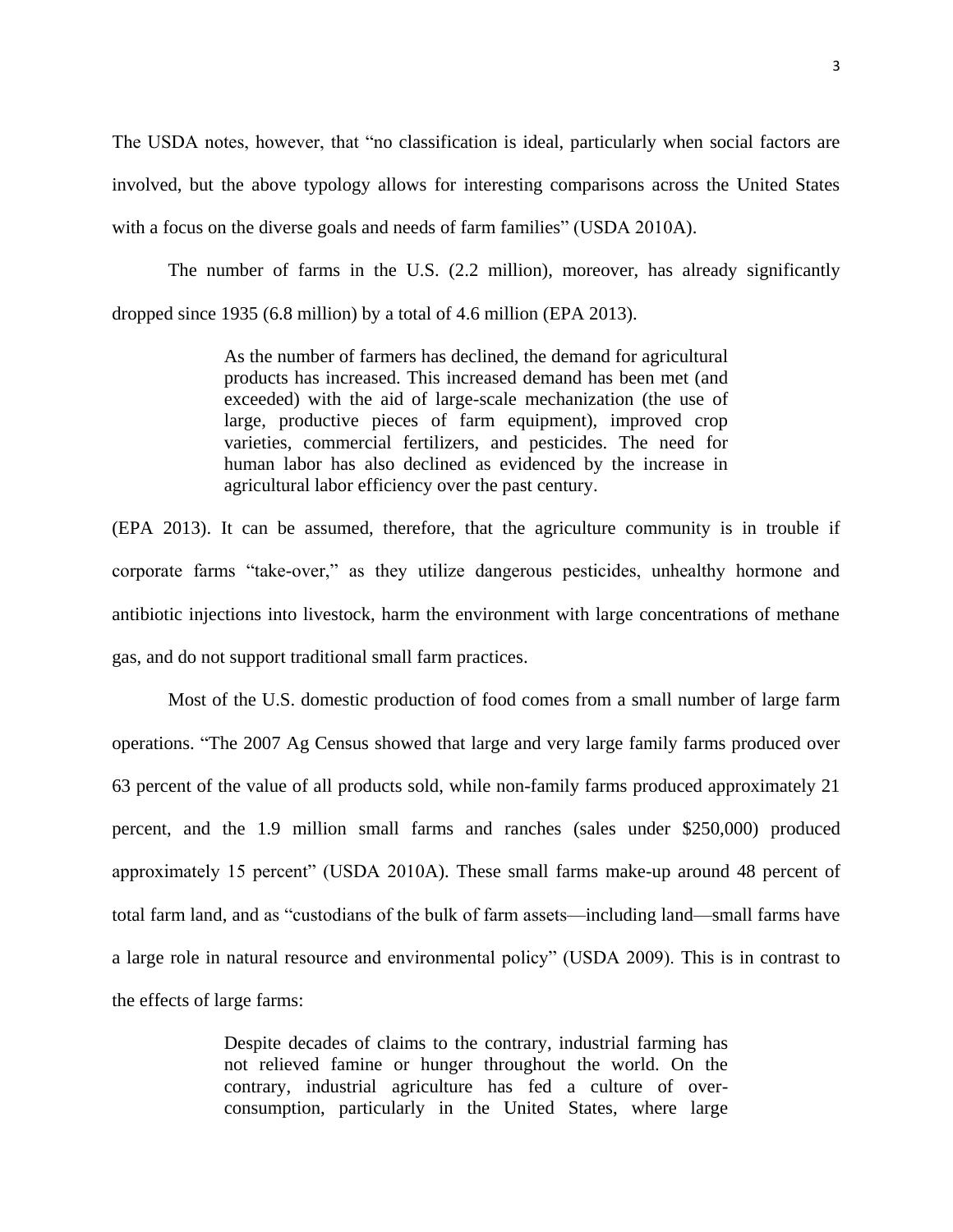quantities of food are tossed in the trash while, at the same time, the population is in the throes of an obesity epidemic.

(Sustainable Table 2013).

Furthermore, despite the common belief that large corporation farms are more efficient than small farms, small farms have actually been found to be at least as efficient as large farms, if not more (USDA 1998). There are also lots of hidden costs of large farms that have negative effects on market economies. "An agricultural system characterized by a limited number of large-scale farms does not take into account the loss of market competition when production is concentrated in oligopolistic markets," which supports the idea that a greater number of dispersed small farms is overall more beneficial than a small number of large farms (USDA 1998). Additionally, small farms offer several benefits that large farms simply cannot supply, including:

- 1. Diversity—such as with ownership, crops, culture, and landscaping.
- 2. Preservation of the environment—through responsible management of land (e.g. no pesticides or large concentrations of cattle) and respect of wildlife.
- 3. Community— farmers who rely on local businesses and services for their needs are more likely to have a stake in the well-being of the community and the well-being of its citizens. Moreover, consumers make a connection as to where their food is coming from.
- 4. Nurturing and reasonably safe places to raise a family—learn practical trade, children can learn to become comfortable around animals, and farming traditions can be passed through generations.
- 5. Economic foundations— In many US states, small farms are imperative to the health of the economy (e.g. Virginia).  $<sup>2</sup>$ </sup>
- 6. Preservation of human health— small family farms do not typically "pump" their livestock full of hormones and antibiotics, chemicals that when ingested can cause

<sup>&</sup>lt;u>.</u><br><sup>2</sup> List gathered from: Rosset 1999, 3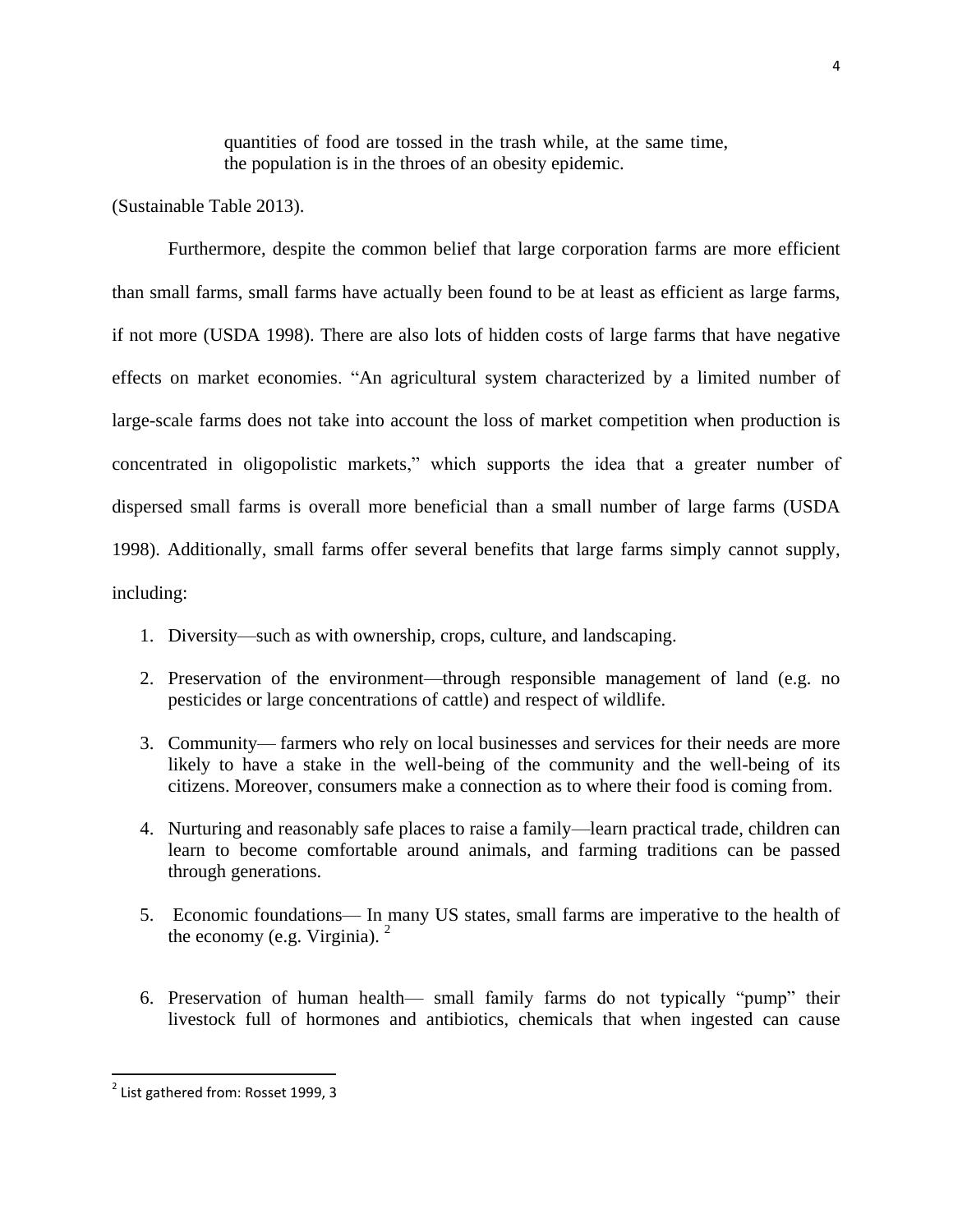humans to become immune to antibiotics. Small family farms also tend to use natural manure fertilizers compared to pesticides.

Thus, even though small farms may appear to be less beneficial than large farms, that is not the case.

Moreover, as farming practices have changed, the expense of maintaining a profitable small farm has increased (as more people turn away from supporting small farms to supporting corporate farms) and farmers have begun to retire at an earlier age with no one to pass their farm to—which results in farmland falling into the hands of large developing agencies. According to American Farmland Trust, "the most recent National Resource Inventory, covering the 25-year period between 1982 and 2007, reveals that more than 23 million acres of America's agricultural land have been lost to development—an area the size of Indiana" (2012).

The American Farmland Trust also states that "an acre of U.S. farmland goes into development every two minutes," and "statistics show that less than a third of farms have a designated successor in the family," which is why a program such as the Beginning Farmers and Ranchers Development Program (BFRDP) is so incredibly important (Toews 2010). BFRDP is a federally-funded program that allows for non-governmental organizations, community based organizations, and academic organizations to apply for a grant to fund a project aimed at assisting beginning farmers and ranchers. Such programs typically offer education, mentoring, training, and hands-on workshops and events in order to increase beginning farmer knowledge and experience. The overall goal of BFRDP is to protect food security by increasing the number of young farmers, who typically end up creating small to medium sized, community, and locally based farms.

The concept of BFRDP was established in the 2002 Farm Bill, but BFRDP only passed with discretionary funding. This meant that in order for BFRDP to get funding, the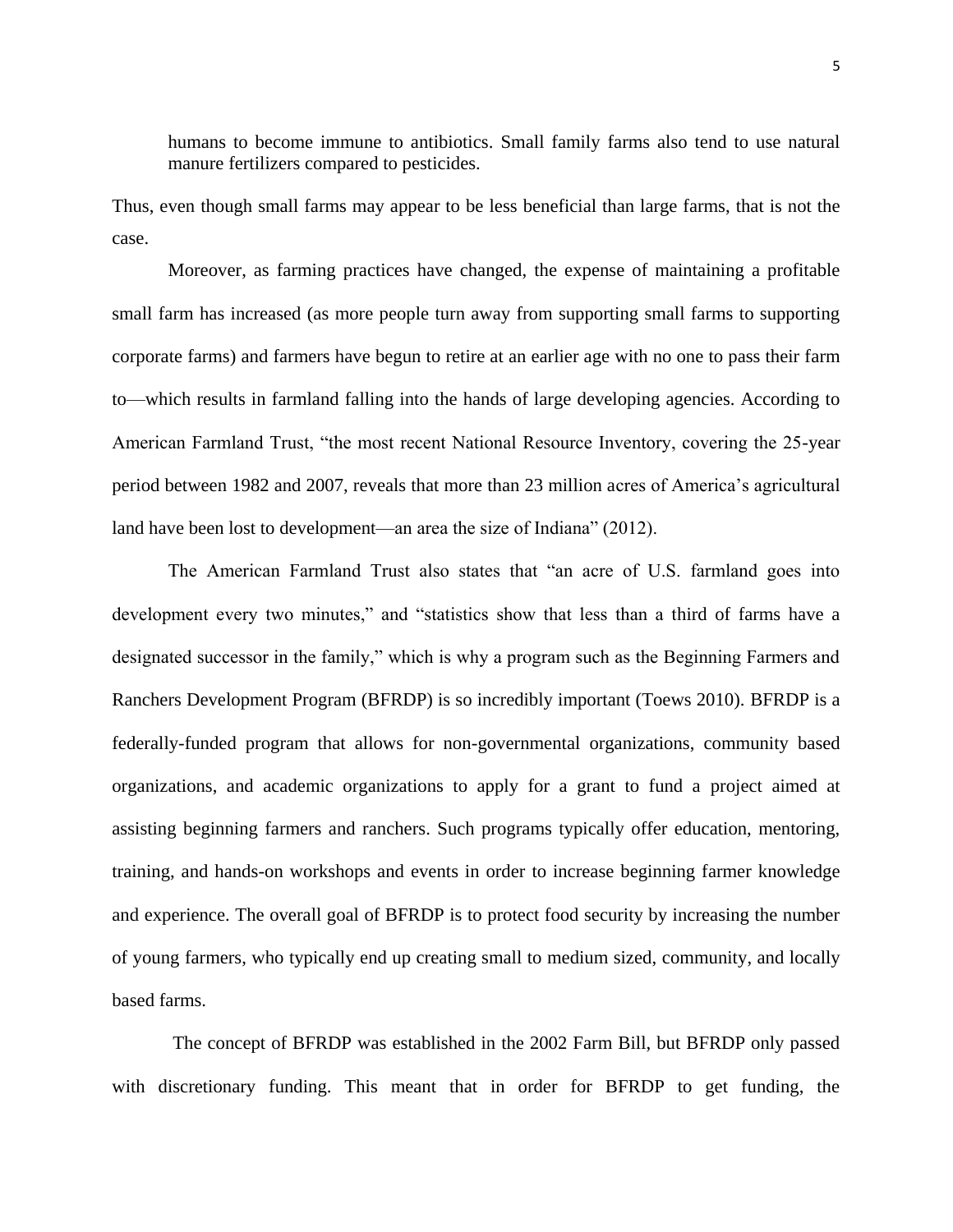Appropriations Committee had to allocate what they saw fit for the program, which ended up being nothing. In 2008, however, BFRDP received "\$75 million mandatory funding, with an additional \$30 million a year authorized for appropriations" (Sureshwaran 2013). Since then, BFRDP has flourished, especially with special funding "for projects serving limited resource and socially disadvantaged farmers and ranchers, including minority, immigrant, and women farmers and ranchers, and farm workers (25 percent of funding) and community led programs (Witteman 2009). Moreover, Aimee Witteman, Executive Director of the National Sustainable Agriculture Coalition states:

> We have been waiting for this moment for some time and are very excited that the USDA is finally able to award grants to programs aimed at helping the next generation of producers get a start on the land. By providing tools and assistance such as training in business planning and linking new farmers with land, programs funded by the BFRDP promise to help new farmers and ranchers become economically viable land stewards.

(2009). Hence, even though the Beginning Farmer and Rancher Development Program is a fairly new policy provision, the information presented below shows that it has been able to successfully provide many organizations with valuable funding in order to educate, train, and mentor beginning farmers and ranchers.

### **History of Policy Problem and Past Policies**

#### **Review of Morrill Land Grant Act of 1862 and 1880**

In order to fully explain the importance of BFRDP, it is imperative to explore the history of federal land grants. The first land grant program was established by Justin Smith Morrill. Morrill was born in Strafford, Vermont in 1810 and was the son of a blacksmith. Not able to afford a formal education, Morrill was self taught, which surprisingly allowed him to become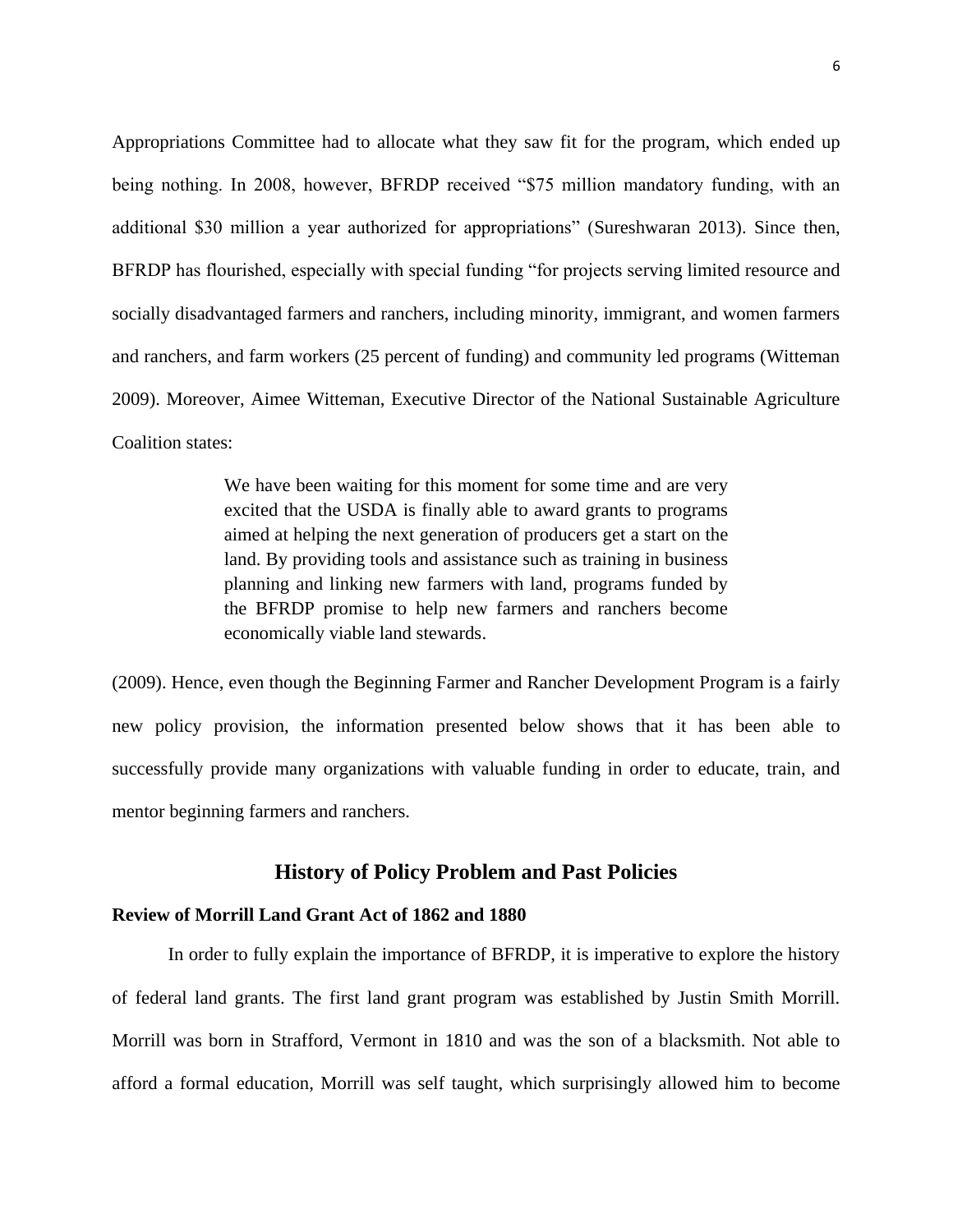a well educated man on diverse topics as economics, agriculture, architecture and literature (Cross 1999, 77). Morrill's main life goal was to increase education opportunities for working class families. In 1854, Morrill was elected to Congress, and, with his newly bestowed political influence, he pursued his goal of enhancing the education experience. On February 28, 1856, Congressman Morrill offered a resolution asking the Committee on Agriculture to establish a "Board of Agriculture" and "one or more national agriculture schools upon the basis of the naval and military academies" (Cross 1999, 79). His ideas were rejected, however, because the committee refused to receive the resolution (Cross 1999, 79).

Morrill was not discouraged and continued to fight for education opportunities for the working-class. In an 1858 speech Morrill stated:

> We have schools to teach the art of manslaying and make masters of 'deep-throated engines' of war; and shall we not have schools to teach men the way to feed, clothe, and enlighten the great brotherhood of man? Agricultural colleges would not compete with literary colleges since each would serve separate needs. Farmers and "mechanics" needed specialized schools and literature "quite as much as the so-called learned professions." In agricultural colleges, farmers could learn the capability of soils and the benefits of various fertilizers, which grasses produced the best livestock and the most milk, deep plowing and drainage methods, remedies for crop diseases and how to control insects. Tuition would be free, while the sale of crops could help defray expenses.

(Cross 1999, 81).

It took until 1862, however, before Morrill got legislation passed to promote the education of the working class. The Morrill Land Grant Act was signed into law by President Abraham Lincoln on July 2, 1862. This grant provided each state with 30,000 acres of Federal land for each member in their Congressional delegation. The land was then sold by the states and the proceeds used to fund public colleges that focused on agriculture and the mechanical arts. "Although many states squandered the revenue from this endowment, which grew to an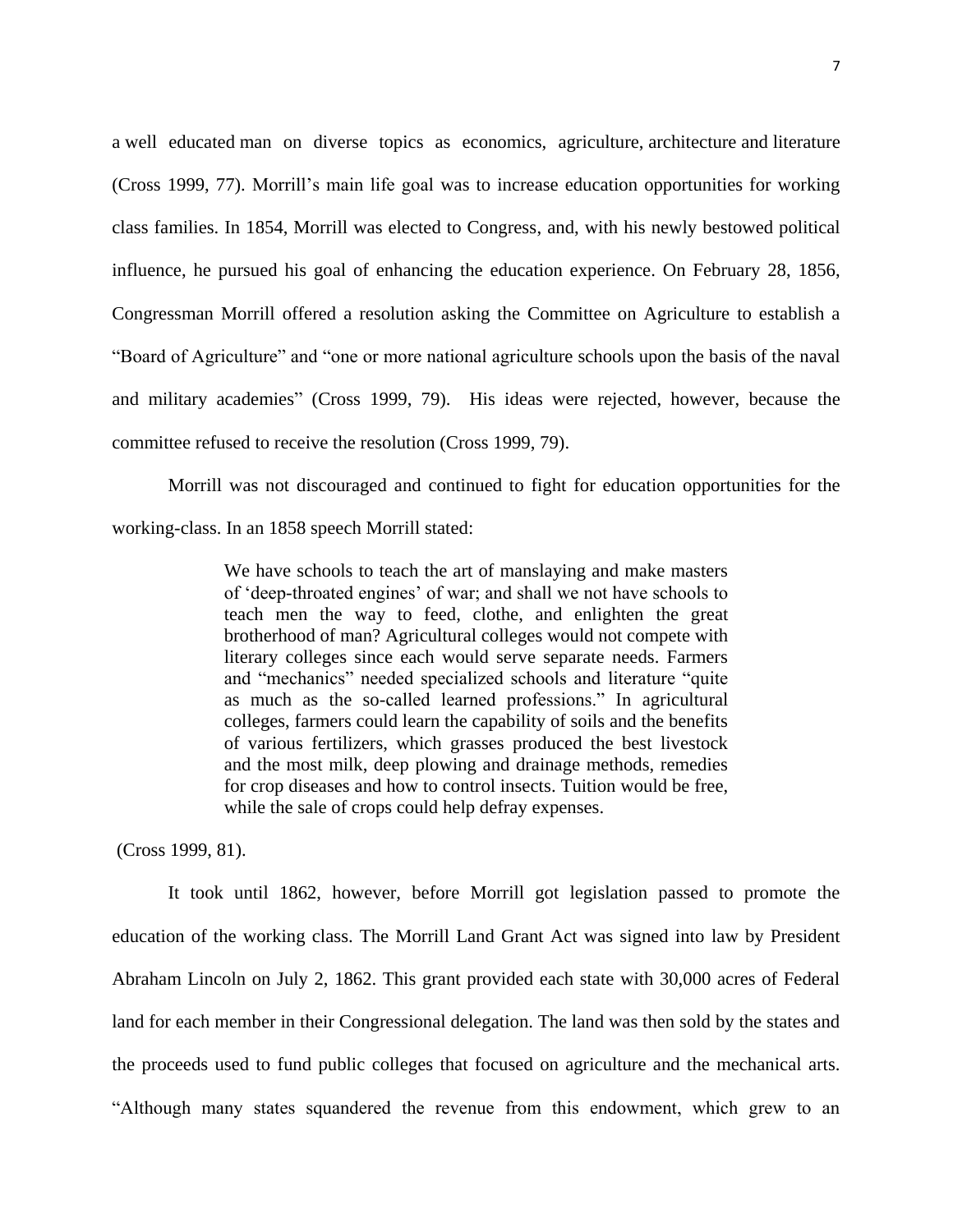allocation of over 100 million acres, the Morrill land grants laid the foundation for a national system of state colleges and universities" (Library of Congress 2010). Thus, beginning farmer education in the United States for adult and young audiences can be traced back to the introduction of the 1862 and the 1890 Morrill Land Grant Acts (Sureshwaran 2013).

### **A Brief History of the Farm Bill**

After the advent of the Morrill Land Grant Act, the U.S. government did not reach out to American farmers again until after the Great Depression. According to Masterson, "During the Great Depression, most people lived in rural areas, and many families literally risked losing the farm. That's because farmers were producing more food than people were buying, so prices were too low for many to keep up their mortgage payments" (2011). Thus, in an attempt to alleviate poverty in the U.S. as a whole, the government decided to help farmers attack their poverty. In 1933, President Franklin D. Roosevelt established the Agriculture Adjustment Act. "Essentially, the law paid farmers to not grow food on a certain percentage of their land to reduce the market glut. It also called for the government to buy excess grain from farmers, which it could later release on the market if bad weather affected yields" (Masterson 2011).

Five years after the passing of the Agriculture Adjustment Act, Congress turned the law into "permanent" legislation, meaning that the government would produce legislation to help the agriculture based community. Since 1938, therefore, Congress has released a "Farm Bill" every five years. "From 1933 to 1996, the farm bill pretty much ran this way: The government bought and stored massive amounts of grain, controlling its release on the market to prop up prices, and the U.S. Secretary of Agriculture dictated to farmers yearly how much of their land they needed to lie fallow to get paid" (Masterson 2011).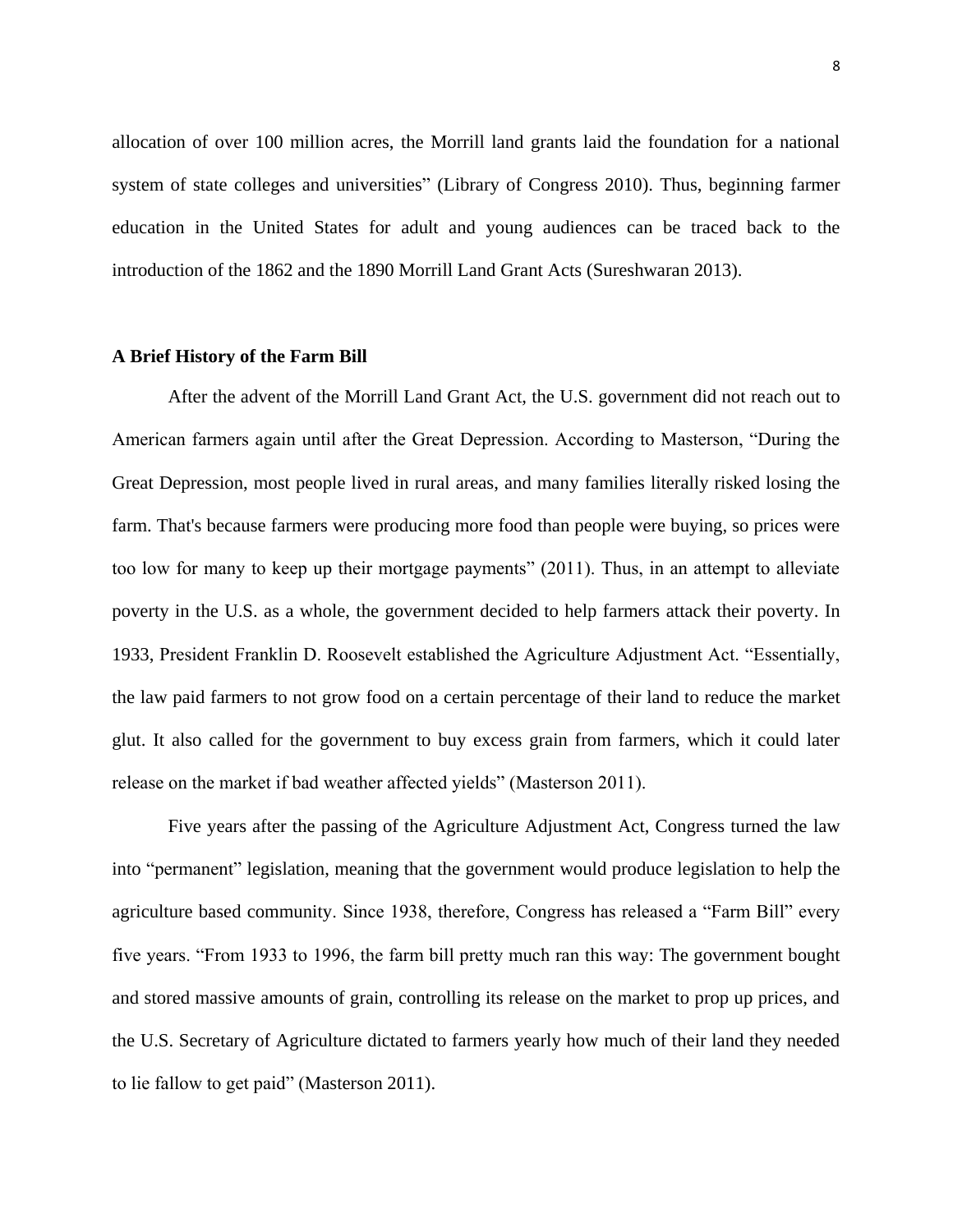In 1996, the U.S. government decided it was time to let the market dictate farm incomes— because of the high commodity prices that drove farm income to a record \$55 billion in 1996, it seemed like a safe time for the government to "get out of agriculture" (National Center for Policy Analysis 2002). Thus, the Freedom to Farm Act (or the 1996 Farm Bill) was signed into law by President Clinton. The purpose of the 1996 Farm Bill was "intended to gradually move farmers off federal support payments" (Leer 2002). Soon after that, commodity prices began to fall and the government had to step in again. Essentially, Congress decided to backtrack and pursue new farm programs, including the controversial concept of direct payment. Now, regardless of agriculture economic and market conditions, the government will write grain "farmers support checks," where the "amount of the subsidy is based on farmers' historical yields and acreage" (Masterson, 2011).

Today, this system is still in place, and the debate regarding support program for farmers continues—especially as the House and Senate are divided on agriculture-related issues. The farm bill was originally designed to ensure that Americans had enough to eat and that our water and soil remained healthy for crop production. Essentially every five years (sometimes more depending on budgeting issues) Congress writes and debates what should be allocated to help farmers. The Farm Bill is omnibus legislation (covers many programs and subjects), which once passed, continues to appropriations—which is where many programs can get cut or not funded (Farm Aid 2010). Moreover, the bill itself is organized by title. The 2008 Farm Bill, called the Food, Conservation and Energy Act, had fifteen titles that covered many different topics (such as agriculture program funding, and energy and environmental conservation). Many new titles are added as the scopes of work become crucial to the agriculture economy (Farm Aid 2010). Thus, no two Farm Bills are the same, as different titles are added and subtracted as needed.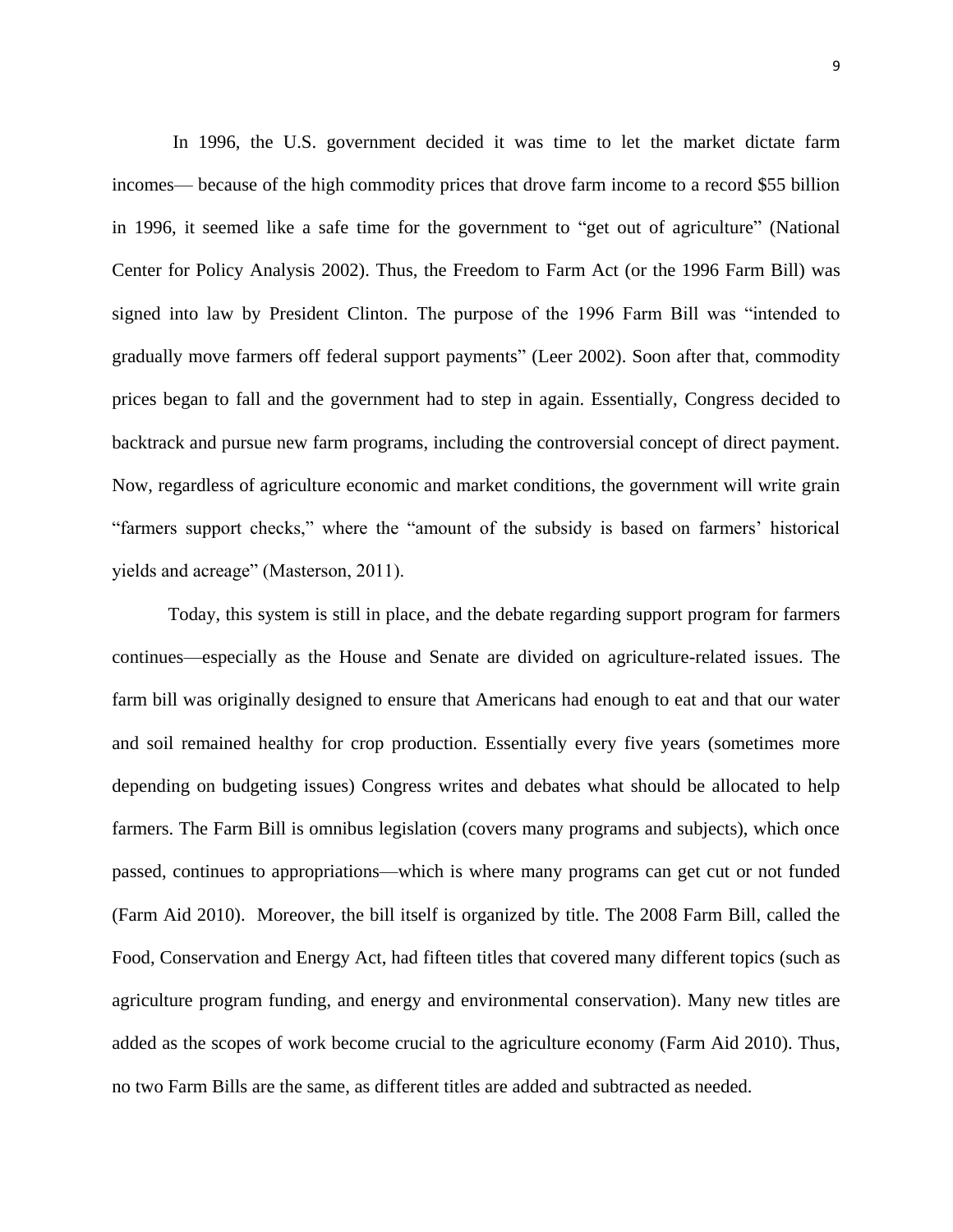#### **Review of Farm Financial Crisis of the 1980's**

After WWII and the passing of the first Farm Bill in 1938, there was a major shift in farming that resulted in a drastic decline in the number of farms (Lobao & Meyer 2001, 107). Specifically, post WWII resulted in the first set of drastic changes in agriculture, such as a heavy focus on domestic production (Agriculture Adjustment Act). Moreover, the New Deal era brought about new changes in technologies and from 1940 to 1980, the farm population declined tenfold (Lobao & Meyer 2001, 107). "The 1980-1990 decade includes the most recent farm crisis…declining real estate values and farm sales relative to their 1980 peak. The increase in both size and number of large farms and decrease in number of smaller farms is accompanied by production polarization" (or division in how food is produced) (Lobao & Meyer 2001, 107).

The seed for the financial crisis was set in the 1970's when institutional and socioeconomic changes took place. The Federal Reserve adopted monetary policy that especially hit the agriculture sector of the economy (e.g. devaluing the dollar and a flexible exchange rate system) (Barnett 2000, 366). Such policies caused complications with managing the economy through monetary policy because the money supply changes could not be reflected in the value of the dollar. These policies, especially the flexible exchange rate, caused the U.S. to depend more heavily on the economies of its trading partners, which is never a good economic plan because if their economies were to crash, so would the U.S. economy (Barnett 2000, 368). Inflation was also a huge problem during this time-period, with inflation rates as high as 11.4 percent in 1974 and 13.5 percent in 1980. Thus, the Federal Reserve decided to restrict the money supply (contractionary monetary policy) in order to combat the high inflation rates (Barnett 2000, 374). By 1986, inflation has fallen to 1.9 percent—which eventually caused interest rates to rise and economic growth to fall (Barnett 2000, 374).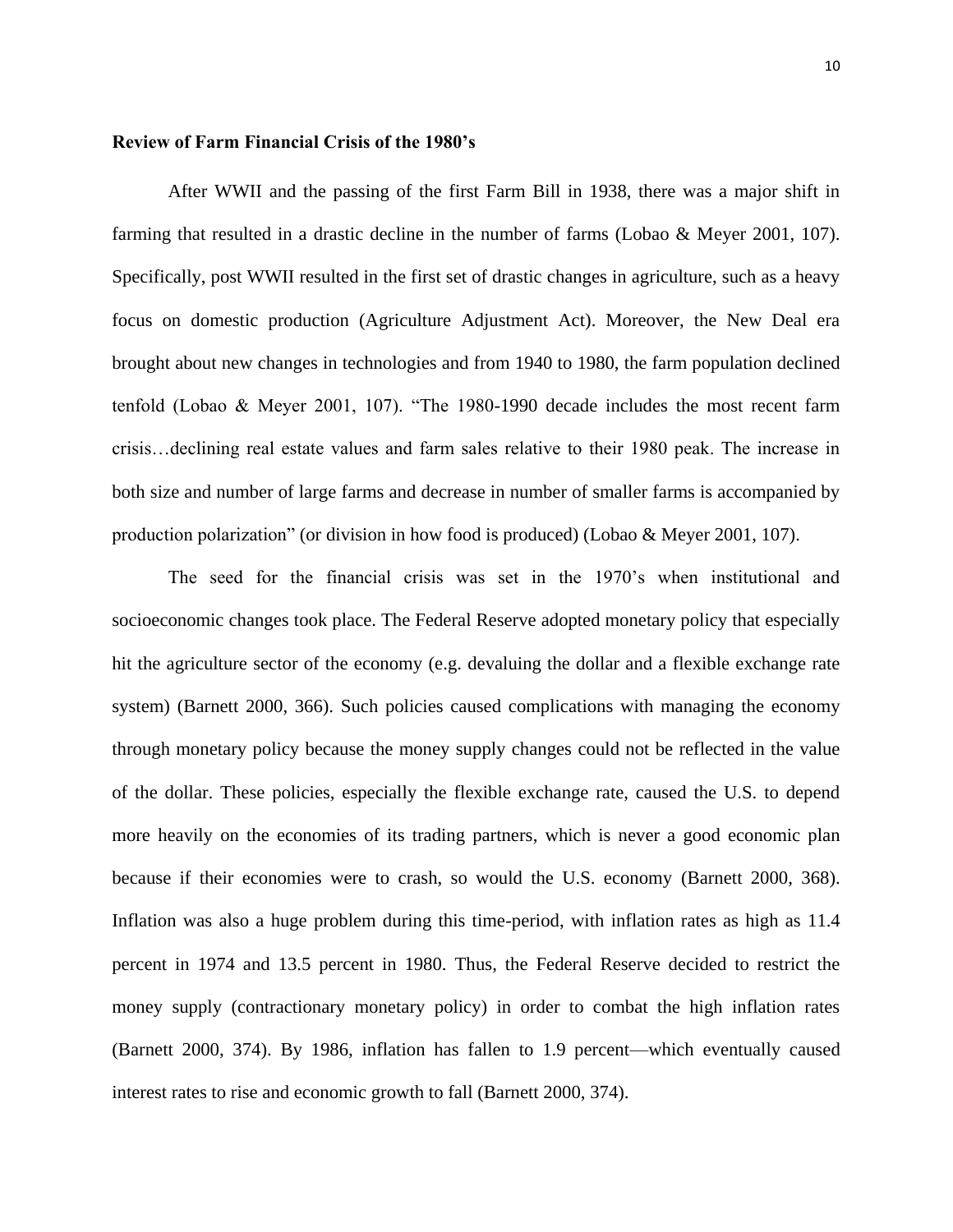In 1981, President Reagan created the concept of "supply-side" economics, which acted on the premise that by decreasing tax rates the government could stimulate the economy. Along with this came the Economic Recovery Tax Act, which increased the speed at which assets could be depreciated (Barnett 2000, 374). But, Reagan's expansionary policy was occurring at the same time as the Federal Reserve was practicing contractionary policy—which resulted in increased U.S. debt. Interest rates thus hit the agriculture sector incredibly hard as the rising value of the dollar significantly slowed exports (approximately a 50 percent cut in exports) (Barnett 2000, 375). Nationally, the value of farm assets declined about 300 billion (1981-1987) which caused an immense amount of debt for farmers and the inability to refinance (Barnett 2000, 376).

According to Gorelick, "rural economies in the U.S. also depend heavily on farmers: when 235,000 farms failed during America's mid-1980s farm crisis, 60,000 other rural businesses went down with them" (2000). Moreover, "in just five short years—from 1981 to 1986—an estimated one-quarter of the assessed valuation of America's farmland disappeared" (The Hand That Feeds U.S. 2011). The need of governmental influence to counteract the negative side-effects of these agriculture transitions arose again. Thus, in 1986, Chapter 12 of the Family Farmer Bankruptcy Act was ratified in response to the farm financial crisis (Guru and Horne 2000, 23). According to Shapiro,

> Providing a separate bankruptcy avenue for farmers has historical precedent. As part of Congress' legislative response to the Depression, section 75 was added to the Bankruptcy Code in 1933. Its purpose was to permit farmers to rehabilitate via composition or extension agreements with their creditors

(1987).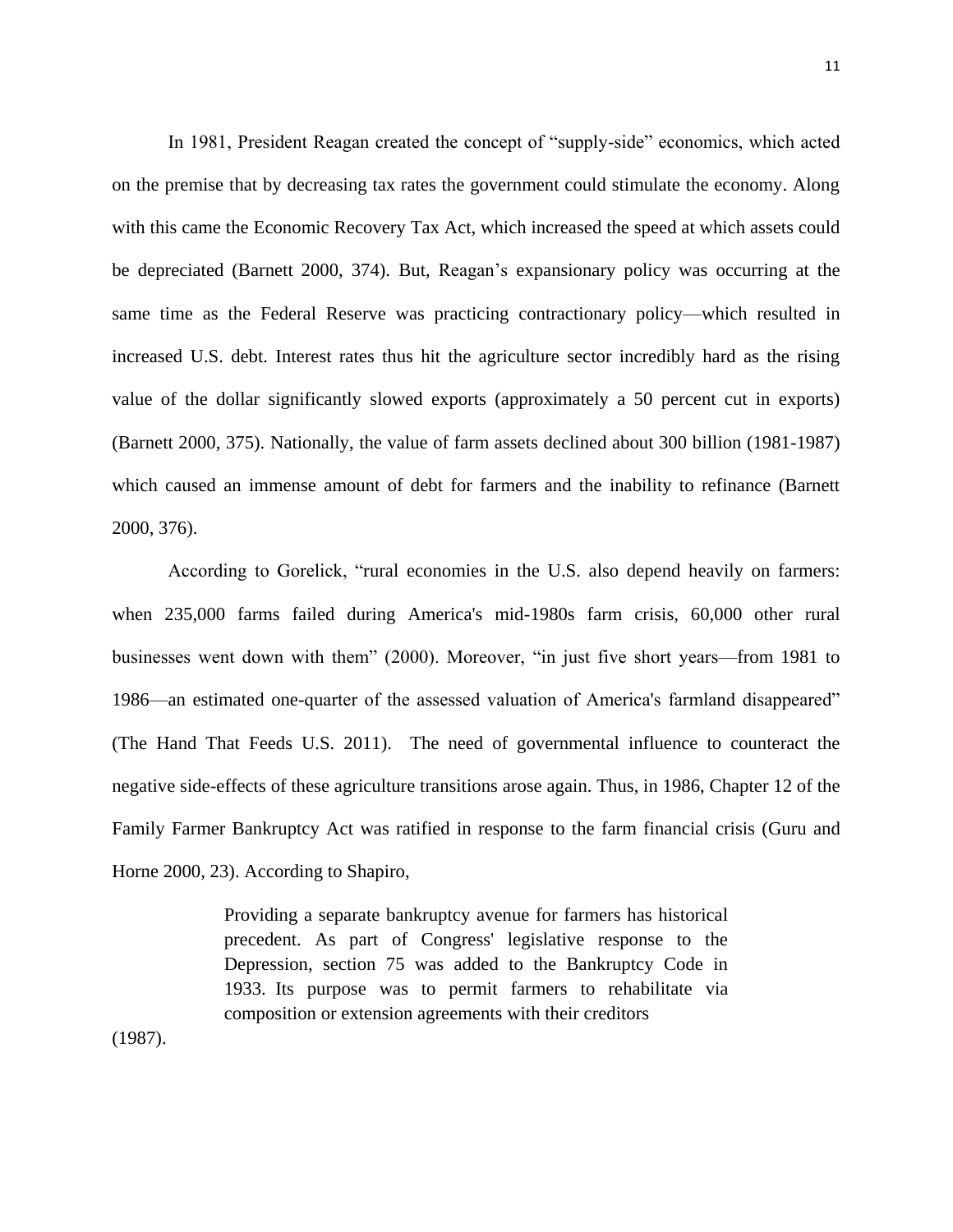However, this solution to the Farm Crisis did not immediately help farmers as the creditors still held most power over farm plans. If approval was not obtained, moreover, the farmers' options were liquidated. "As a result, one year later subsection (s) was added to section 75 revolutionizing the relationship between farm debtors and creditors" (Shapiro 1987). Thus, farmers were able to begin to rebuild their enterprises.

#### **Beginning Farmer and Rancher Development Program: The Initial Problem and Solution**

The history of beginning farmer educational training can be traced to several previous policies, including the 1992 Agriculture Credit Improvement Act (established a program to financially aid beginning farmers and ranchers and improve the operation of the Farmers Home Administration, and to amend the Farm Credit Act of 1971), the Advisory Committee on Beginning Farmers and Ranchers in 1998 (advises the Secretary of Agriculture on matters affecting beginning farmers and ranchers), and the 2006 Small Farms and Beginning Farmers and Ranchers Regulation Policy (regulation regarding policies affecting small and beginning farmers and ranchers by establishing a framework that would help to ensure their viability) (Ahearn and Newton 2009, 1). Moreover, as the number of Farm Bills continues to increase in the U.S. since 1938, there are several that prove to be especially interesting. For instance, the 2002 Farm Bill, or the Farm Security and Rural Investment Act, introduced the Beginning Farmer and Rancher Development Program.

The Beginning Farmer and Rancher Development Program was established as a response to an anticipated large decrease in the farmer population. According to Mishra and El-Osta, "The population currently engaged in U.S. agriculture is poised to make a dramatic change - more than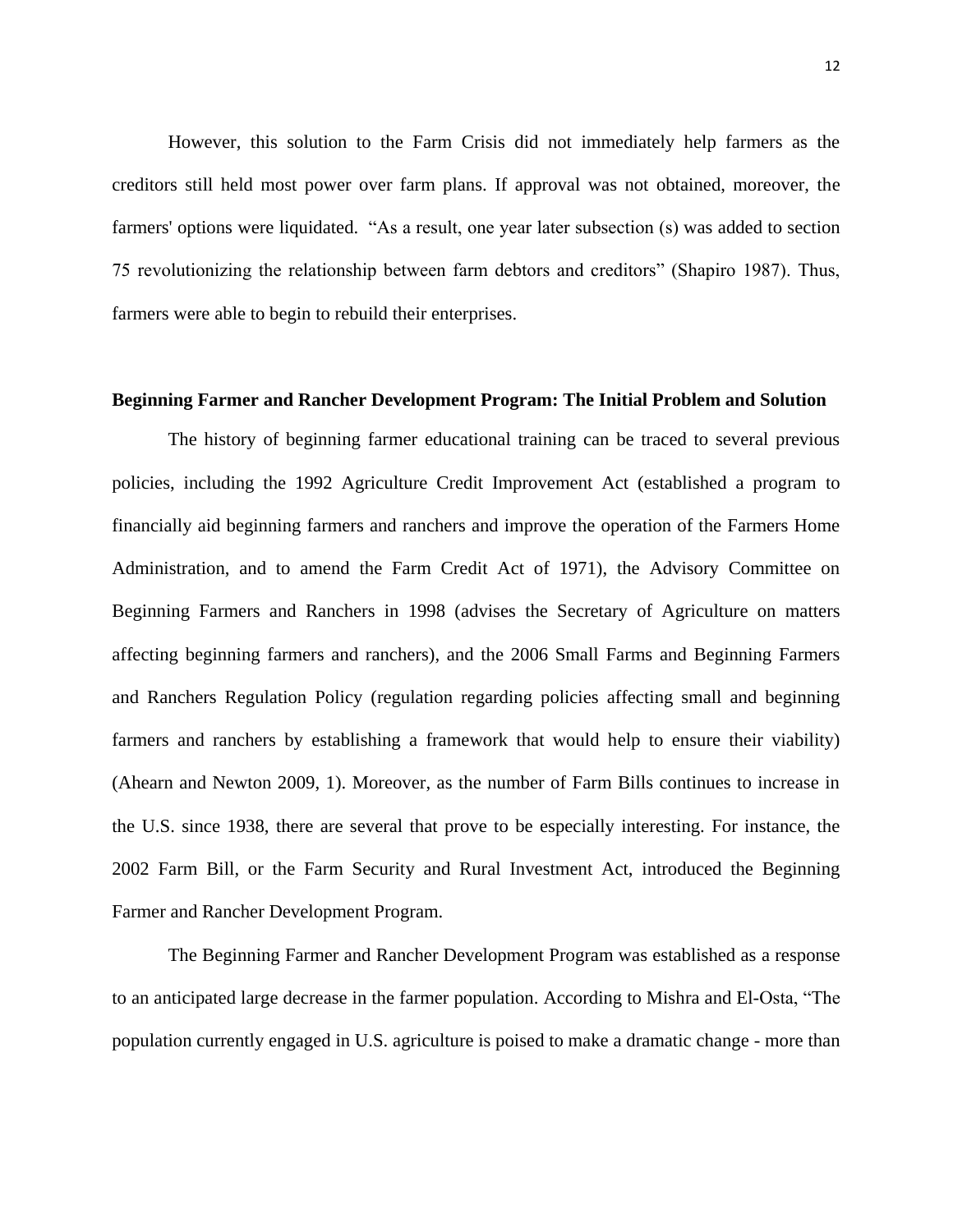50 percent of current farmers are likely to retire in the next five years" (2007,161). Mishra, Wilson, and Williams continue to add to this fact:

> U.S. farmers over age 55 control more than half the farmland, while the number of new farmers replacing them has fallen. For example, the number of farm operators 35 years or younger has declined by 86 percent since the Farm Crisis period, 1982-1987 (Census of Agriculture) and now makes up only 20 percent of farmers and ranchers.

(2009, 161). Additionally, as the cost of operating even a small farm continues to increase, new and young farmers were few in number which led to a call from the farming community for policy initiatives to aid beginning farmers (an initiative led by farmers and non-profit organizations such as National Sustainable Agriculture Coalition). Thus, as previously mentioned, the 2002 Farm Bill included a proposal for beginning farmers titled the Beginning Farmer and Rancher Development Program. As stated the in the 2002 Farm Bill, Section 7405 legislates:

> The Secretary [of Agriculture] is to establish a grant program to foster training, education, outreach, and technical assistance for beginning farmers or ranchers. States that such grants shall: (1) be made to a collaborative State, local, tribal, or regionally-based network or partnership of public or private entities; (2) not exceed a three-year term; (3) have a 25 percent matching requirement; and (4) obligate not less than 25 percent of funds for farm workers, and limited resource and socially disadvantaged beginning farmers or ranchers.

(CRS Summary 2002). This initiative, however, never got appropriation funding. According to the Conference Report on H.R. 2646 Farm Security and Rural Investment Act of 2002, there were 64 "yeas" and 35 "nays" on the 2002 Farm Bill overall (CRS 2002). Of those voting "yea" include the bill sponsors, Rep. Larry Combest (TX) and Rep. Charles Stenholm (TX). Another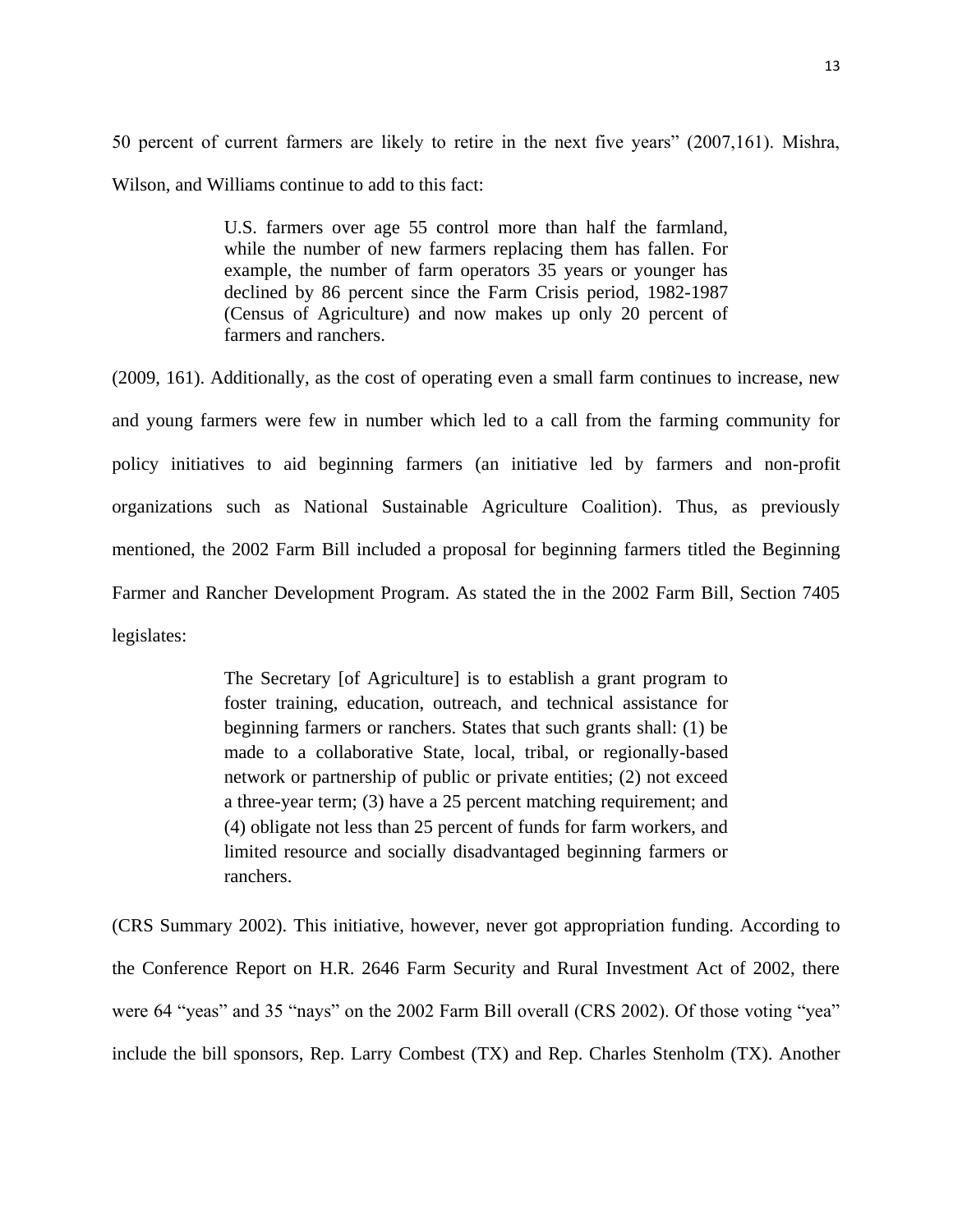strong advocate of the 2002 Farm Security and Rural Investment Act and BFRDP was Senator

Tom Harkin from Iowa. According to Senator Harkin in the Conference Record of May 7:

The credit title reauthorizes farm money programs. We provide greater access for beginning farmers and ranchers by doing a number of things, such as increasing the percentage that USDA may lend for down-payment loans for beginning farmers and extending the term of those loans. We also take the opportunity to improve a number of the administrative provisions in farm lending programs. There is a very strong rural development title in this farm bill. Rural communities really are part of the backbone of our whole agricultural structure, but they have not fully shared in our Nation's prosperity. For too long they have lagged behind. Rural America needs facilities and services that meet the standards of the 21st century.

(2002). Senator Sam Brownback (KS) also commented in favor of this program:

This bill also addresses a key challenge facing agriculture in the United States: the lack of young and beginning farmers. One of the reasons young people are not going into agriculture today is the difficulty in gaining the credit that is required to start a new farming operation. This bill provides a number of incentives to help young farmers get started.

(2002). Overall, BFRDP was supported in the 2002 Farm Security and Rural Investment Act;

however, due to funding availability Senators such as George Voinovich (OH), Susan Collins

(ME), and Richard Lugar (IN) opposed BFRDP. According to Senator Voinovich:

According to the most recent numbers from CBO, this bill authorizes at least \$180 billion in mandatory spending over the next 10 years, an \$83 billion increase over existing programs. Increases such as this--an 80 percent spending boost--are irresponsible during times like this and totally ignore that we are at war abroad, trying to strengthen our homeland defense against terrorism and that our economy is in trouble. When you have a situation like this you've got to set priorities and stick to them, even if they force you to make hard choices.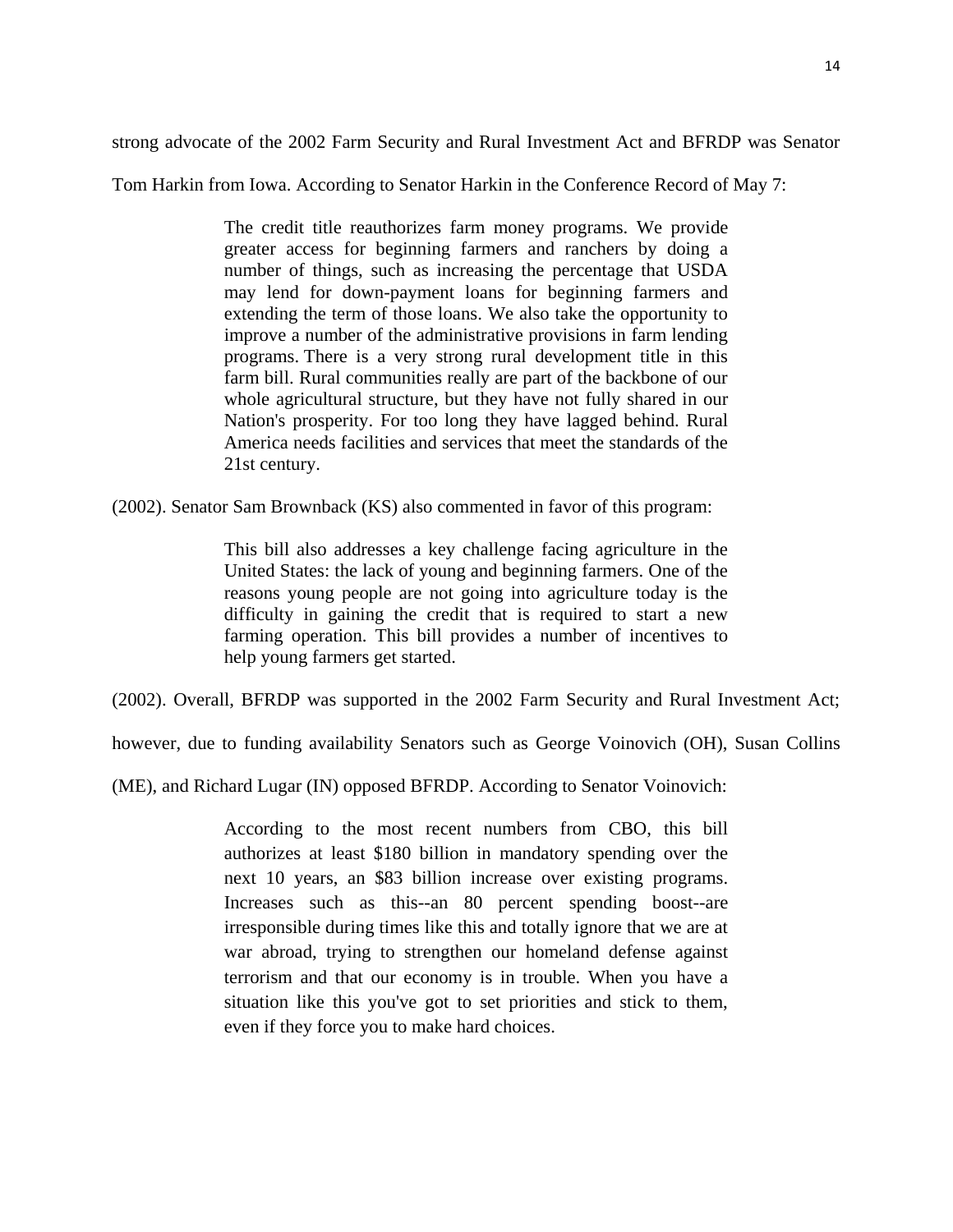(2002). Thus, even though BFRDP "passed" along with the 2002 Farm Security and Rural Investment Act, this program only received discretionary funding, meaning that once approved this program was turned over to the Appropriations Committee—which never allocated funding. BFRDP, therefore, was politely shoved into the darkness as no mandatory funding was allocated to this program. As Senator Voinovich and many other senators argued, the 2002 Farm Bill was too costly—especially during the beginning of a Middle East war. Programs such as BFRDP, for that reason, were not seen as imperative investments.

#### **Review of 2008 Farm Bill**

On June 18, 2008, the Food, Conservation, and Energy Act was passed. The Farm Bill "represents billions of dollars in government expenditures that set the farm, food, and rural policy goals and priorities for the United States. Congress passed the most recent version of the farm bill…authorizing nearly \$300 billion in direct, mandatory spending over the next five years." (Sureshwaran 2013). But, this bill was an absolute mess. It lacked structure, consistency, viable outcomes, and unhelpful goals. According to Marion Nestle, author of *Utopian Dream: A New Farm Bill*: The Farm Bill,

> Favors Big Agriculture over small; pesticides, fertilizers, and genetically modified crops over those raised organically and sustainably; and some regions of the country—notably the South and Midwest—over others. It supports commodity crops grown for animal feed but considers fruits and vegetables to be "specialty" crops deserving only token support. It provides incentives leading to crop overproduction, with enormous consequences for health. The bill does not require farmers to engage in conservation or safety practices.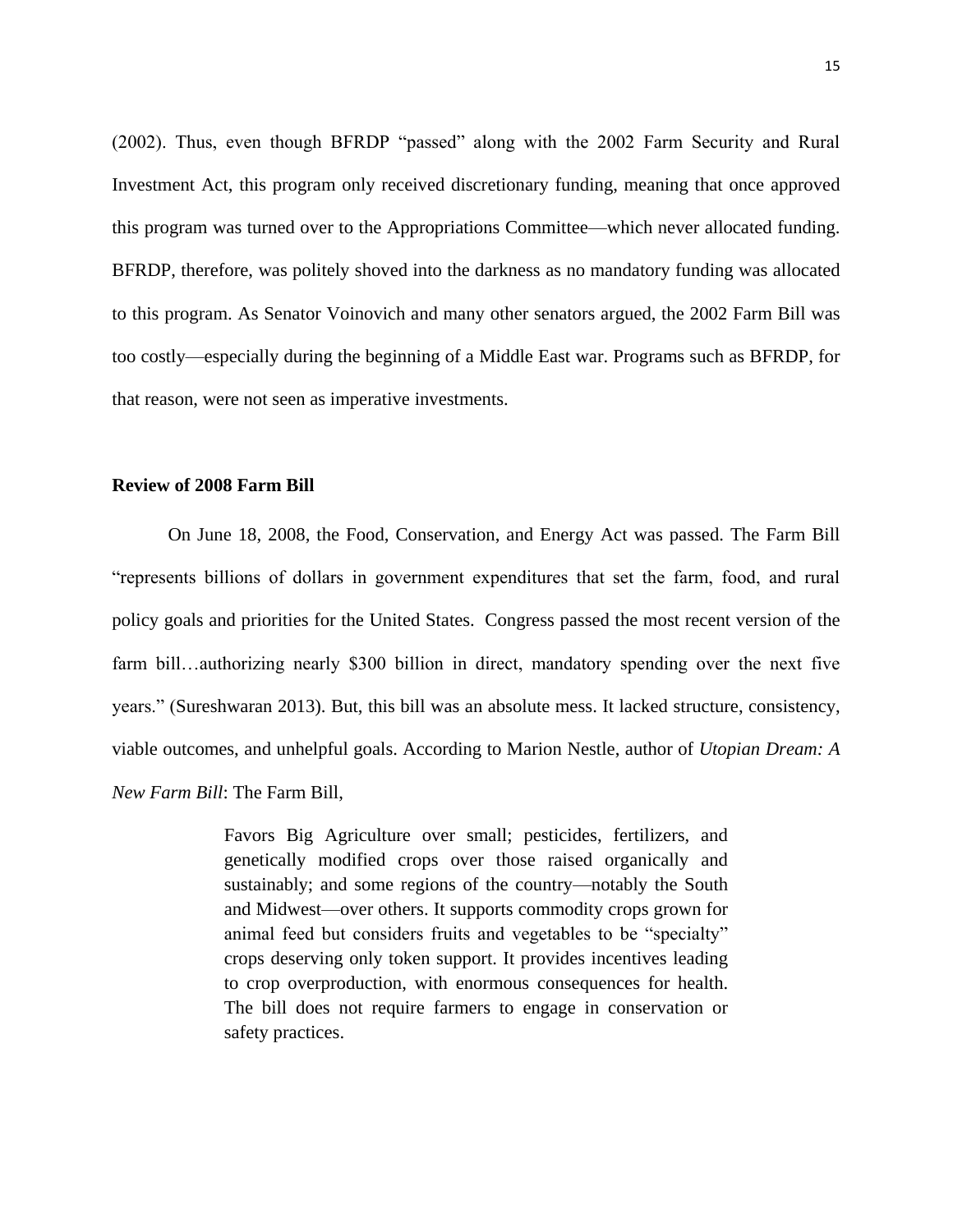(2012, 15). One of the only positive results of the 2008 Farm Bill, however, was the Beginning Farmers and Ranchers Development Program.

After the initial failure of the BFRDP funding attempt in 2002, it took until the introduction of the Food, Conservation, and Energy Act of 2008 in order for BFRDP to be successfully funded. Essentially, Section 7410 of the Food, Conservation, and Energy Act of 2008 amended Section 7405 of the Farm Security and Rural Investment Act of 2002, and made available in 2009 \$18 million to fund BFRDP. The language of the bill reads as follows:

> Amends the Farm Security and Rural Investment Act of 2002 to revise the beginning farmer and rancher development grant program to: (1) establish a \$250,000 per year grant limit; (2) authorize consecutive grants; (3) establish grant criteria; (4) make CCC funds available for FY2009-FY2012; and (5) authorize additional FY2008-FY2012 appropriations.

(CRS Summary 2008). BFRDP most likely passed in 2008 due to strong stakeholder and congressional support, lobbying groups like the National Sustainable Agriculture Coalition, and available funding. Essentially the goals of BFRDP are to "enhance food security by providing beginning farmer and rancher producers and their families in the U.S. and its territories, with the knowledge, skills and tools needed to make informed decisions for their operations, and enhance their sustainability" (USDA 2011, 6). Furthermore, the Food, Conservation, and Energy Act of 2008 appropriated \$75 million for FY 2009 to FY 2012 to "develop and offer education, training, outreach and mentoring programs to enhance the sustainability of the next generation of farmers" (Sureshwaran 2013).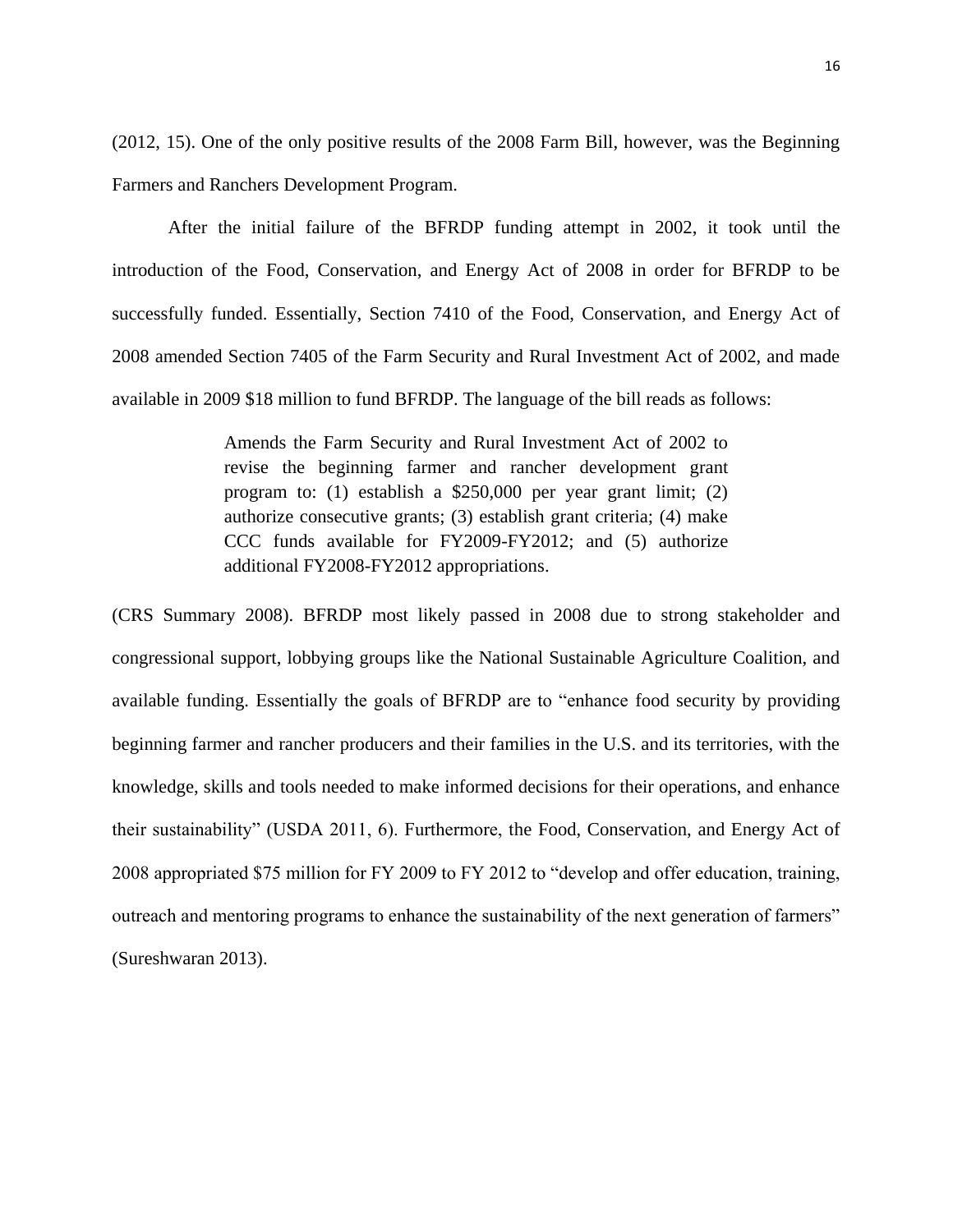### **Policy Implementation**

After the BFRDP was passed in the 2008 Farm Bill, the United States Department of Agriculture (USDA) and department agency National Institute for Food and Agriculture (NIFA) were in charge of moving BFRDP forward. BFRDP was a fairly easy program to implement as the authorizing language for the BFRDP creates a priority for making partnerships and collaborations led by or that include community-based organizations (CBO), non-governmental organizations (NGO), and academic universities/colleges with expertise in new farmer training (NSAC 2009, 3). Thus, the USDA and NIFA are not required to oversee or train employees for the programs that receive the grants. As a result, the USDA and NIFA truly only have to effectively budget, administer grants, create outreach programs for stakeholders, and evaluate the programs; while these are not simple tasks, at least such personnel can focus their attention on the public administration aspect of the program.

According to Rob Hedberg<sup>3</sup>, Sustainable Agriculture Research and Education (SARE) Program Director and National Program Leader for Sustainable Agriculture, United States Department of Agriculture:

> BFRDP is important because it ensures that we grow the next generation of beginning farmers and ranchers and this program is in the forefront of ensuring that this goal is accomplished. This program is very instrumental in ensuring that beginning farmers and ranchers are provided with the knowledge, skills, and tools needed to make informed decisions for their operations and thus enhance their sustainability.

 $3$  Mr. Hedberg was interviewed via email on March 4, 2013.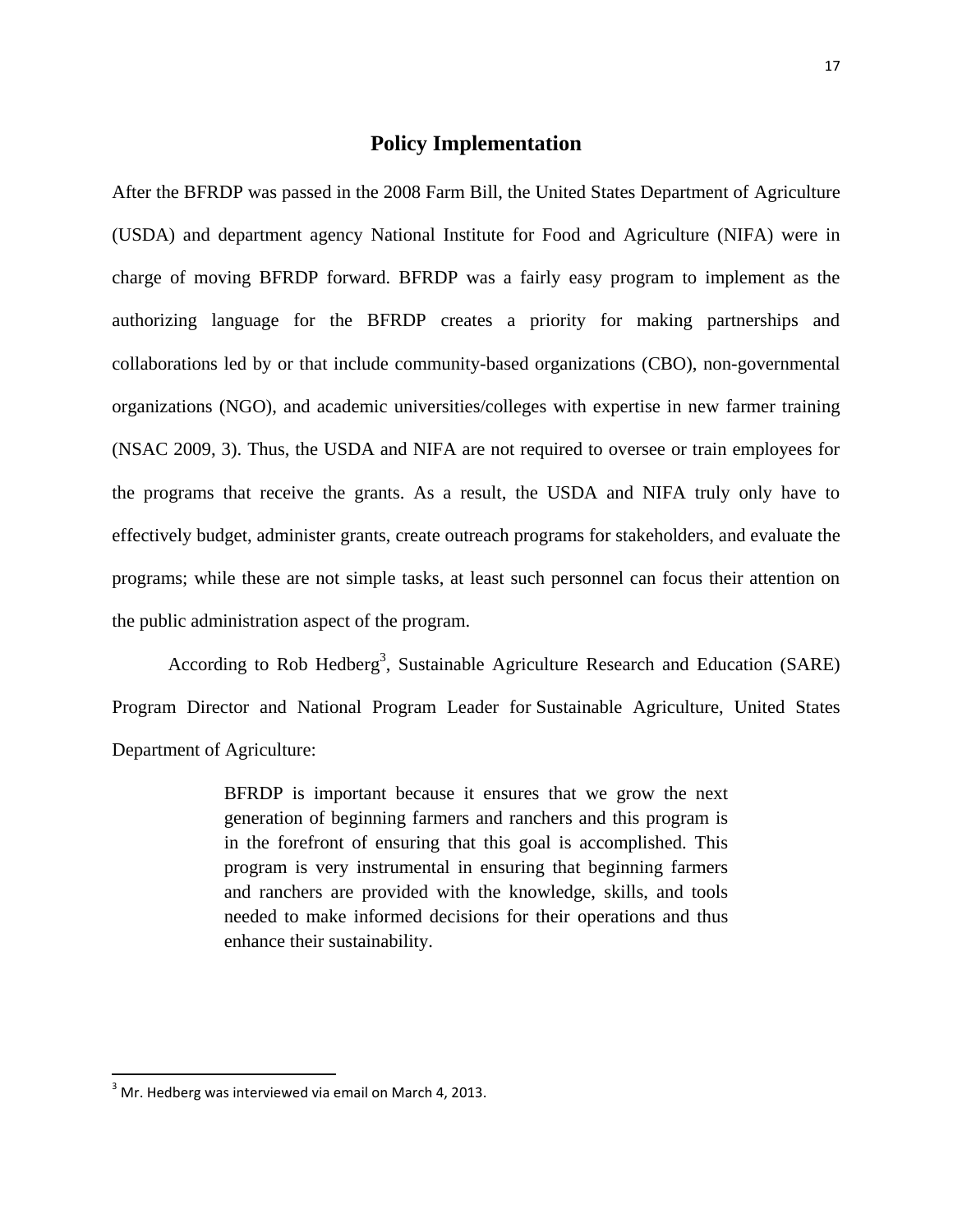(2013). Thus, BFRDP's mechanism for success is that it offers unique opportunities for new and beginning farmers and ranchers to enhance their skill-sets in farm education, business management, production techniques, community building, and marketing, to name a few.

Adam Warthesen<sup>4</sup>, a member of the Land Stewardship Project staff (a non-profit created in 1982 that supports and advocates for sustainable agriculture), also agrees that BFRDP is extremely valuable to the future of agriculture:

> This is the only program that specifically supports the training and assistance of BFR. It provides resources to groups to deal with local barriers new farmers face to entry. The program has proven in high demand with 528 applicants over the past 4 years and only 145 grants offered. The collaboration/partnership aspects have been important and the priority on community-based groups or NGO's has been well received and effective. These statutory guidelines provide that program wider use and buy-in from stakeholders.

(2013). Rob Hedberg, furthermore, emphasizes that applying to the BFRDP is not difficult as all

information about the program is readily available online. Grant seeking organizations, however,

must meet certain eligibility criteria first before applying. The eligibility statement is as follows:

The recipient must be a collaborative, State, tribal, local, or regionally-based network or partnership of public or private entities, which may include: state cooperative extension service; community-based and nongovernmental organization; college or university (including institutions awarding associate degrees); or any other appropriate partner. Others may be eligible to apply.

(Sureshwaran, 2013). According to Juli Obudzinski<sup>5</sup> at the National Sustainable Agriculture Coalition (NSAC), the BFRDP is very significant as it provides a unique funding pool that would otherwise not exist without the program. BFRDP has provided grants in almost all fifty states as

l

 $^4$  Mr. Warthesen was interviewed via email on March 12, 2013.

<sup>&</sup>lt;sup>5</sup> Ms. Obudzinski was interview via telephone on February 22, 2013.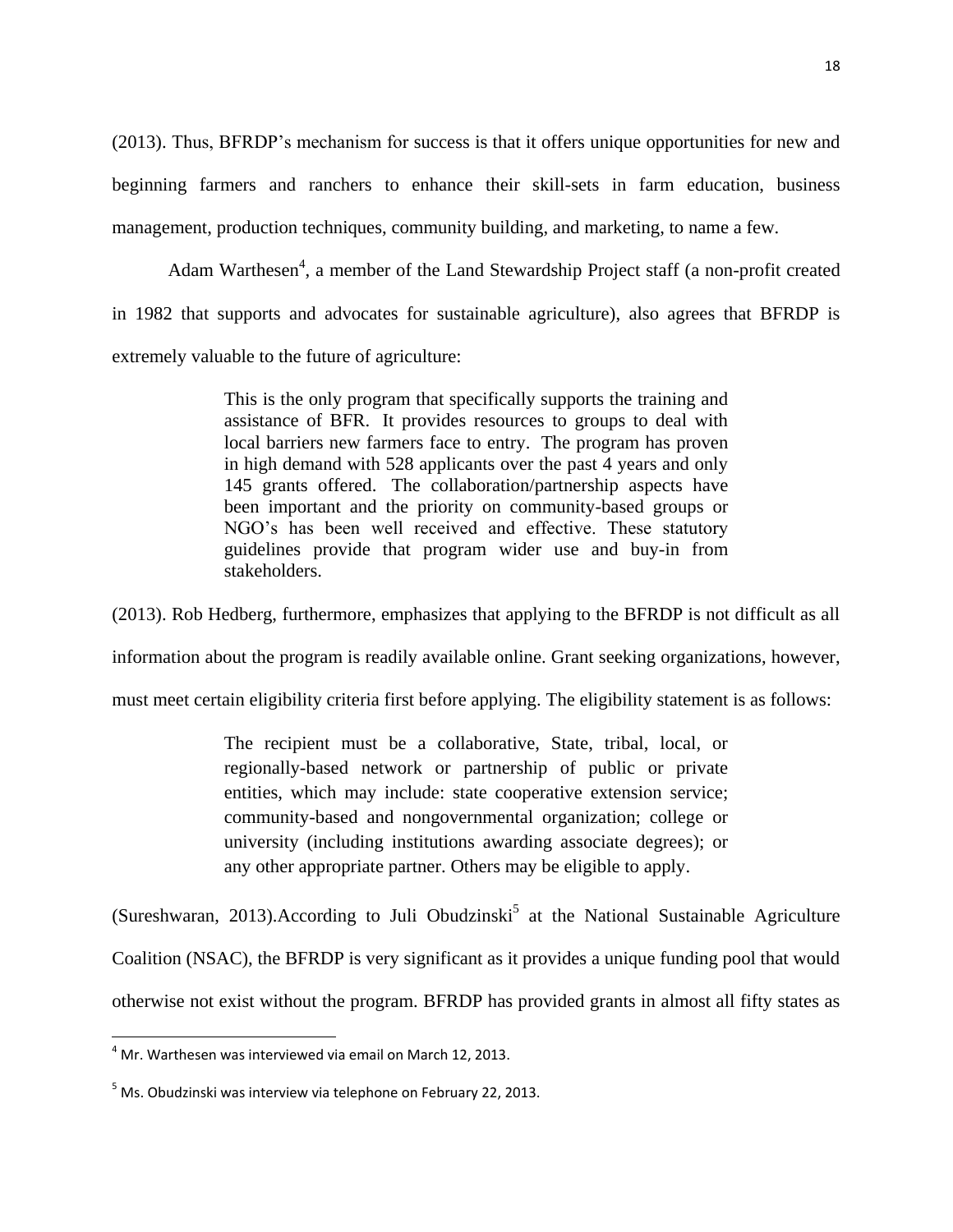well (2013). Essentially, BFRDP awards will be made through a competitive grants process administered the USDA's NIFA agency. Grants will fund three-year projects and budget requests cannot exceed \$250,000 per year. It is important to understand, however, that BFRDP is *not* a program to which individual farmers can apply; the program focuses on the efforts of NGO's, CBO's, and academic organizations to bring beginning farmers together—not to assist individuals looking to start farming (NIFA, 2011). Furthermore, BFRDP has also been able to provide outreach and technical assistance to beginning farmers on one or more of the following topics:

- 1. Production and management strategies to enhance land stewardship by beginning farmers and ranchers.
- 2. Business management and decision support strategies that enhance the financial viability of beginning farmers and ranchers.
- 3. Marketing strategies that enhance the competitiveness of beginning farmers and ranchers.
- 4. Legal strategies that assist beginning farmers with farm or land acquisition and transfer.
- 5. Other Priority Topics to enhance competitiveness and sustainability of beginning farmers and ranchers for the next generation.<sup>6</sup>

It should also be noted that there are several types of farmers covered in BRFDP, which is why variety in grant applications is necessary for success. The Virginia Cooperation Extension and other organizations within the agricultural community have also recognized how this program is able to assist a diverse group of farming experiences and backgrounds (Niewolny 2012, 2). These categories of farmers include: "prospective" or explorer farmers (individuals interested in starting a farm or ranch who do not necessarily have a farming background), startup farmers (farmers in the early stage of their agriculture operation, 1-3 years), re-strategizing

<sup>&</sup>lt;sup>6</sup> List retrieved from NIFA, 2011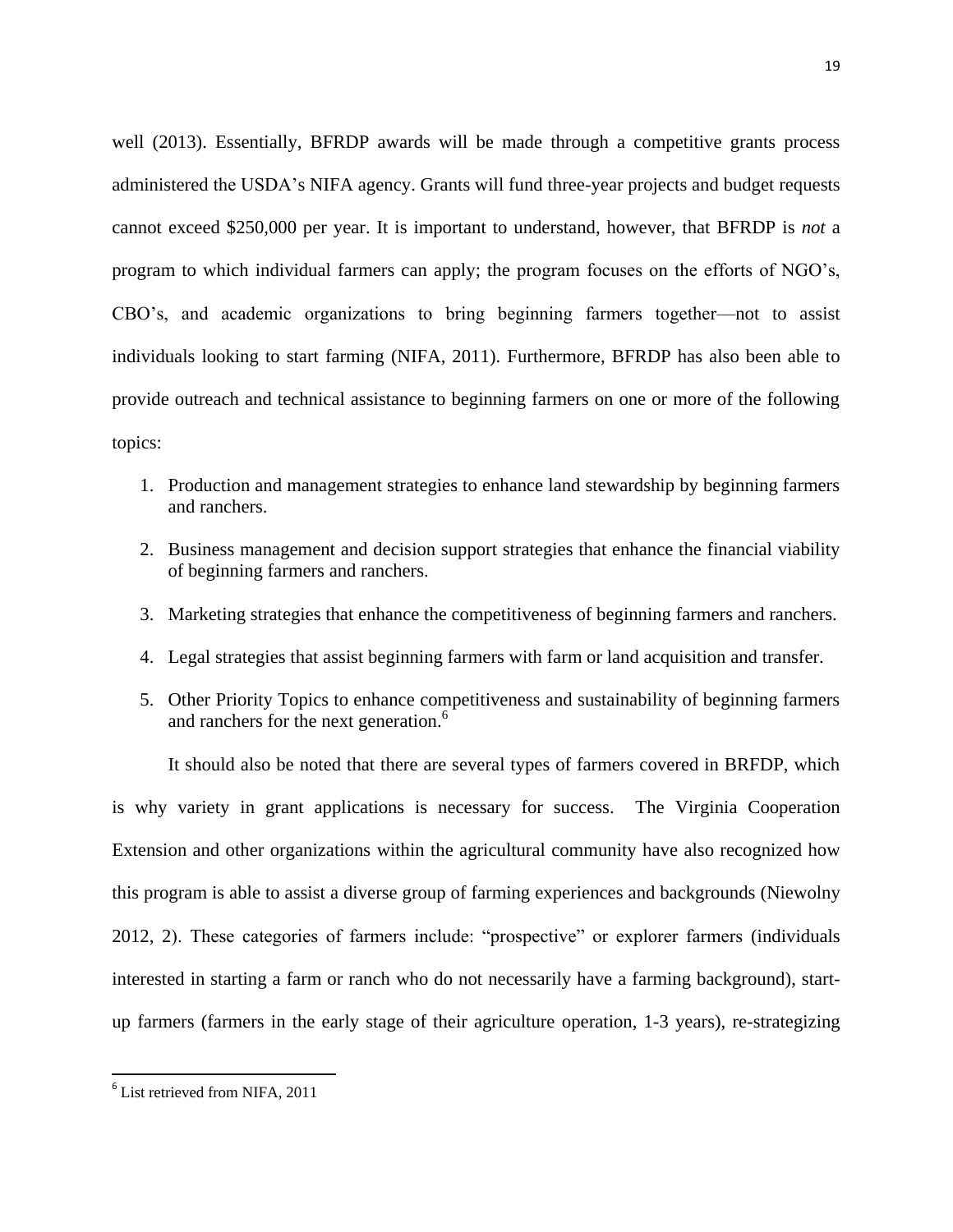farmers (farmers who are making changes within their operation after 4-7 years), establishing farmers (farmers who are expanding and stabilizing within 8-10 years), and transitioning farmers (individuals who are family farm members that lack primary operator status) (Niewolny, 2012, 2). Additionally, over the past four years, BFRDP has invested \$70 million or more to expand and reinforce innovative farmer training programs and resources across the country, and has funded 145 projects in 46 states (NSAC 2012).

BFRDP is an annual competitive grant program, which requires NIFA personnel to create a Request for Applications (RFA) through the Federal Register. The RFA is different each year and provides guidance for how BFRDP will be administered and grants awarded. Thus, no year is exactly the same, which can be difficult for those interested in receiving a grant and for those who have to implement BFRDP. This program, therefore, is most difficult to implement during the RFA transitioning period as personnel have to be up to date with grant changes. Moreover, all NIFA BFRDP websites have to be effectively updated with current information which is a very time consuming process.

BFRDP could potentially not receive funding in 2013. Even though the 2008 Farm Bill was extended on New Year's Eve 2012, BFRDP does not currently have newly allocated funding and it is very possible that what happened to BFRDP in 2002 will happen again. This has upset the beginning farmer community, especially the National Young Farmers Coalition. On March 7, 2013, over fifty farmers participated in a Farmer Fly-In, an event organized by the National Sustainable Agriculture Coalition.

These farmers essentially swarmed Congress asking representatives to support BFRDP next year—which resulted in over 100 legislative visits over the course of two days (National Young Farmers Coalition, 2013). Legislators were selected for meetings based on their positions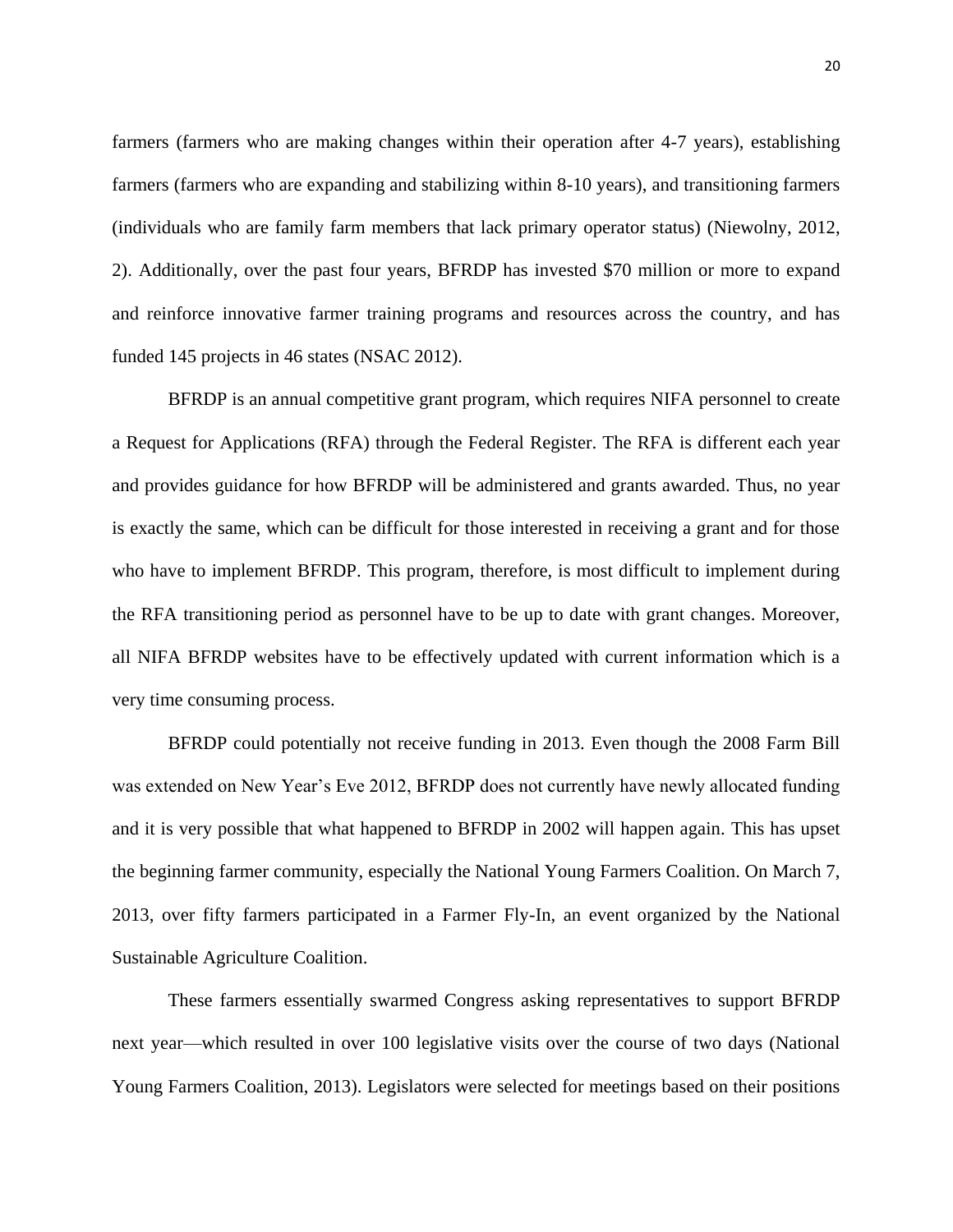on the House and Senate Agriculture and Appropriations Committees and presented with personal stories and facts about BFRDP (National Young Farmers Coalition, 2013). Overall, most elected officials appeared to support the beginning farmer message: that the government needs to ensure the next generation of farmers and ranchers receive the training and support they need (National Young Farmers Coalition, 2013). But, until that actually happens (which still looks unlikely with the current sequestration) all previously administered grants will be honored by the USDA until their three year grant is over- which for most grant recipients is August 2013.

### **Policy Evaluation**

### **Policy Evaluation Part One: An Outcomes Synopsis**

In order to effectively evaluate BFRDP, it is imperative to understand the scope of this program. The following section, therefore, will take a macro-level analysis approach by outlining FY 2009, 2010, 2011, and 2012 in regards to the accomplishments (and failures) of BFRDP according to the National Sustainable Agriculture Coalition (NSAC), and the Land Stewardship Project  $(LSP)^7$ — all of which offer end of the year outcomes reports on BFRDP. Following this BFRDP outcomes synopsis, four case study evaluations will be conducted based on BFRDP grants.

### **Fiscal Year 2009- NSAC**

 $\overline{\phantom{a}}$ 

NSAC is an "alliance of grassroots organizations that advocates for federal policy reform to advance the sustainability of agriculture, food systems, natural resources, and rural communities" (NSAC, 2013). This organization is a non-governmental organization (funded and supported by other agriculture-related groups such as the Agriculture and Land-Based Training

 $7$  Please see Methodology section in the Appendix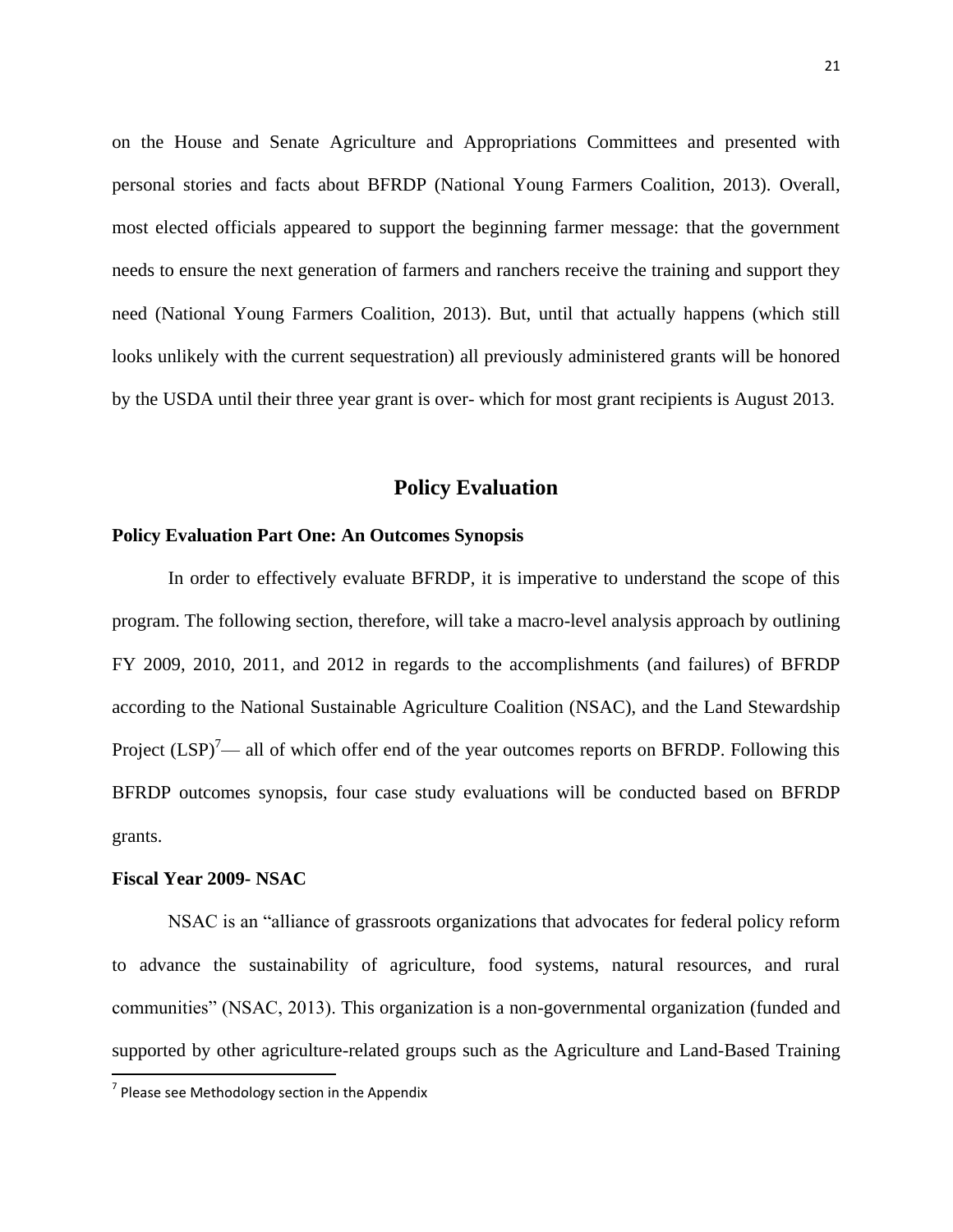Association located in California) that has thoroughly invested its resources in beginning farmer programs for over three decades. "Our investment in the outcome and aim of the BFRDP has been a central plank for our coalition, both getting it authorized and 2002 and getting it funded and off the ground in 2008" (NSAC 2009). Even though NSAC would appear to have biases towards programs like BFRDP, NSAC's purpose is to support, analyze, and improve such programs—thus, their ultimate goal is to help beginning farmers, not promote government program success.

In 2009, the first RFA was released and resulted in 105 applicants for a BFRDP grant. Out of the 105 applicants, twenty-nine were funded. Of the twenty-nine funded, seventeen (59%) were awarded to universities, colleges and academic institutions, eleven (38%) were awarded to community-based organizations (CBO) or non-governmental organizations (NGO), and one (3%) went to a federal agency (NSAC 2009, 1). Please see TABLE ONE in the appendix to further investigate exact grant cost size. As can be seen in TABLE ONE, larger grants are typically awarded to university/academic based programs—which follows along with the young/beginning farmer education component that BFRDP promotes.

The authorizing language was another component of BFRDP that was analyzed by NSAC. It asked for BFRDP grant recipients to collaborate with other organizations. For example, if a university received a grant, then that specific university should reach out to NGO's and CBO's for assistance with their program. On the other hand, if a NGO or CBO received a grant, then they should reach out to a nearby university for program assistance. It was unclear, however, whether or not cooperation ever occurred in 2009. According to NSAC, during "phone interviews and on paper, there was a very broad interpretation of 'partnerships or collaborations' by awardees. This left us unable to quantify the merit of these relationships" (2009, 3). It was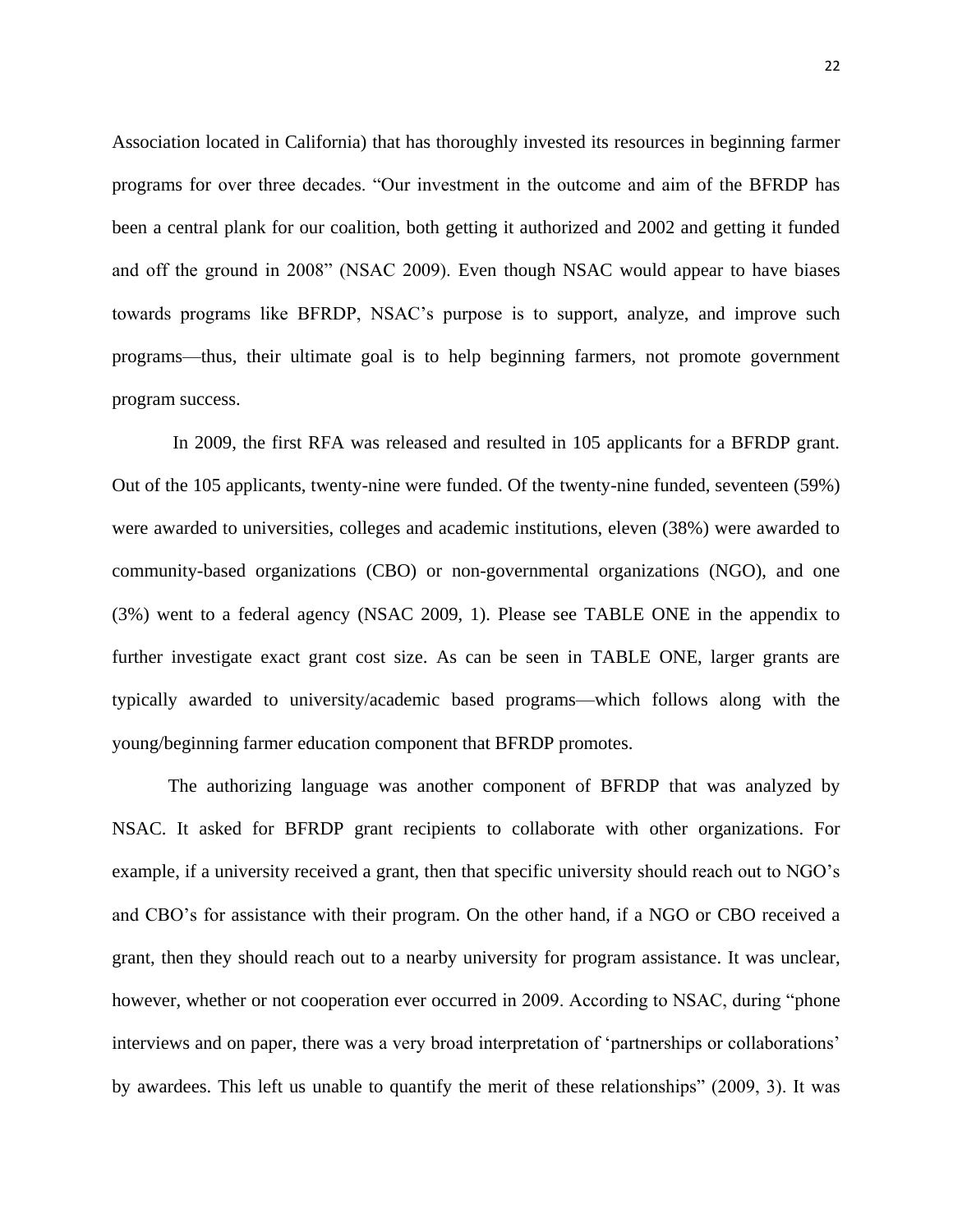also found that CBO's and NGO's were more likely to follow the collaboration clause than universities—which is not necessarily surprising as universities are likely to have more resources available and to have broader support system (e.g. alumni).

NSAC also found inconsistencies within BFRDP recipient's ability to follow the socially disadvantaged clause, which states that 25 percent of the funding that BFRDP has must be put toward use to aid socially disadvantaged farmers, such as women. Most 2009 projects (seventeen out of twenty-nine), however, were "unaware whether they had submitted an application intending or not intending to achieve funding from the 25% set-aside for socially disadvantages farmers and ranchers" (NSAC 2009, 4).

Furthermore, the grants were not regionally distributed equally. Out of the twenty-two states that received grants, the

> Midwest received the greatest number of grants while the southeastern U.S. and a block of western states had much lower or absent participation. This compares to total applications, in which the South submitted the second most applications after the North Central region and ahead of the Northeast and West. It is reasonable to conclude that overall proposals from the South did not compete as well as those from other regions.

(NSAC 2009, 4). Thus, not all states were equally given an opportunity to improve beginning farm education by BFRDP for the first year.

Overall, NSAC felt that BFRDP policy implementation could improve regarding grant funding distribution, geographical location, and increasing clarity for programs aimed at the socially disadvantaged. NSAC also recommends that the evaluation criteria becomes stronger and stricter regarding a limit to how much funding goes to university programs as they do not always follow BFRDP protocol. NSAC, however, does support BFRDP and at the end of their 2009 report state that they hope to see BFRDP improve and expand next year.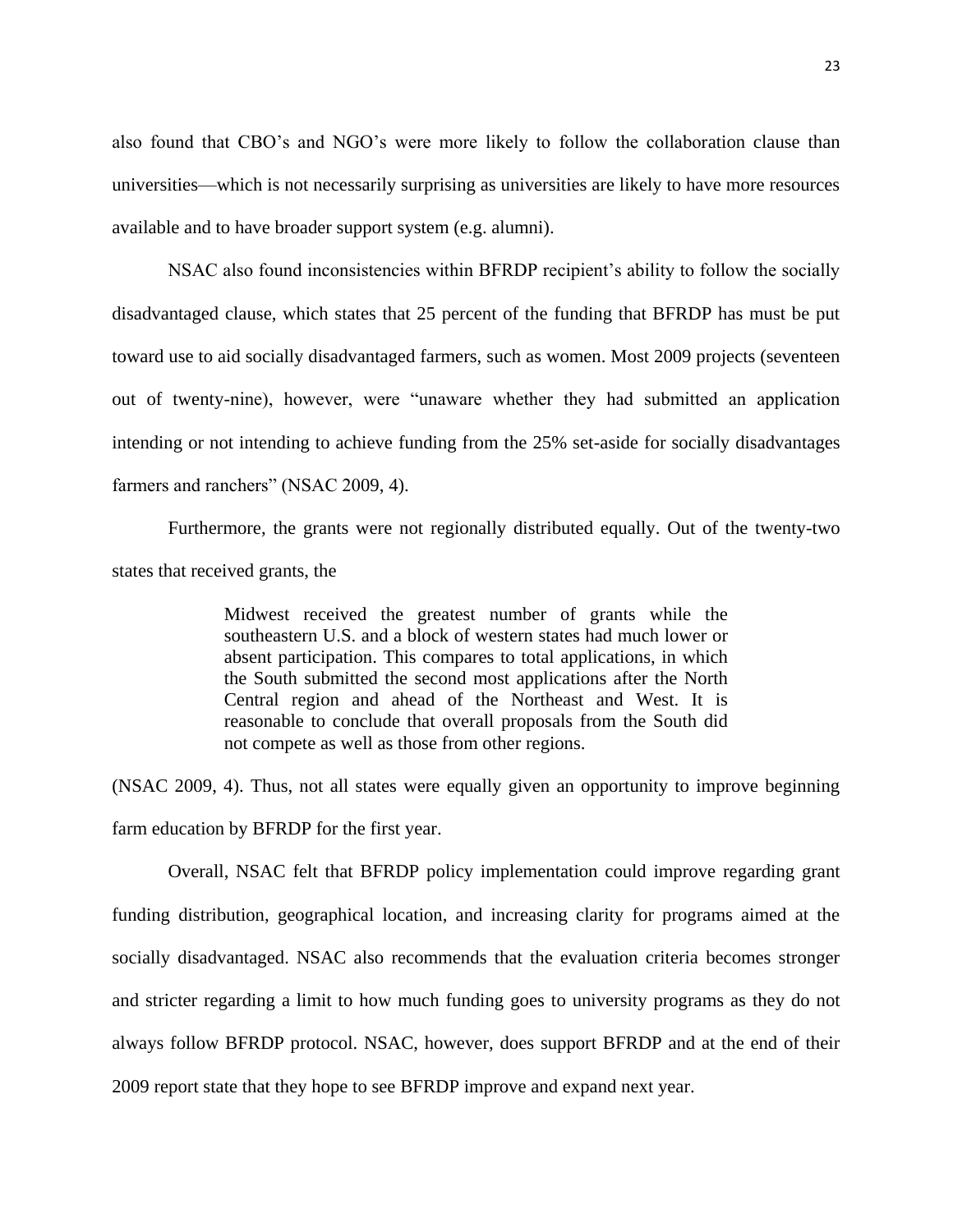### **Fiscal Year 2010- LSP<sup>8</sup>**

In February of 2011, the Land Stewardship Project released their report on the BFRDP titled "Progress Report and Recommendations" based on the results of the BFRDP in FY 2010. The LSP is a "nonprofit organization founded in 1982 to foster an ethic of stewardship for farmland, to promote sustainable agriculture and to develop sustainable communities" (LSP 2013). In other words, LSP promotes beginning farmer training, local organization and collaboration of farmers, federal and community based food system development, all of which must be completed in an ethically sound way that promotes protection of farm-land. LSP raises funds for these efforts through donations from religious groups, members, governmental grants, and other foundations and corporations with similar goals. LSP notes in their report that the recommendations made by NSAC in 2009 were integrated into the 2010 RFA created by NIFA. LSP lists the following changes:

- I. A requirement to clearly identify project partners in the proposed management plan and budget;
- II. A stipulation that only applications with at least 25 percent of the project budget allocated to community based or non-governmental organizations will receive the priority status required by law;
- III. Creation of a new ―development grant category;
- IV. Clearer, more specific language related to the minimum 25 percent of funds set-aside for projects targeted to limited resource, socially disadvantaged and immigrant farmers; and,
- V. The addition of multi-year experience in successfully training new farmers as one of the project evaluation criteria<sup>9</sup>

 8 It should be noted that even though NSAC conducted the BFRDP report for FY 2009, NSAC was not required to conduct a report every year. It can be speculated, therefore, that LSP decided to conduct the report for FY 2010- 2012 in order to allow NSAC to complete other advocacy work.

<sup>&</sup>lt;sup>9</sup> LSP 2011, 1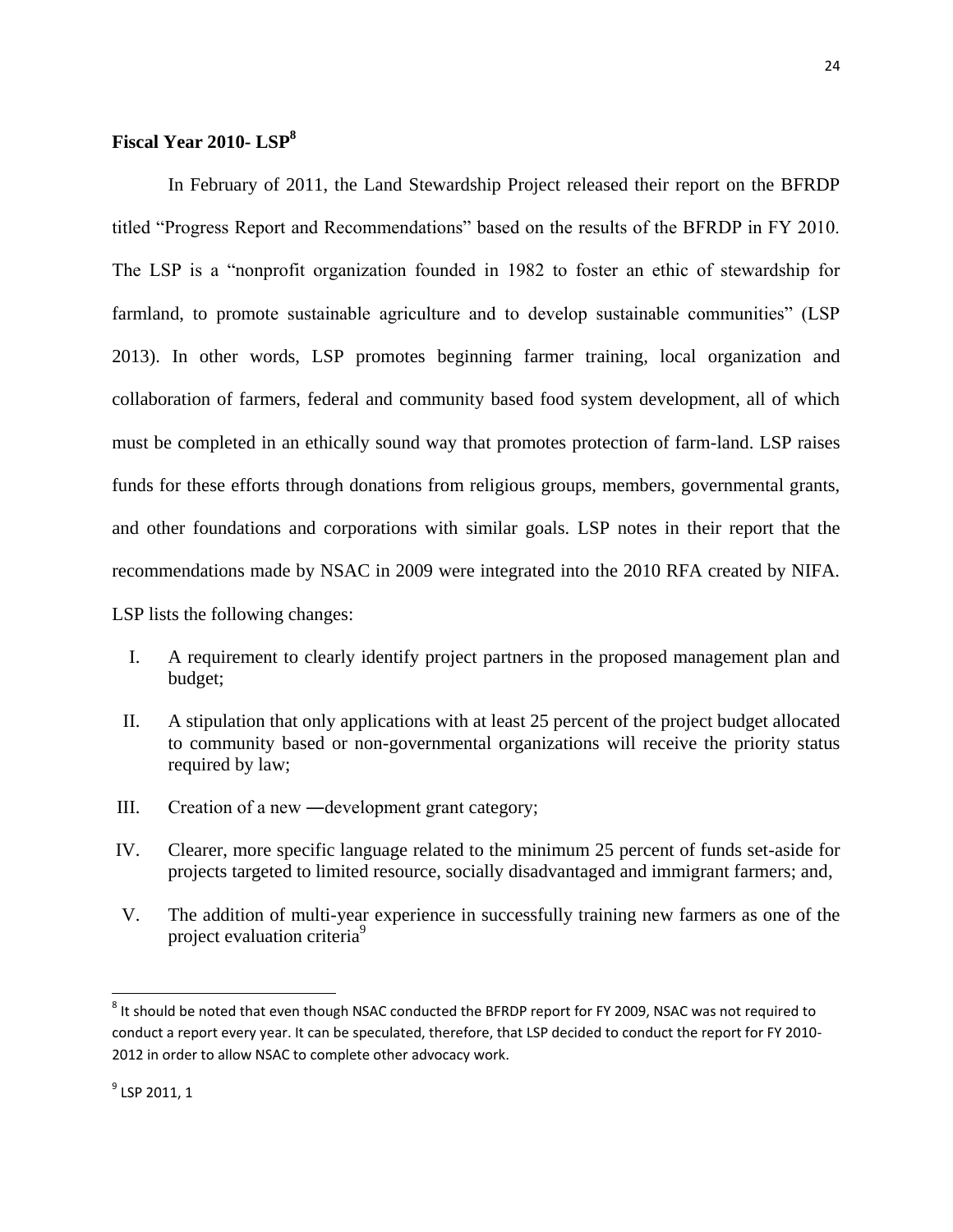LSP mentions, however, that there are still problems occurring with the administration, focus, and delivery of BFRDP grants, such as creating a clear and concise Request for Applications form (LSP 2011, 1).

LSP, like the 2009 NSAC report, highlights the quantitative aspects of BFRDP. For example, in 2012 NIFA received 117 applications for BFRDP as a response to the 2010 RFA. Of the 117 applications, forty were funded for a total of \$18,140,803 (LSP 2011, 2). Furthermore, twenty-five of the forty grants were to CBOs and NGOs compared to fifteen awarded to academic institutions and universities (LSP 2011, 2). Refer to TABLE TWO in the appendix for a summary of grant sizes. TABLE TWO shows that even though NGO and CBOs received a larger number of grants this year, academic and university settings still received more grants in larger amounts.

The LSP report also discusses how effectively BFRDP addressed the issue of collaboration from grant recipients. LSP states that the "2010 RFA made substantial improvements in providing direction to applicants as to what constitutes a partnership or collaboration. This is especially important for those projects not —led by CBO/NGOs but that strive to meet the BFRDP ―priority in grantmaking" (LSP 2011, 4). Moreover, the 2010 RFA also addressed the socially disadvantaged clause of the BFRDP policy, which resulted in approximately twenty-four of the forty grants being directed at socially disadvantaged groups. The last issue analyzed by LSP was the geographical distribution of BFRDP grants. TABLE THREE illustrates the numerical aspect of this relationship. In 2010, it appears that the South was able to receive the most grants, which is surprising considering the South was so far behind other regions in 2009. According to LSP, "In terms of grants awarded to CBOs or universities/land grants, the regions saw relatively equitable use of the program, except for the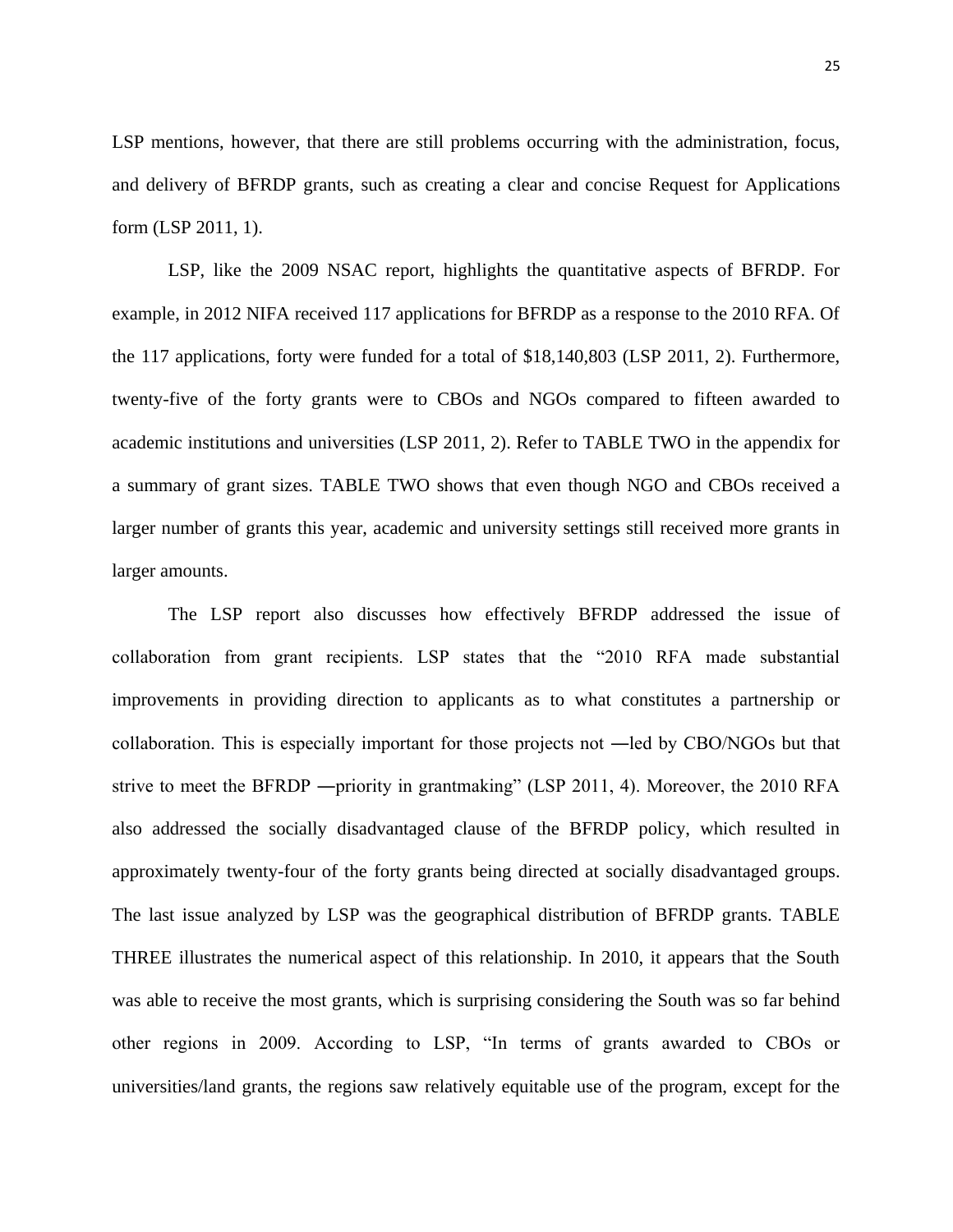West where universities/colleges and academic institutions secured 3 times as much funding as

did CBOs/NGOs in the region" (2011, 6).

Overall, LSP reports that BFRDP improved as a whole.

These improvements resulted in the better fulfillment of the program priority to fund projects led by or with strong participation from CBOs/NGOs. In our view, this also led to the funding of stronger, more relevant projects. The Evaluation Criteria was also improved in 2010. In general, awardees reported a clearer, more straightforward 2010 RFA compared to the previous year.

(LSP 2011, 6). Thus, it can be concluded that BFRDP policy implementation did improve after the first year of execution; however, there are also still many soft spots that need to be solidified in the next year. The three most important recommendations that LSP makes for further improvement include: (1) achieving CBO and NGO statutory priority by awarding 65 percent of BFRDP grants to CBOs or NGOs; (2) providing advanced notification and outreach regarding when an RFA will be posted; and (3) improving grants.gov and/or the application process as it is difficult to follow (LSP 2011, 8).

### **Fiscal Year 2011- LSP**

In the following year, 2011, LSP again released a progress report about BFRDP. According to NIFA and LSP, in FY 2011, there were 108 applications for BFRDP. Of the 108, thirty-six received funding from BFRDP for a total of \$18,154,513. Twenty-two of the grants (or 61 percent) were led by CBOs or NGOs, thirteen were led by academic institutions and universities, and one grant was led by a trade association (LSP 2011, 2). TABLE FOUR illustrates the grant amount distribution for FY 2011. It can be determined from this table that CBO and NGO recipients still dominate regarding funding allocation. This can also be explored in TABLE FIVE, which offers a historical analysis of grant funding by institution type. CBO and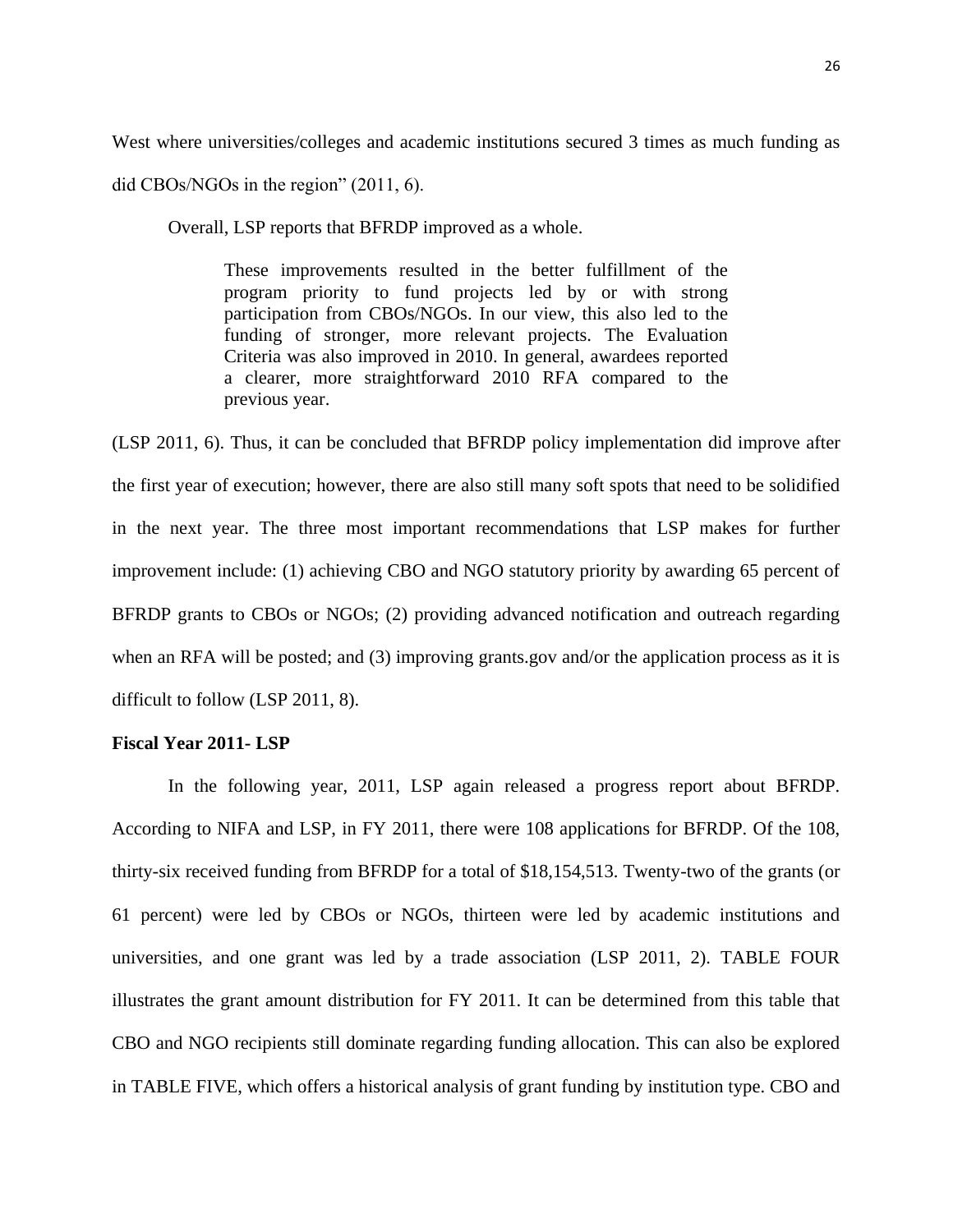NGO funding has seen a steady increase as academic institutions experience a slow decline in percentage points. This is surprising considering how one of the first land grant policies, the Morrill Land Grant Act, was aimed towards academic settings.

Regarding the participation and socially disadvantaged clauses, both improved during FY 2011. According to LSP, "The most common type of partnership arrangement was with another NGO/CBO, but also common was a partnership arrangement hybrid of NGO/CBO and universities, colleges or academic institutions" (2011, 5). Furthermore, the projects aimed towards the socially disadvantaged also increased as "seventeen of the projects targeted outreach efforts to socially disadvantaged and limited resource producers. The large majority (15 of 17) focused at least 75% of efforts on those select constituents" (LSP 2011, 6).

Lastly, LSP offers an account of the geographical distribution of BFRDP grants, and in FY 2011 the South was experiencing a lag in grant approval. According to TABLE SIX, the South received only received eight of the thirty-six grants or 22 percent. The South, however, is surprisingly ahead of the Midwest which only received five grants, or 14 percent. The West was the "winner" this year as it received thirteen of the thirty-six grants, or 36 percent.

It can be concluded that the BFRDP program implementation improved during FY 2011 as grant recipients were required to closely follow the grant policy laws, which include partnerships and creating programs that target socially disadvantaged groups. LSP also refers to BFRDP grant recipient's comments about the flexibility of BFRDP, including its ability to appeal to different contexts, training needs, and production methods. BFRDP recipients did, however, mention that the application process and NIFA review process needed improvement as they were both very burdensome. Overall, however, "increased consistency in the RFAs has provided for a more clear and effective delivery and focus of the program. This has led to the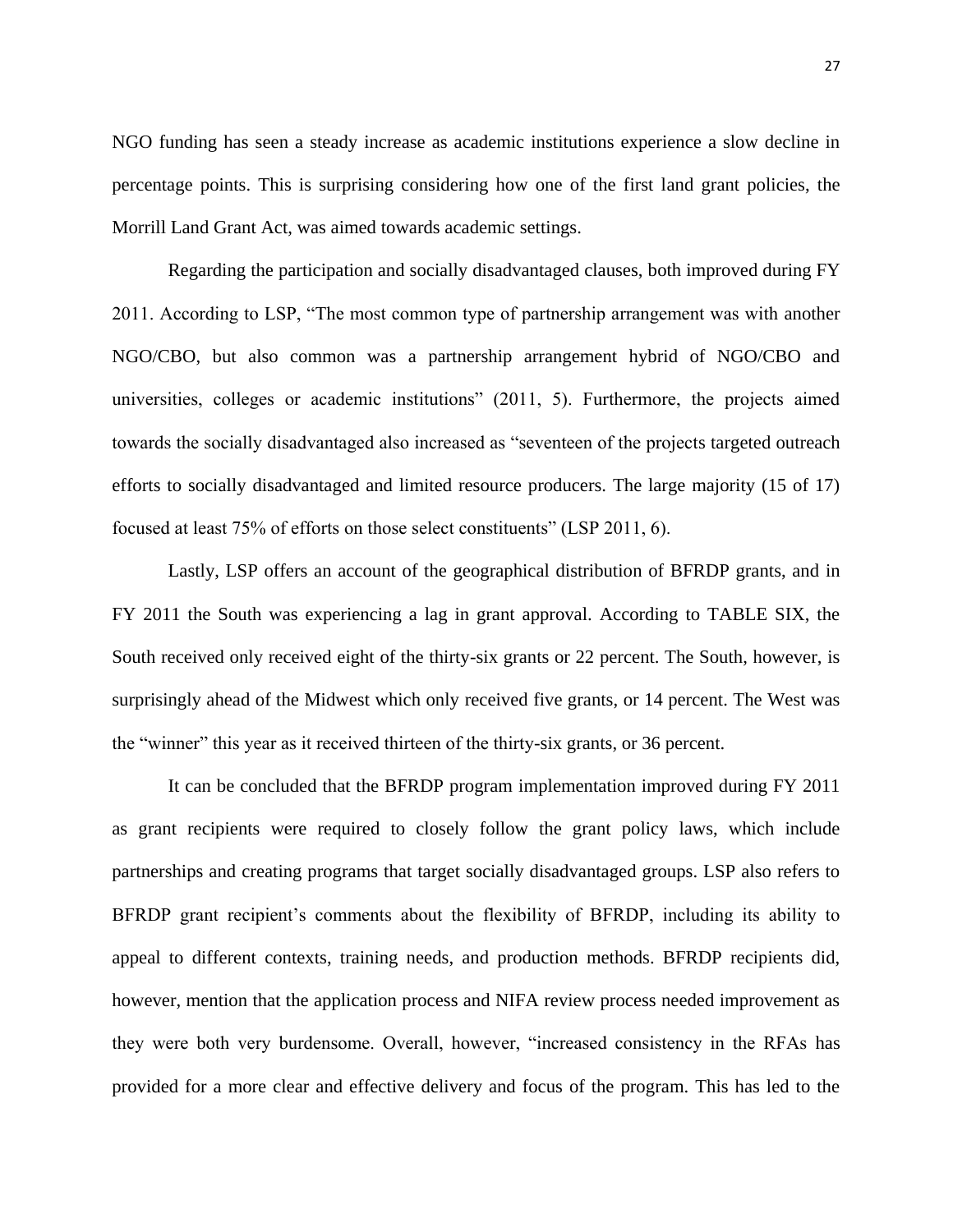funding of stronger more relevant projects as well as satisfying many of statutory aims of BFRDP" (LSP 2011, 9).

#### **Fiscal Year 2012- LSP**

In the following year, 2012, LSP again released a progress report about BFRDP. According to NIFA and LSP, in FY 2012, there were 109 applications for BFRDP. Of the 109, forty received funding from BFRDP for a total of \$17,886,643. Twenty-six of the grants (or 65 percent) were led by CBOs or NGOs and fourteen were led by academic institutions and universities (LSP 2012, 2-3). See TABLE SEVEN for the historical distribution of grant funding. According to LSP, "this distribution of resources between grant applicant types continues to be an improvement and changing dynamic when compared to 2009 and 2010 when the amount of funding going to university/college or academic institutions was substantially greater than to NGO/CBO's" (2012, 4). Academic institutions do, however, tend to receive the larger funding amounts. This can be seen in TABLE EIGHT for FY 2012.

Regarding the participation and socially disadvantaged clauses, both can be recorded as improving during FY 2012. LSP found that "most projects included partnerships with one or more NGO/CBO or University partner. Partners represented a wide range or types of organizations" (2012, 6). Moreover, in FY 2012 there were a surprising number of grants that focused on the socially disadvantaged farmers. "Of the forty total awards, thirty-three of the projects targeted outreach efforts to socially disadvantaged and limited resource producers. The large majority (twenty-three of thirty-three) focused at least 75 percent of efforts on those select constituencies" (LSP 2012, 7).

Lastly, LSP offers an account of the geographical distribution of BFRDP grants for FY 2012. During this year, the Midwest received the most grants and share of BFRDP funding while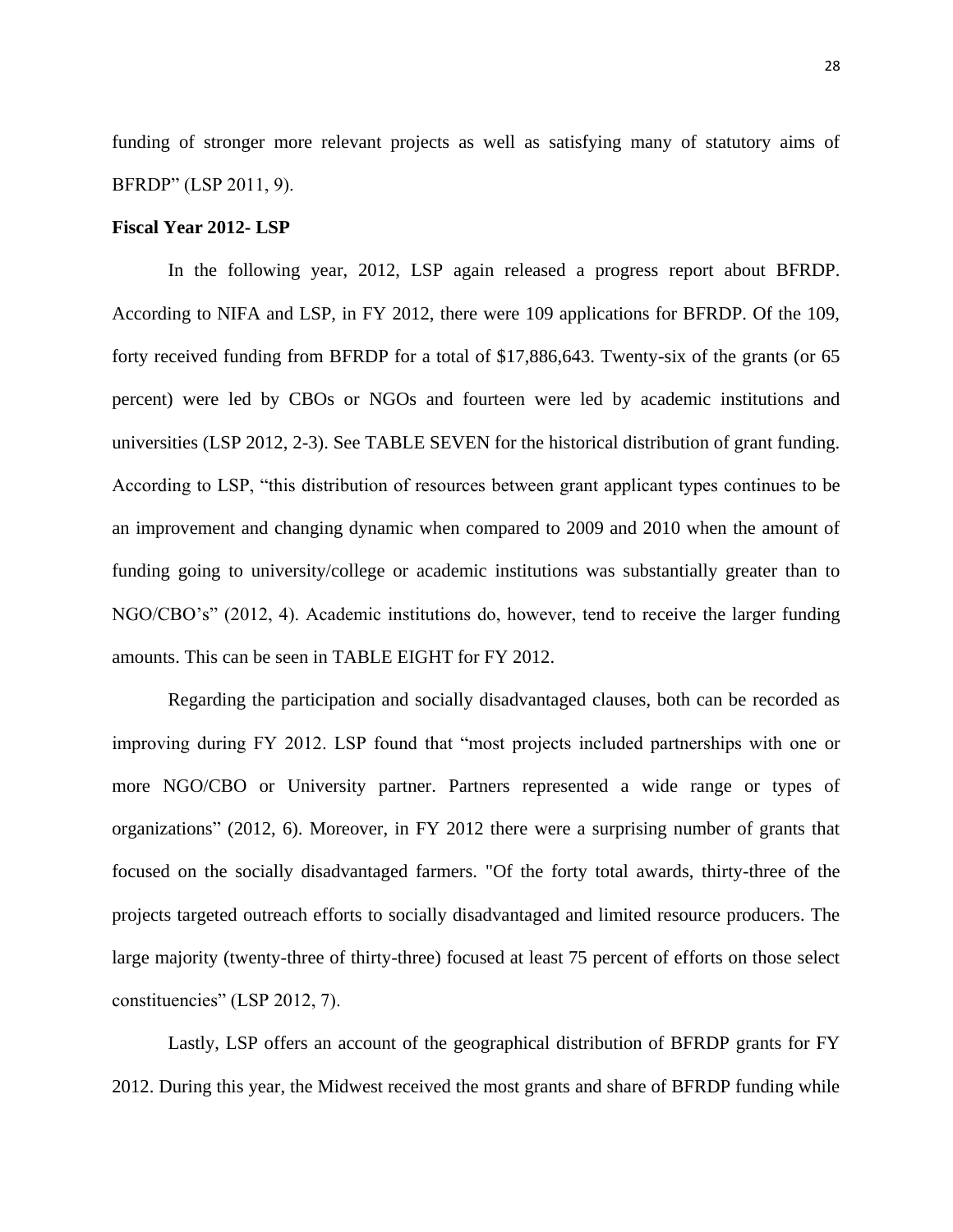other regions received almost equal amounts. This is different from FY 2011 as the Midwest received the least. The South, furthermore, received one less grant in FY 2012 than in FY 2011 which places the South and the Northeast receiving 18 percent of grants. See TABLE NINE for a summary of FY 2012 grant distribution.

Overall, many BFRDP grant recipients responded to LSP's reporting survey stating that without BFRDP they would not have been able to do this type of work, such as saving small farms and educating the next generation of farmers. The resources offered were especially important for those who wanted to begin farming. Moreover, the focus on socially disadvantaged groups was seen as a strong point of the program in FY 2012 as it offered such individuals the opportunity to become more professional and knowledgeable in the field of agriculture. Thus, BFRDP policy implementation appeared to overall improve during FY 2012.

Many BFRDP grant recipients, however, are still concerned about the application and review process being too burdensome. According to LSP, one organization felt that "the award process was more challenging than the actual grant-writing process. The correspondence back and forth was really tiring, and I never really understood what they needed" (2012, 10). Nevertheless, over the course of four years, BFRDP has been successful despite a few complaints about the application process. According to Dr. Kim Niewolny<sup>10</sup>, a professor at Virginia Tech and Director of the Virginia Beginning Farmer and Rancher Coalition Program (a BFRDP grant product), those who apply for BFRDP are "most likely fluent in grant writing language, thus it is highly unnecessary for such complaints. The process is time-consuming, but the people applying are not farmers, they are staff and faculty at NGOs and universities" (2013).

 $^{10}$  Dr. Niewolny was interviewed at Virginia Tech on March 1, 2013.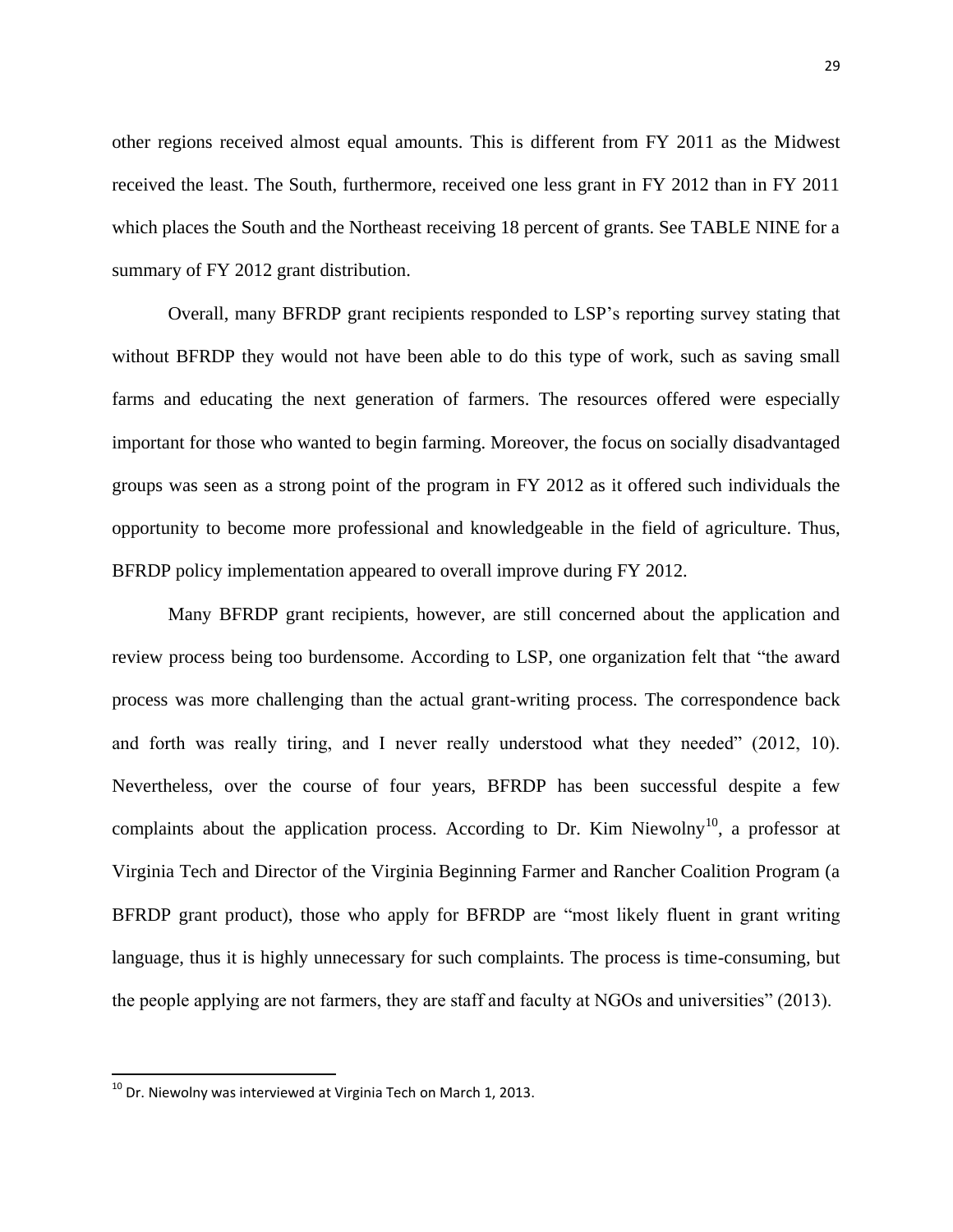#### **Policy Evaluation Part Two: A Case Study Approach**

In this section, four BFRDP grants will be introduced. Typically, BFRDP grants fund three-year programs and require that the grant recipient fill out a  $CRIS<sup>11</sup>$  report, or a Current Research Information System. CRIS reports allow for NIFA to evaluate the effectiveness of a particular grant and create public record about the outcomes of particular programs.<sup>12</sup> The four programs that will be discussed and evaluated are the: 1) Virginia Beginning Farmer and Rancher Coalition Project, 2) Beginning Sustainability for New and Beginning Women Farmers Through Peer Learning, Mentoring, and Networking, 3) Farmers Growing Farmers: Next Generation Education in Four Learning Stages, and 4) Expanding Local Markets for Rural Farmers and Food Businesses, Buy Fresh Buy Local, North Valley Program. It should be noted that the following programs will either be deemed "successful" or "unsuccessful." For the purposes of this study, "success" means that the programs successfully implemented the proposed actions/activities.<sup>13</sup>

### **Case Study One: Beginning Farmer and Rancher Coalition Project**

In September of 2010, Virginia Tech created the Beginning Farmer and Rancher Coalition Project (BFRCP) under the guidance of Dr. Kim Niewolny. The overall goal of BFRCP is to "improve opportunities for beginning farmers and ranchers to establish and sustain viable agricultural operations in Virginia through the development and enhancement of whole farm planning programs, online resources, and farmer mentoring networks" (Niewolny 2012, 1).

 $\overline{a}$ 

 $11$  Please see Appendix for an important note about CRIS reports.

 $13$  Please see the Methodology section in the Appendix for more information about data evaluation.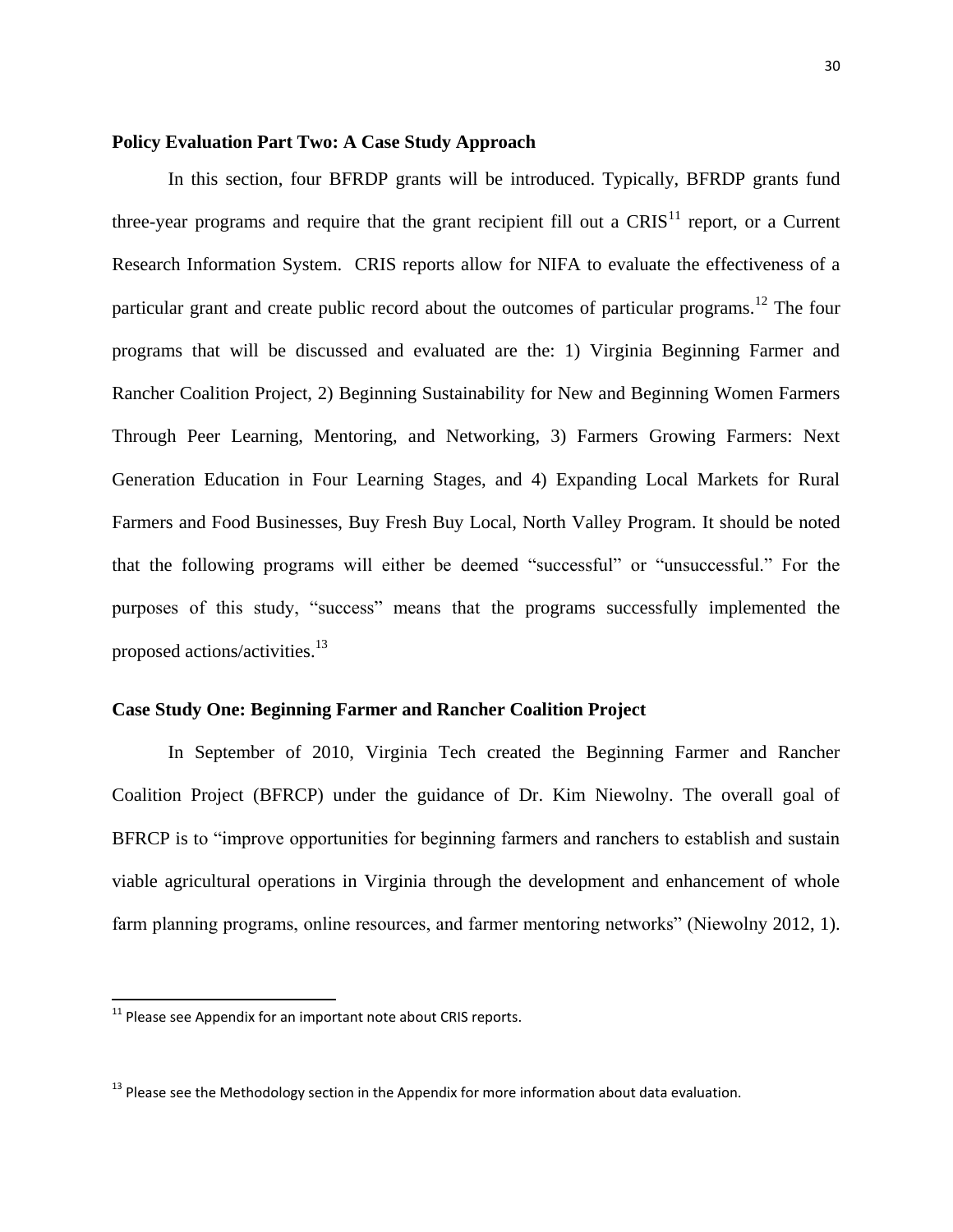Dr. Niewolny decided to start this program in order to attempt to respond to the overwhelming number of individuals who are exiting the agriculture community.

As a result of the increasing number of farmers exiting, the impact on the future of small family farms, the farm economy, and specifically farming communities in Virginia, is potentially very negative. Dr. Niewolny, moreover, claims that Virginia is a unique place as it offers many opportunities for collaboration and community building within the field of agriculture. Thus, through the use of BFRCP, the following outcomes have been created:

1) Creation of sustainable educational networks and social support for beginning farmers by developing a Virginia Beginning Farmer Coalition;

2) The adoption and implementation of best educational practices, whole farm planning curricula, and guidebook for farm entry in Virginia; and,

3) Ongoing participation in virtual and mentoring communities by farmers.<sup>14</sup> It was also predicted that "50 percent of the anticipated participants (300-450) would attempt to become involved in agricultural enterprise, and 20 percent will be operating an enterprise within five years" (Niewolny, Moore, Rudd, Hodges 2010, 1).

The BFRCP is unique in the fact that it has a three-tier approach to expanding opportunities to farmers and ranchers, meaning that project activity will occur at the local, regional, and state levels. Moreover, this project follows a "community-based participatory approach where a coalition of organizations and farmers collaboratively develop and support project activity" (Niewolny, Moore, Rudd, Hodges 2010, 7).

In the first year this program existed, BFRCP hosted three full-day Coalition meetings where 100 beginning farmer stakeholders attended from organizations such as Virginia Tech, Virginia State University, Virginia Cooperative Extension, local, state, and federal government, non-governmental sector, and new and established farmers (Niewolny, Moore, Rudd, Hodges

 $^{14}$  Niewolny, Moore, Rudd, Hodges 2010, 1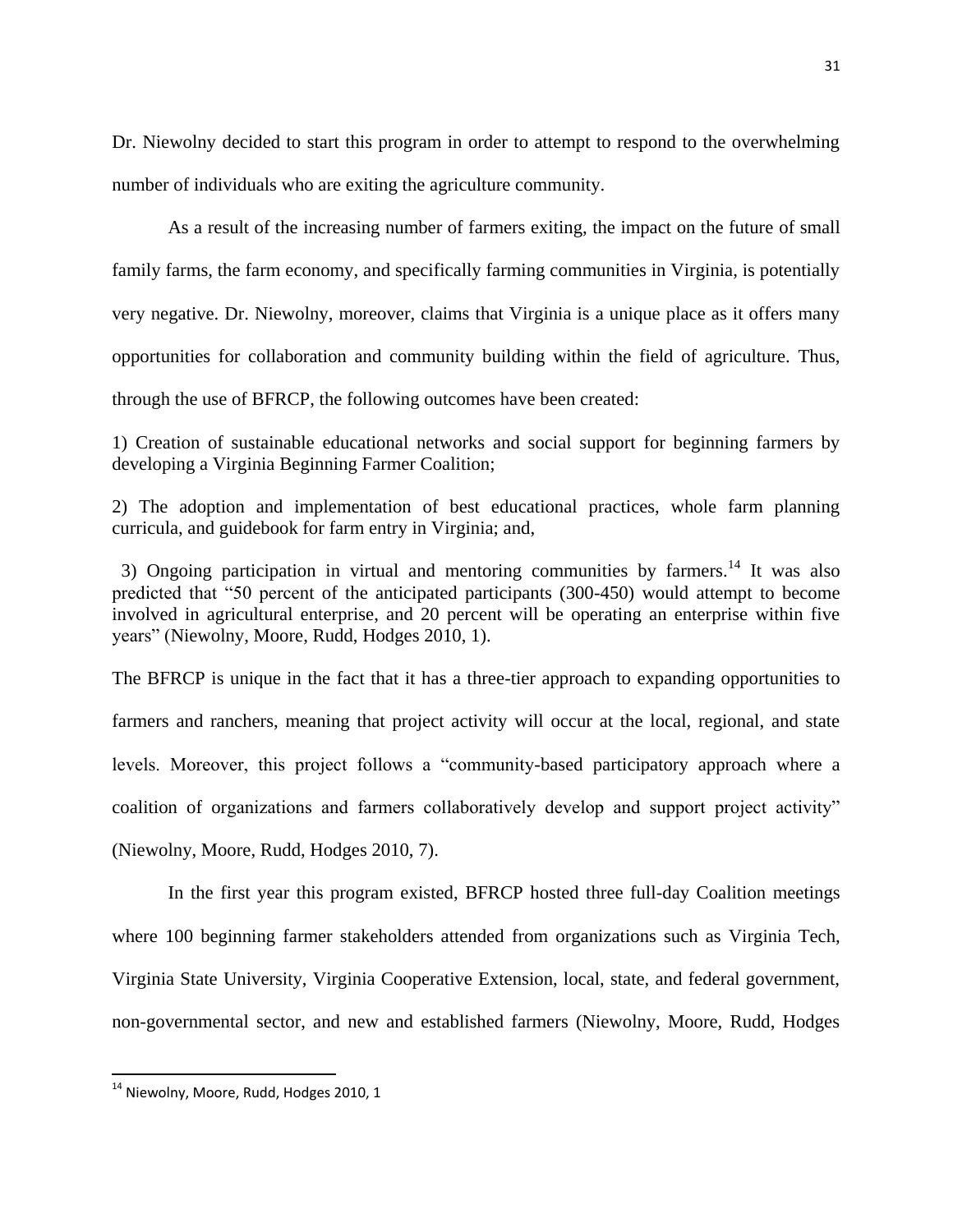2010, 7). This initial meeting resulted in the BFRCP growing membership to twenty-three beginning farmer organizations. In the second year that this program was in operation, four Coalition conferences were held where 200 stakeholders attended. As a result, membership grew to twenty-six beginning farmer organizations (Niewolny, Moore, Rudd, Hodges 2010, 3). Moreover, there were several helpful activities, including eight farm tours, six consultations, seven webinars, fourteen full or half-day workshops, and thirteen field trainings (to name a few). Dr. Niewolny has also created a website for BFRCP that is very effective and easy to navigate.<sup>15</sup> This website offers a plethora of information about events, conferences, local contacts, information and downloadable brochures, classes, webinars, and newsletters.

Based on the description above and what BFRCP has been able to accomplish in a short period of time, one could declare this project was more effective than not. But, before that conclusion is drawn, it is important to reference the overall goal of BFRDP, which is to increase food security by funding programs that offer the knowledge, skills and tools needed to make informed decisions for farming operations and to enhance overall sustainability.

It is fair to say that this program was successful in creating opportunities for beginning farmers to be educated, mentored, and trained on the different aspects of operating a farm. By creating a coalition (or partnership) with approximately thirty different organizations and stakeholders, BFRCP was not only able to educate beginning farmers and ranchers (95 percent of participants reported that the Coalition is providing suitable education through networking groups, mentoring, face-to-face meetings, webinars, and online resources) but it was able to plant deep roots for continuing the farming dream. For example, nearly 85 percent of participants (54) in the second year of BFRCP Coalition Conference reported plans to start/stay farming and 100

<sup>&</sup>lt;sup>15</sup> Please visit [http://www.vabeginningfarmer.aee.vt.edu/.](http://www.vabeginningfarmer.aee.vt.edu/)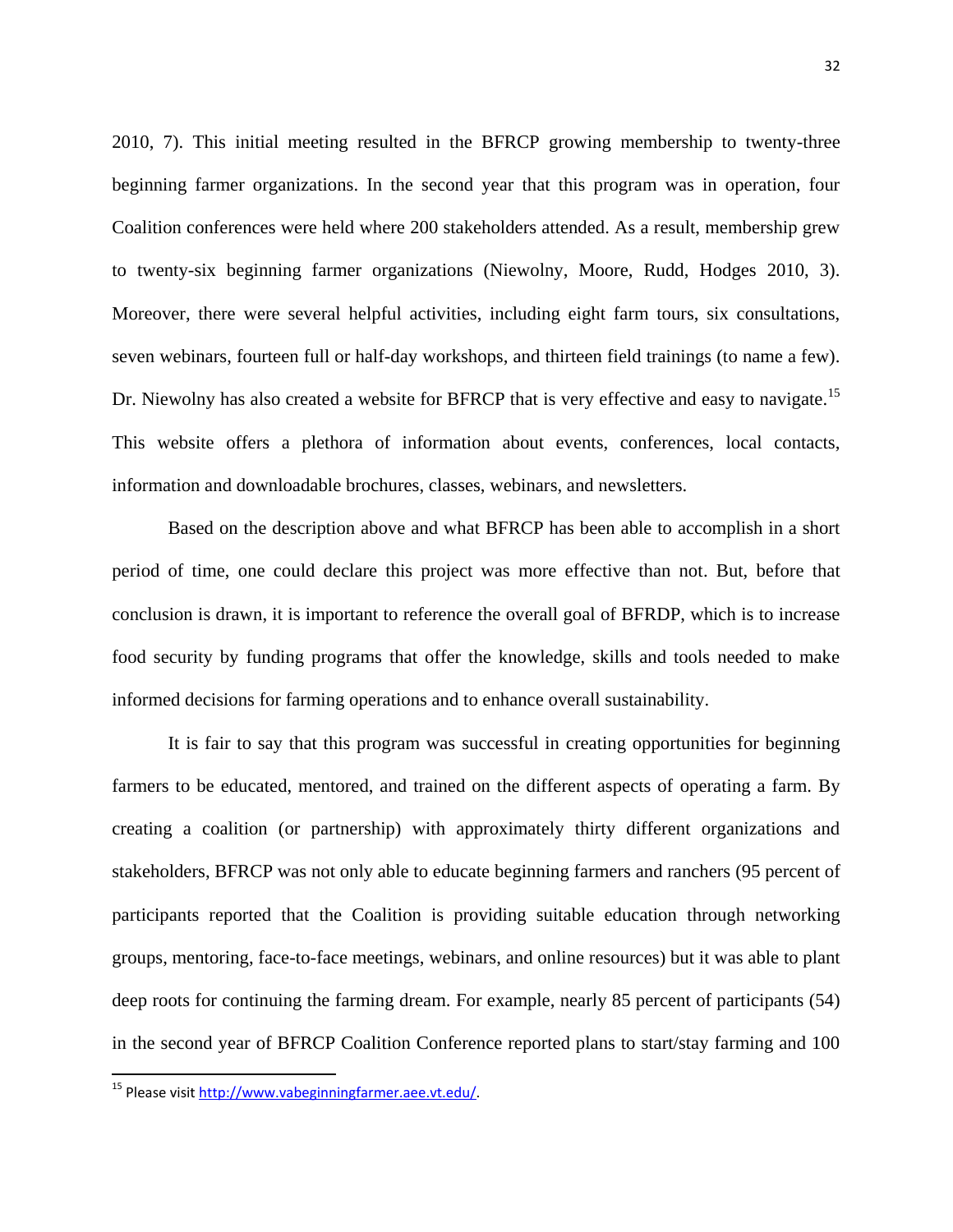percent reported new knowledge of extension/other coalition organizations (Niewolny, Moore, Rudd, Hodges 2010, 6). BFRCP was also able to create specific programs geared toward the socially disadvantaged (specifically women, African American, and immigrant farmers comprised 30 percent of participants) to make sure that they were involved in whole farm planning (Niewolny, Moore, Rudd, Hodges 2010, 5).

The one aspect, however, of BFRCP that was not quite as strong as its other components was its CRIS report. Compared to other CRIS reports, it significantly lacked quantitative data on farmer background history, the percentage of participants in certain events, and overall event response. If BFRCP was to improve its evaluation techniques, it would be beneficial for reporting purposes to gather more quantitative data—especially since it approximates that "50 percent of the anticipated participants (300-450) would attempt to become involved in agricultural enterprise, and 20 percent will be operating an enterprise within five years" (Niewolny, Moore, Rudd, Hodges 2010, 1). According to BFRCP's CRIS report, however, it is unclear if this goal was met—especially since the survey data BFRCP *claimed* they had collected was not presented in their CRIS report.

### **Synopsis: VA Beginning Farmer and Rancher Coalition Project**

Goal(s): To improve opportunities for beginning farmers and ranchers to establish and sustain viable agricultural operations in Virginia through the development and enhancement of whole farm planning programs, online resources, and farmer mentoring networks (Niewolny 2012, 1).

Strategy:

-Three tier approach (local, state, and federal), participatory research methods, and an overall coalition approach.

Events:

-The Virginia Beginning Farmer and Rancher Coalition held conferences in 2010 and 2011 where a survey was released to participants.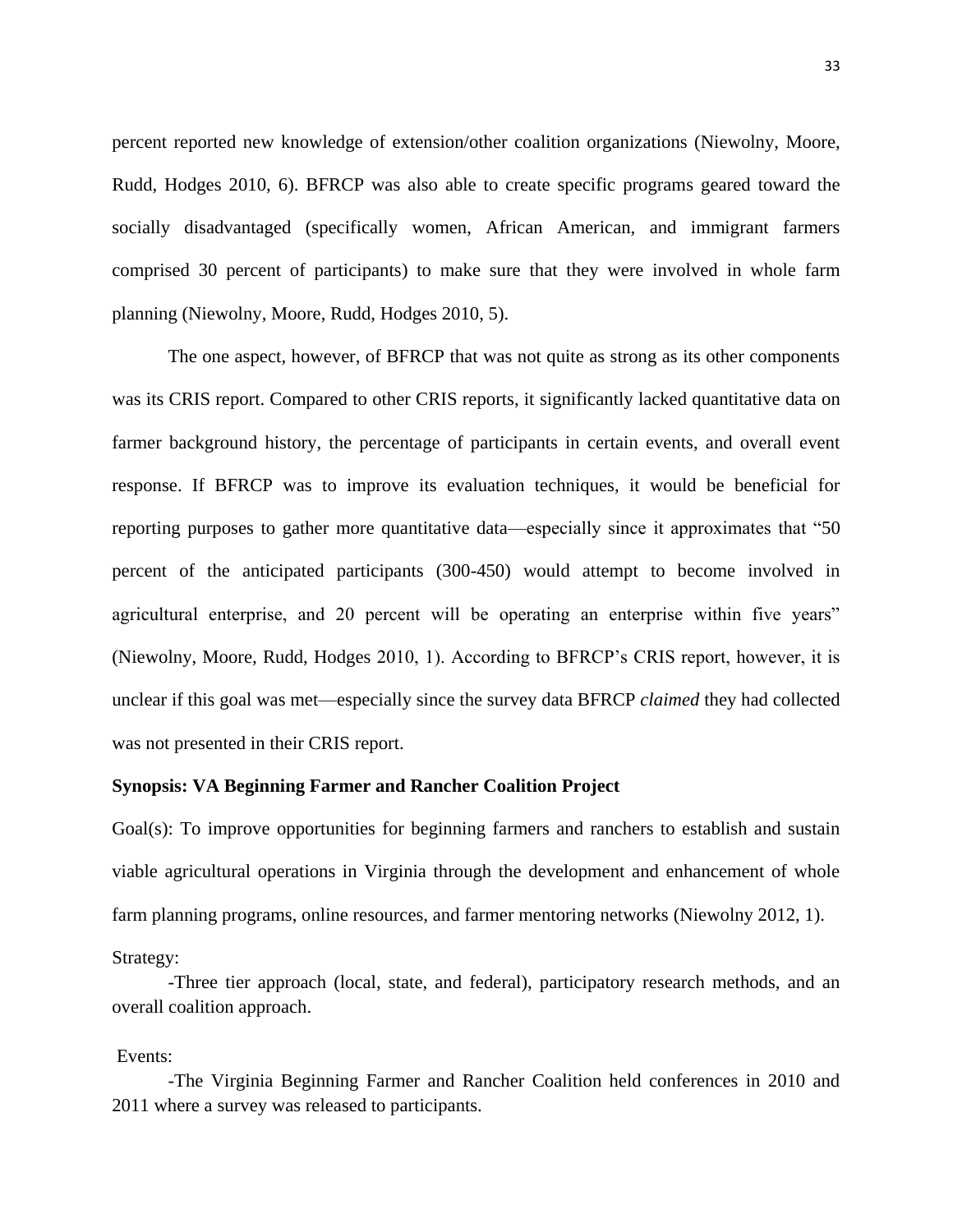-Workshops that focus on sustainable agriculture, marketing strategies, and business and financial planning.

Successful: Yes, in the fact that it has been able to conduct outreach to beginning farmers and bringing farming communities together.

Goal(s) met: Undetermined—the qualitative descriptions were only somewhat helpful. This organization needed to collect more quantitative data in order to secure that their goals were met. Perhaps follow-up interviews of Coalition participants should be conducted. On another note, however, BFRCP did implement the collaboration and socially disadvantaged clauses fairly well.

### **Case Study Two: Farmers Growing Farmers: Next Generation Education in Four Learning Stages**

Another BFRDP funded program that has been successful is the Land Stewardship Project's Farmers Growing Farmers: Next Generation Education in Four Learning Stages, which is located in Minnesota. The LSP has been in existence since 1982 and values stewardship, justice, and democracy. In other words,

> the ideal of the Land Stewardship Project is that one day Americans, as a nation, will hold the farmlands of our country in the same high ethical regard we now reserve for our national parks and wilderness areas; and, as individuals, every farm and landowner will strive to leave the land in better condition than when he or she dwelt on it.

(Omaha World Herald 1984). The Farmers Growing Farmers program (FGFP) is unique in the sense that it operates in conjunction with another LSP program called Farm Beginnings. This relationship builds a strong foundation of staff, experience, resources, and opportunities. The director of this program is Amy Bacigalupo and her grant application got approved for a threeyear grant (2010-2013) in the amount of \$583,472.

The overall goal of this project is to increase knowledge for at least 1,200 beginning and prospective farmers, including 168 successful farm business start-ups over three years. Land Stewardship Project (LSP) and partners will develop a comprehensive approach to assist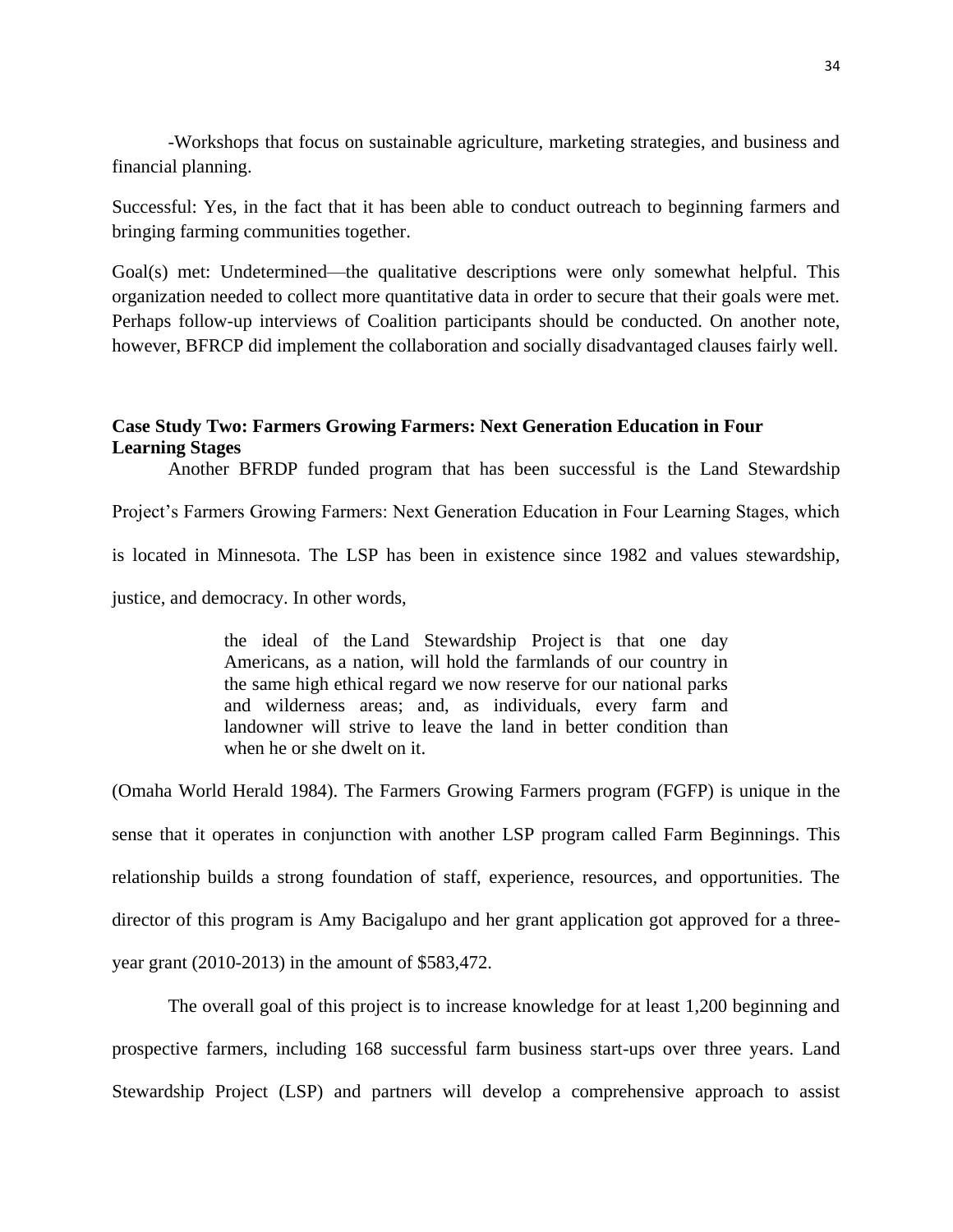beginning farmers, as they move from exploration to successful farming" (Bacigalupo 2010, 2). Moreover, the long term goal of LSP's Farm Beginnings program is to increase food security in the region and nationally through the support and training of beginning farmers—and this is being accomplished through FGFP "enhance and improve the delivery of farmer training by piloting new approaches that together with successful existing trainings will provide education and support" (Bacigalupo 2010, 1).

Furthermore, there are three main objectives of this program: 1) provide beginning farmers with new training that moves them from novice to proficient; 2) Increase farm start-up viability through expanded equity building opportunities, training and technical assistance through LSP's Livestock Loan Program; and, 3) Increase regional understanding, connections, and strategies for land access for beginning farmers and engage established farmers through workshops, educational materials, and a Land Access Toolbox (Bacigalupo 2010, 2). These goals will be met by introducing beginning farmers to experienced farmers through an established, trusted network.

From 2010/09 to 2011/08, FGFP held events such as workshops, field days, and farmerto-farmer networking, which resulted in the engagement of 330 beginning farmers. Total, however, Farm Beginnings reached out to approximately 630 beginning farmers though farm training, classes, and farmer-to-farmer workshops. The impact of such events can be found in FGFP's CRIS report. Essentially, at the end of FGFP Farm Beginning's class, participants were asked to complete a survey asking about their whole-farm planning ability (process for short or long-term decision-making and evaluation that takes the whole farm into consideration (Virginia Beginning Farmer and Rancher Coalition,  $2011$ <sup>16</sup>. Pre-course scores (with a 52 percent response

 $16$  See Appendix for diagram of the whole-farm planning process, FIGURE A.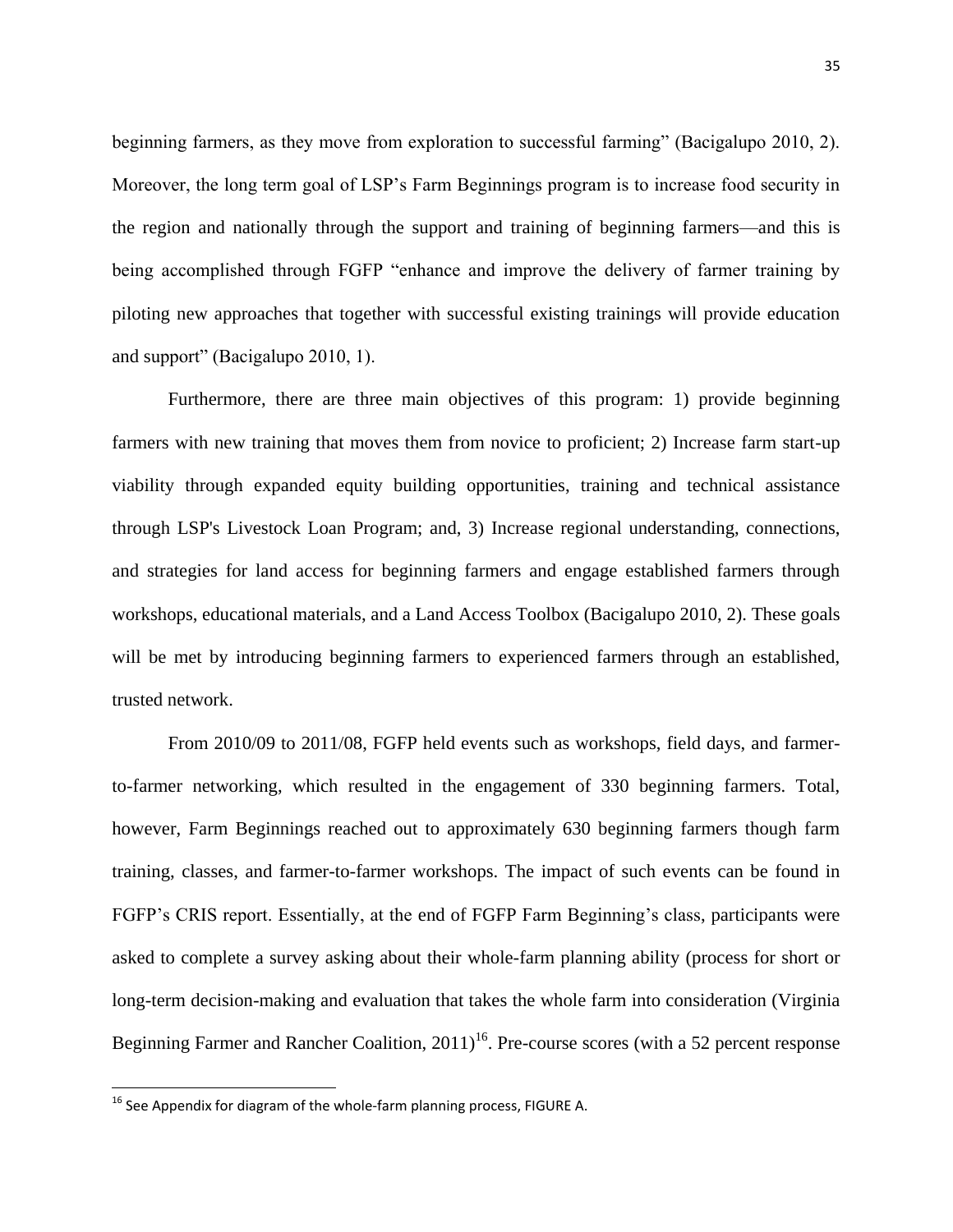rate) range from 1= no knowledge, or 5= highly knowledgeable. Pre-course scores were recorded as a 2.2 and post-course was a 3.9. Thus, from pre-course to post-course, participants experienced a 77.2 percent increase in preparedness in 2010-2011.

The 2010-2011 survey results are lower than those recorded for 2011-2012, which is most likely due to the varying sample sizes (36 participants in 2010-2011, and 25 in 2011-2012). As the survey size was larger in 2010-2011, these results are probably more accurate than the survey results in 2011-2012. In 2011-2012, the pre-course scores were recorded as 2.1 and post course as 4.0. From pre-course to post-course, therefore, participants experienced a 90.4 percent increase in preparedness. These results are most likely skewed because approximately 40 percent of participants in 2011-2012 already managed their own farm, which probably led them to rank their preparedness at a higher than average level. This is in comparison to the 31 percent that managed their own farm in 2010-2011. Farm Beginnings was also able to reach out to an additional 298 participants through their different educational events.

Overall, it can be supported that FGFP has done well implementing their proposed activities and accomplishing their overall goals thus far. Even though this program was not as large of a partnership-effort as the BFRCP at Virginia Tech, it was able to reach out to approximately 900 new farmers, and they still have until August of 2013 to meet their overall goal of 1,200 beginning farmers. Moreover, FGFP was able to improve participant's knowledge and comfortableness with farm planning. Overall, therefore, FGFP was able to satisfy the goal of BFRDP by educating, mentoring, and training beginning farmers though workshops, face-to-face encounters, and class sessions, in order to protect the food security of the United States. It should be noted, however, that the quantitative data that was collected from this organization may be skewed, and thus should be further analyzed.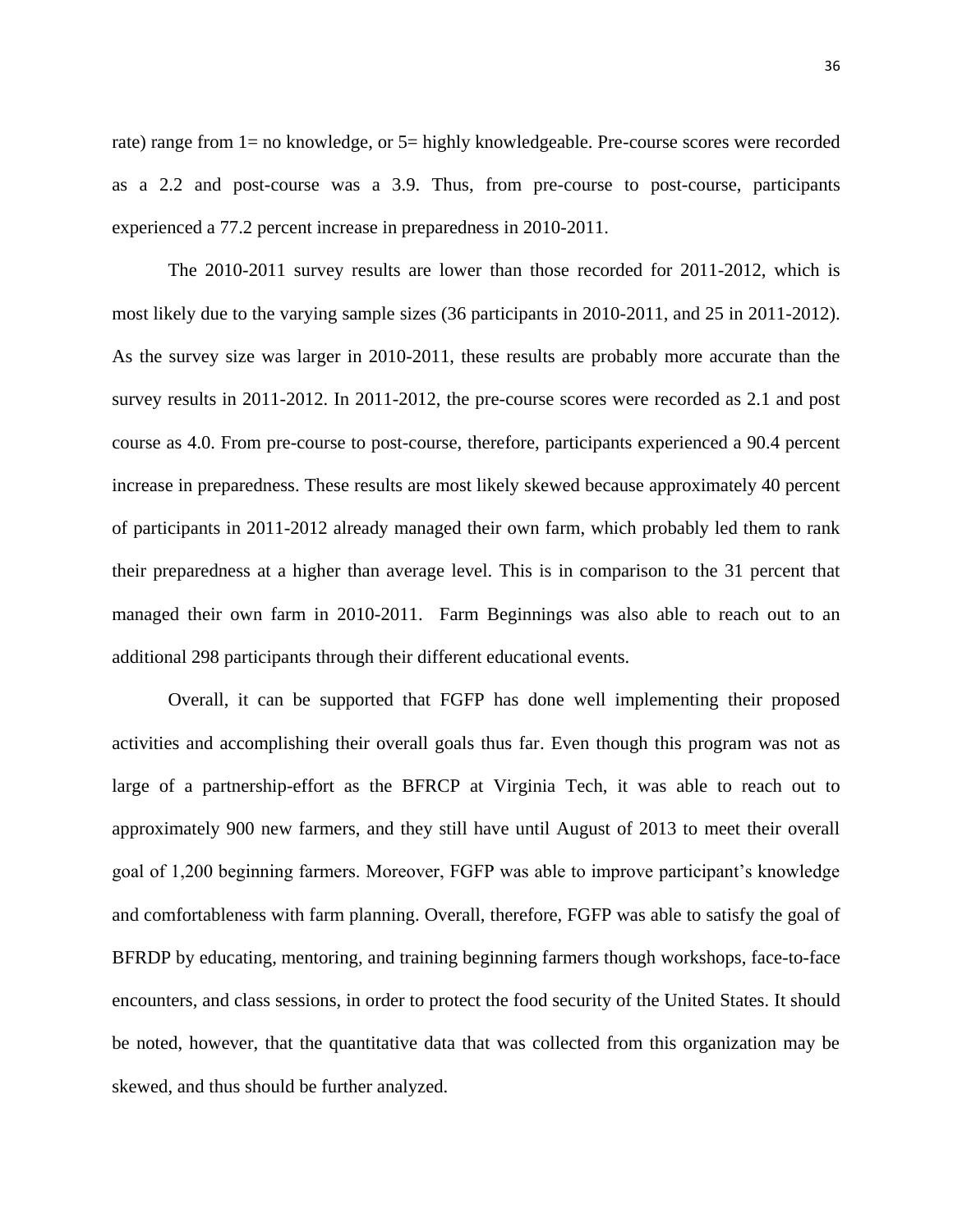### **Synopsis: Farmers Growing Farmers: Next Generation Education in Four Learning Stages**

Goal(s):

- 1. To increase knowledge for at least 1,200 beginning and prospective farmers, including 168 successful farm business start-ups over three years.
- 2. Long-term goal: To increase food security in the region and nationally through the support and training of beginning farmers

Strategy:

-Pre-course and post-course surveys

Events:

-Workshops, field days, and farmer-to-farmer networking

Successful:

-So far, FGFP has been following set goal paths. But, they still have more time to finish outreach efforts.

Goal(s) met:

-So far, yes, but they could improve collaborative efforts and data collection methods. This program did well in collaborating with other LSP departments (e.g. Farm Beginnings) and establishing trusted farmer networks. However, this program could improve on its community building efforts and create efforts to appeal to the socially disadvantaged groups—as this program does not mention any specific programs for the socially disadvantaged.

### **Case Study Three: Beginning Sustainability for New and Beginning Women Farmers through Peer Learning, Mentoring, and Networking**

Another BFRDP funded program to be analyzed in this study is the Beginning Sustainability for New and Beginning Women Farmers through Peer Learning, Mentoring, and Networking (BSBW), which is located at Pennsylvania State University. This program is unique in the sense that it fulfils one of the requirements of BFRDP, which is that 25 percent of funding much be distributed to support and educate the socially disadvantaged farmers. Thus, as this program targets women, a group that experiences technical and social barriers to success in their farm businesses, BSBW meets this BFRDP requirement. Women, furthermore, have been found to report problems of isolation, such as from other farm networks and information (as women were historically not considered to be "stewards of the land") (Sachs, Barbercheck, Brasier, and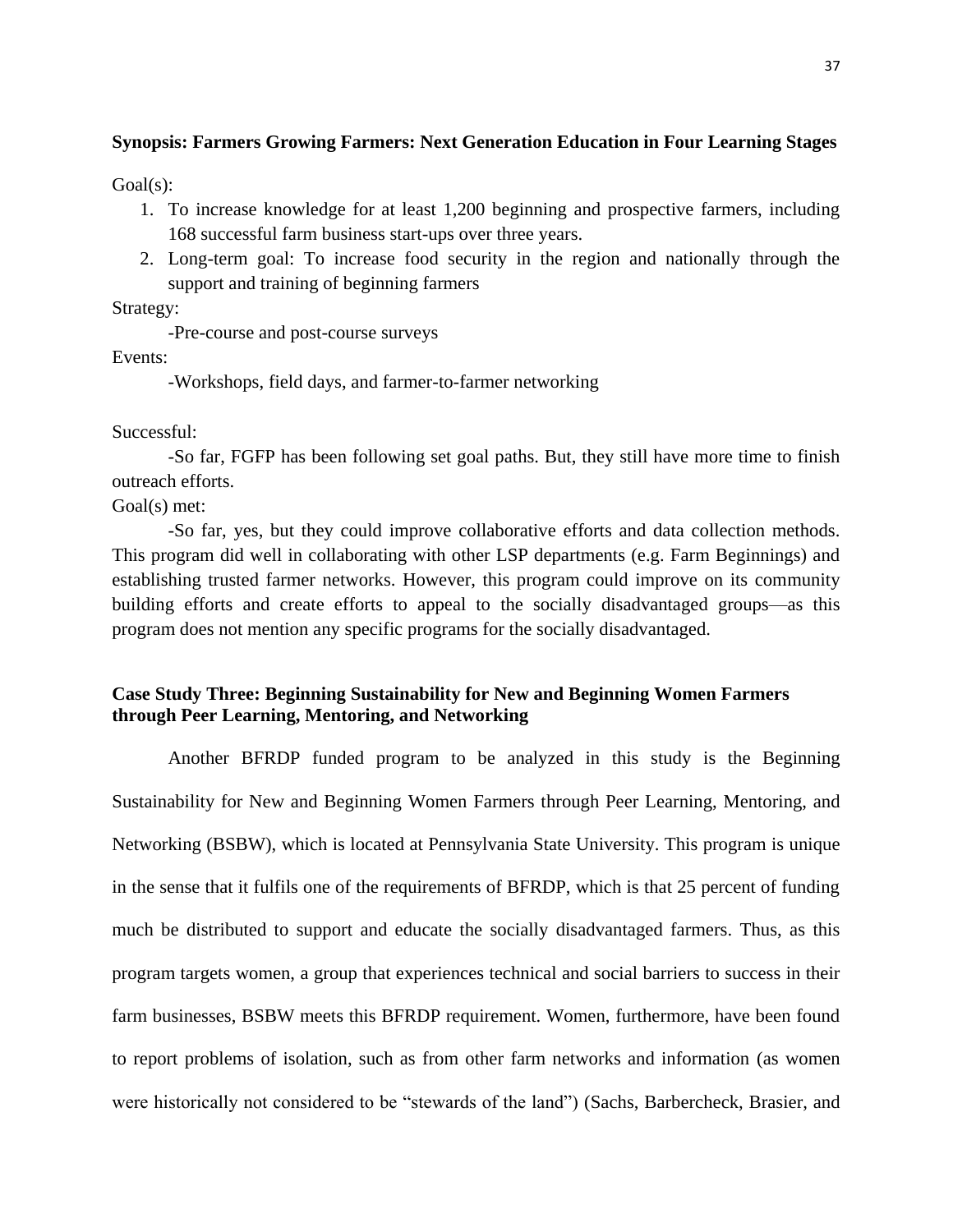Hyde 2012, 1). The BSBW program, therefore, established a program that was aimed towards fighting these inequalities.

The overall long-term goal of BSBW "is to improve the sustainability of agriculture and agriculture-related businesses through the development of innovative educational programs and networking opportunities for new and beginning farmers. Our educational programs target women farmers, but will be open to all" BSBW estimated that 300 new and beginning farmers would participate in its educational events and workshops each year. BSBW also predicted that at least "85% of those who attend educational events will increase their knowledge, skills and attitudes and 50% will adopt changes in their business, production, or environmental stewardship" (Sachs, Barbercheck, Brasier, and Hyde 2012, 1). In order to be able to effectively accomplish this and abide by the fact BSBW resides within the socially disadvantaged clause, BWBW will focus on meeting the expressed educational needs of beginning women farmers by creating networks through which beginning women farmers can gain technical information, business collaboration, and social support (Sachs, Barbercheck, Brasier, and Hyde 2012, 2).

Just like the beginning farmers program at Virginia Tech, BSBW has a three-tier model which is divided between the local, state, and federal levels to create networking and educational opportunities, including an annual event with Rodale University. This is important to note as BFRDP grants are evaluated on how well they are able to work with different organizations. Now, BSBW's funding period from BFRDP has ended; nevertheless, it was able to educate approximately 515 people during BSWB's field day events and 152 attended the Women in Sustainable Agriculture Conference (Sachs, Barbercheck, Brasier, and Hyde 2012, 3). According to BSBW's impact report for 2009-2012,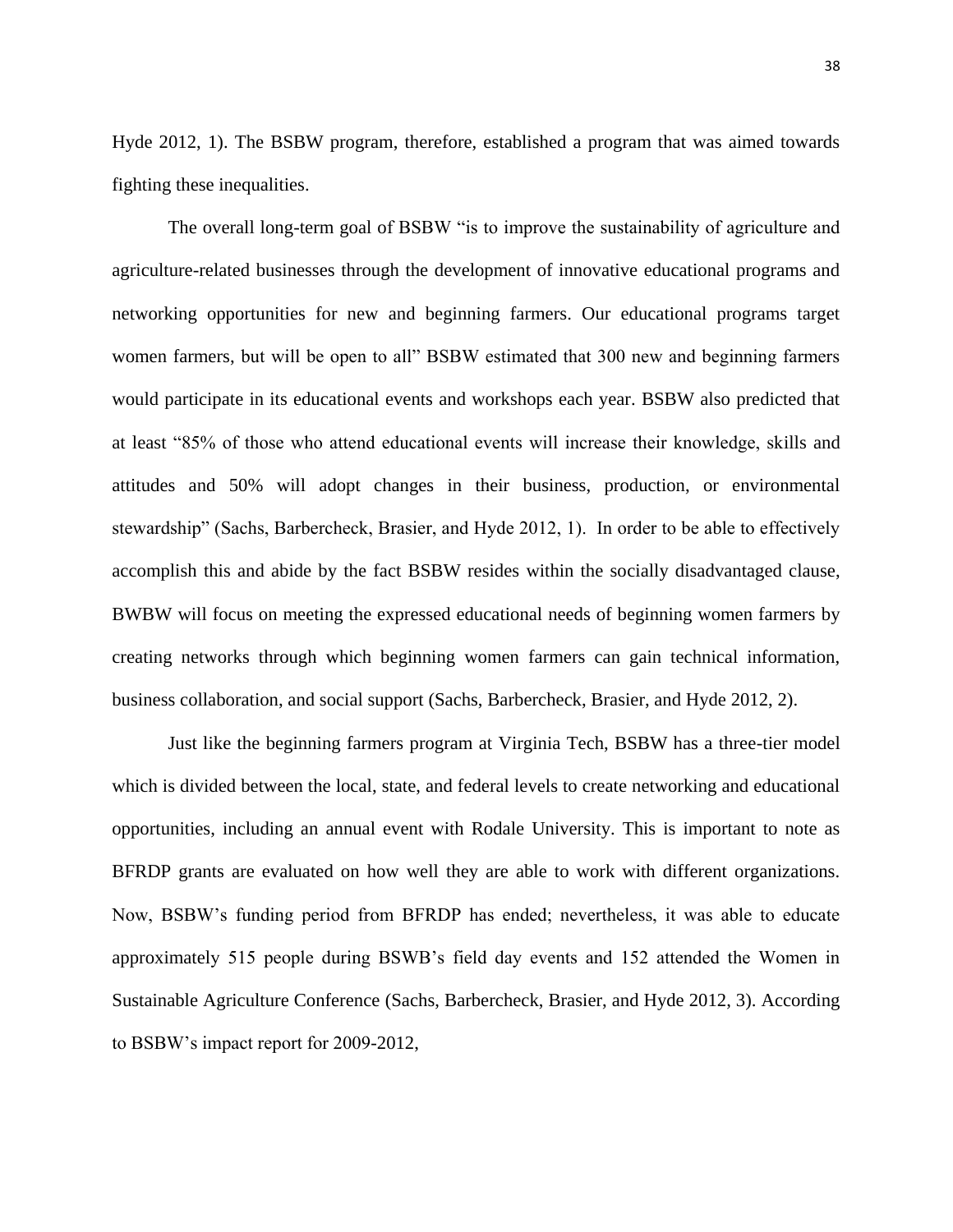Written evaluations<sup>17</sup> were conducted at each of the field days. We asked questions about improved knowledge, confidence, attitudes, and actions. In terms of improved knowledge, 44% improved their knowledge on three topics, 44% improved their knowledge on two topics, and 7.4% improved their knowledge on 1 topic.

(Sachs, Barbercheck, Brasier, and Hyde 2012, 3). The topics covered were: tractor operation, transition to organic vegetable production, highbush blueberries, and building your own customer base. Thus, it appears as though BSBW was rather successful in improving knowledge and confidence levels of women farmers.

Overall, BSBW was considered successful as it was able to reach out to a significant number of beginning farmers and ranchers in the Northern region of the U.S. BSBW was also able to draw attention to and improve some of the troubles that women farmers must deal with. Even though most women will continue to be feel "inferior" to men when it comes to farming, 80 percent of women participants in the BSBW program reported that they plan to share ideas and interact with one another (Sachs, Barbercheck, Brasier, and Hyde 2012, 3). Furthermore, 44.4 percent of women participants reported that they felt *inspired* to change their farm operation after attending this event (Sachs, Barbercheck, Brasier, and Hyde 2012, 3).

BSBW also partnered with other universities in order to create a larger scope and partake in the partnership clause of BFRDP. Despite the many successes of BSBW, however, it lacked a significant amount of quantitative information. This is a major weakness of BFRDP in general as it appears to not require grant recipients to evaluate their programs in a consistent or quantitative basis- which makes effective evaluation of programs very difficult.

<sup>&</sup>lt;sup>17</sup> Such evaluations were only performed at the end of each field day. These results are thus not objectively based on pre and post test knowledge.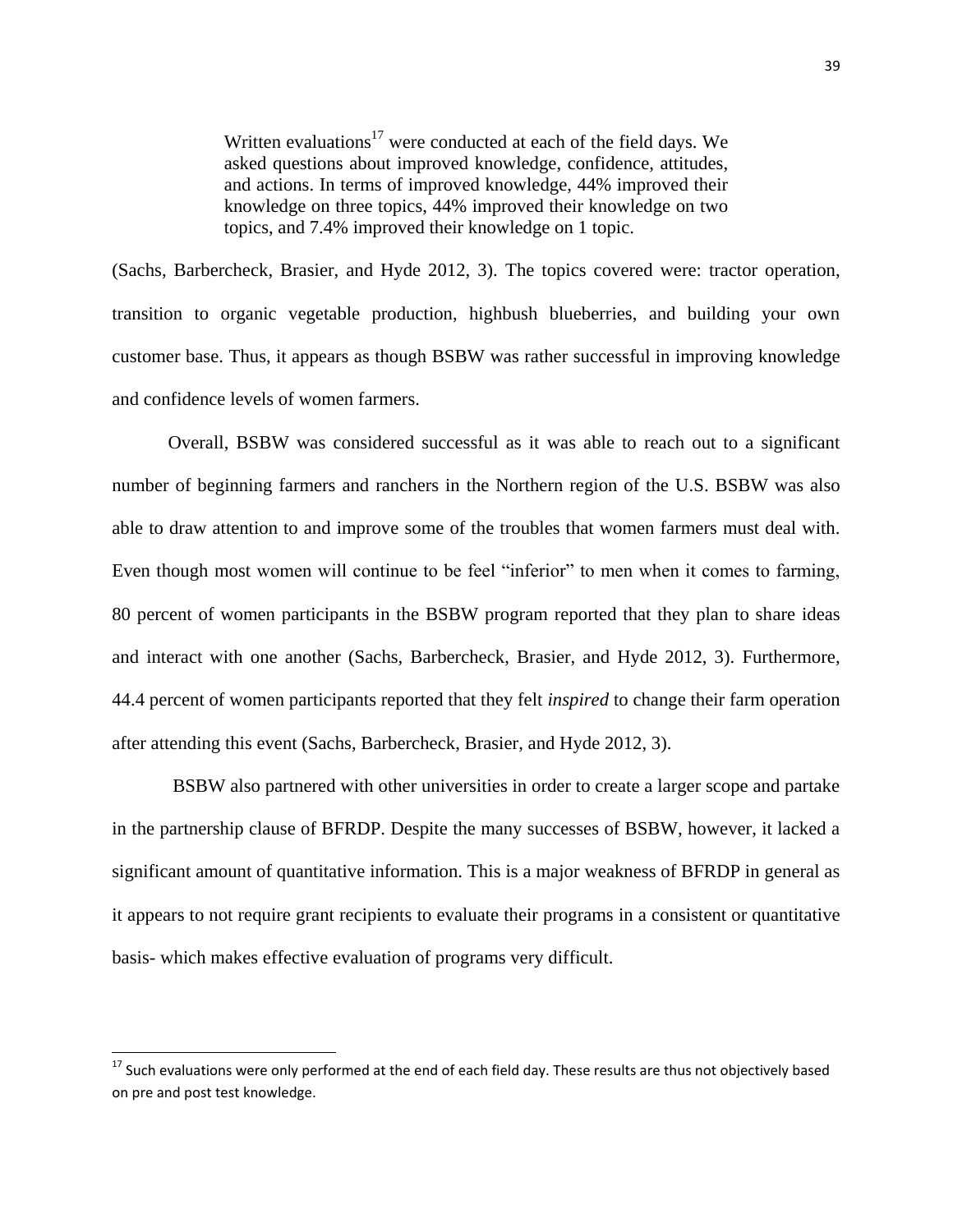### **Synopsis: Beginning Sustainability for New and Beginning Women Farmers through Peer Learning, Mentoring, and Networking**

Goal(s): "To improve the sustainability of agriculture and agriculture-related businesses through the development of innovative educational programs and networking opportunities for new and beginning farmers" (Sachs, Barbercheck, Brasier, and Hyde 2012, 2).

Strategy:

-Three-tier approach, and written evaluations were conducted at each of the field days. Events:

-Annual event with Rodale University, networking and educational events, and field days.

Successful:

-Yes- based on what was reported; however, there were several aspects of this program that could have been reported but were not (e.g. following up with women participants to see if they developed sustainable agriculture planning for their farms).

Goal(s) met:

-Yes- but in order for this to be more strongly supported, more data needs to be collected and added to the CRIS report.

### **Case Study Four: Expanding Local Markets for Rural Farmers and Food Businesses, Buy Fresh Buy Local, North Valley Program**

In September of 2010, the Northern Regional Land Trust applied for and received a BFRDP grant in order to fund a program titled "Expanding Local Markets for Rural Farmers and Food Businesses, Buy Fresh Buy Local, North Valley Program" (BFBLNV). This program received a total of \$49, 605 to utilize over a two year period. According to their CRIS report, the Northern Regional Land Trust had several premises that built the base for their program:

> First, that rural farm, restaurant, retail and other small businesses require targeted technical assistance and outreach in order to effectively differentiate, direct market, and promote themselves to an increasingly savvy consumer population; and second, that consumer education is an essential component of continuing to expand local food market opportunities, and subsequently, their multiplier effects on the surrounding communities for these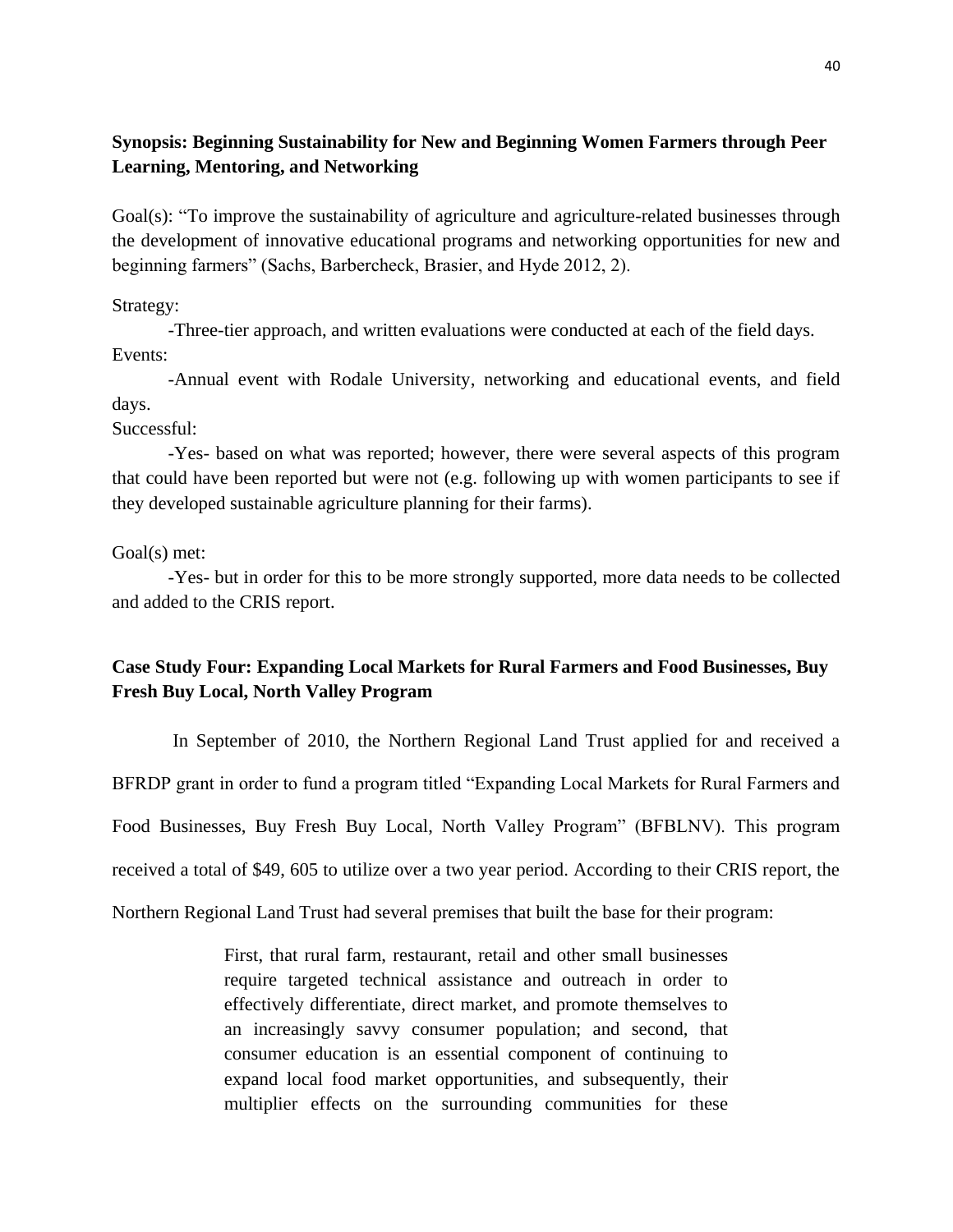businesses. This is even more critical for beginning farmers and ranchers, as well as those who are socially disadvantaged.

(Watts 2010,2). Essentially, therefore, BFBLNV's overall goals were to target and reach beginning farmers and increase knowledge and awareness about local marketing in their region (Watts 2010, 2). In order to be able to achieve these goals, the BFBLNV project hosted several events, including a kick-off party (that was held at a Buy Fresh Buy Local member's local winery), six face-to-face events, classroom-based workshops, and coordinated with three organizations (Independent Living Services of Northern California (ILSNC), cCHAOS, and the Natural Resource Conservation Service (NRCS)) to conduct targeted outreach (Watts 2010, 3).

In the first year (2010-2011) BFBLNV formed a Technical Advisory Committee (TAC), consisting of three county Agricultural Commissioners, two college faculty, the Regional Vice-President of Northern California Farm Credit, the executive director of an economic development agency, UC Cooperative Extension personnel, and other stakeholders in the region, in order to assist beginning farmers and ranchers (Watts 2010, 5). In May 2011, the program gained more publicity by hosting the Buy Fresh Buy Local North Valley (BFBLNV) Local Food Guide kick-off party where a farmer-retailer panel presented on the benefits of marketing food products locally (Watts 2010, 5).

Finally, in 2010-2011 the largest amount of effort went into sending 1,237 survey postcards in order to discover the beginning farmer and rancher needs of the region. The results of the survey revealed that 70% of respondents were currently farming, at least half had less than five years of farming experience, 77 percent wanted to sell through local farmer's markets, and that 50% of were willing to pay and make a time commitment of 4-7 hours per month to participate in workshops (Watts 2010, 7).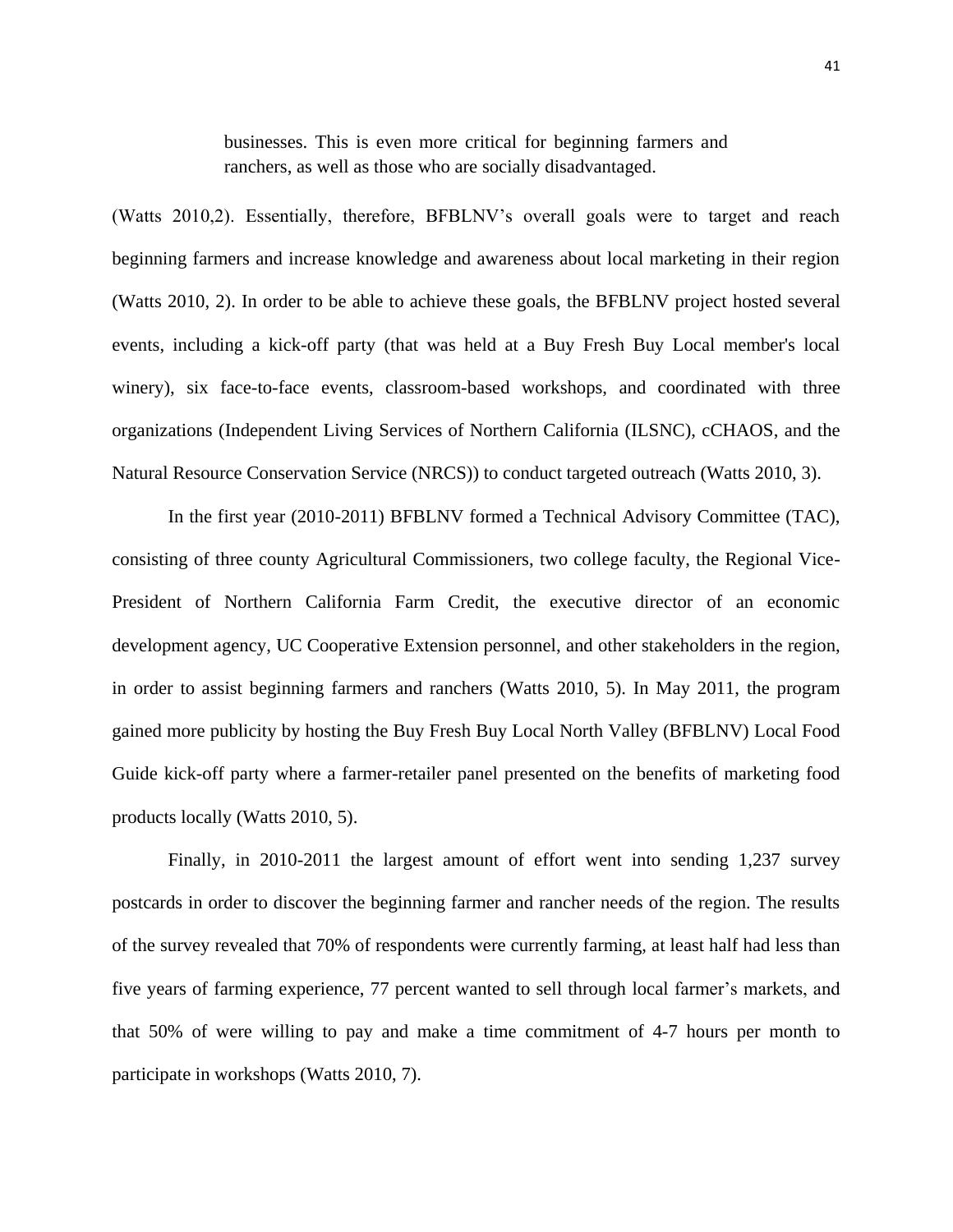One giant flaw in this program, however, was that they did not plan correctly for their targeted audience (beginning farmers and ranchers in the Butte, Glenn, and Tehama County regions of the northern Sacramento Valley). Even though 50 percent of those surveyed were interested in workshops that did not mean that they were committed or that they could have easily accessed the workshops. Furthermore, according to Watts, "BFBLNV is an agricultural marketing program designed for farmers who are currently direct-marketing the products they produce. As a result, we had less new BFBLNV members from the beginning farmer and rancher program than anticipated (as it does not make sense for farmers to participate in the program if they are not yet actively farming) (2010, 4). Another unanticipated outcome was that beginning farmers and ranchers were very hesitant to receive free business consultant services (2010, 4). Moreover, according to the BFBLNV CRIS Impact Report, only six people immerged from the workshops interested in learning more about agriculture marketing services, and only three became members of the BFBLNV. Surveyed guests of BFBLNV workshops (seventy-seven for 2011), nevertheless, did report that:

> 100 percent felt more knowledgeable as a result of attending the workshops and 88 percent (68 respondents) said the workshops changed their attitude on the subject matter. Seventy-nine percent (58 respondents) said that as a result of the workshops, they would change how they incorporate the topics covered in the workshops into their operations. When asked whether they planned on farming or ranching if they haven't already, 63 percent (48 respondents) said yes.

(Watts 2010, 5). Overall, however, these data points are insignificant as they do not support the overall goals stated by BFBLNV in their application (see Case Study Four Synopsis).

Even though the BFBLNV program had good intentions, it lacked a concrete focus and direction and is considered unsuccessful. The pre-survey was a good concept, especially if this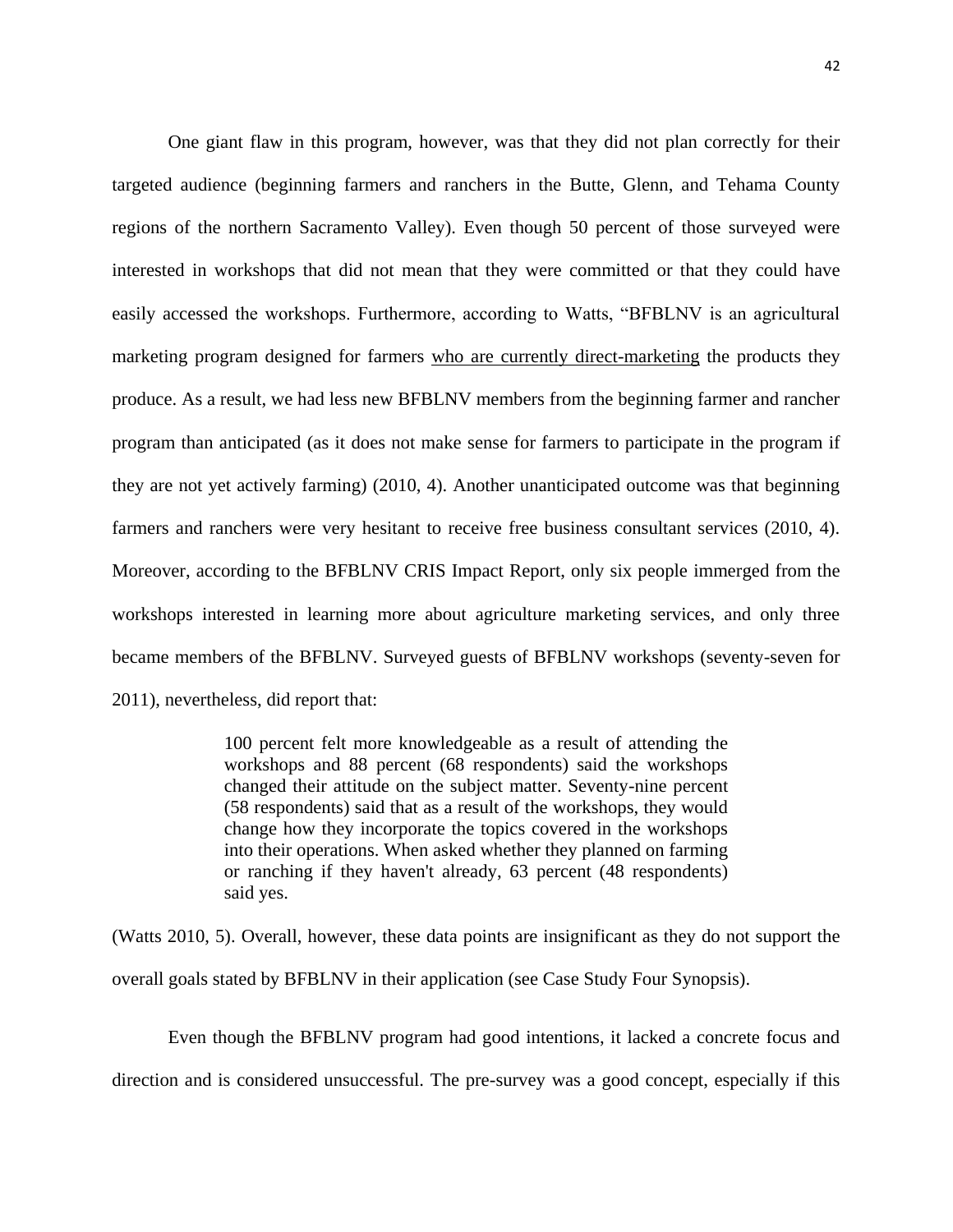region had previously lacked beginning farmer programs; however, based on the survey results, this region did not necessarily need this program nor did the farmers want such a program. 70 percent of those surveyed were already farming for at least five years, meaning that they more than likely had a farming plan and a marketing strategy. Furthermore, only 50 percent of those surveyed even showed a desire for beginning farmer workshops- which is a low percentage when such a large and time-consuming investment is required for success (not to mention when one of the program's goals was to increase beginning farmer and rancher knowledge and membership). Thus, unfortunately, BFBLNV is an example of a BFRDP grant that failed to fulfill its goals and assist beginning farmers. It should be noted, furthermore, that BFBLNV's CRIS report was poorly written and data poorly collected. Perhaps if another type of analysis had been conducted, this program would have been a success. But, because of its poor reporting and lack of focus, this program failed to comply with the goals of BFRDP.

### **Synopsis: Expanding Local Markets for Rural Farmers and Food Businesses, Buy Fresh Buy Local, North Valley Program**

Goal(s):

- 1. Target and reach beginning farmers and ranchers and increase their local, direct marketing and overall sale: An increased presence among BFBLNV members in local farmers markets, grocery stores, and other venues
- 2. Increase knowledge and awareness of local marketing among beginning farmers and ranchers in our region: An increase in beginning farmers and ranchers in our region by 2%
- 3. Increase membership in the BFBLNV program among beginning farmers and ranchers: by a minimum of 25%

Strategy:

-Pre and post survey of farming intentions, type of farm, and workshop attendance. Events:

-Buy Fresh Buy Local North Valley (BFBLNV), Local Food Guide kick-off party was held at a Buy Fresh Buy Local member's local winery.

-Workshops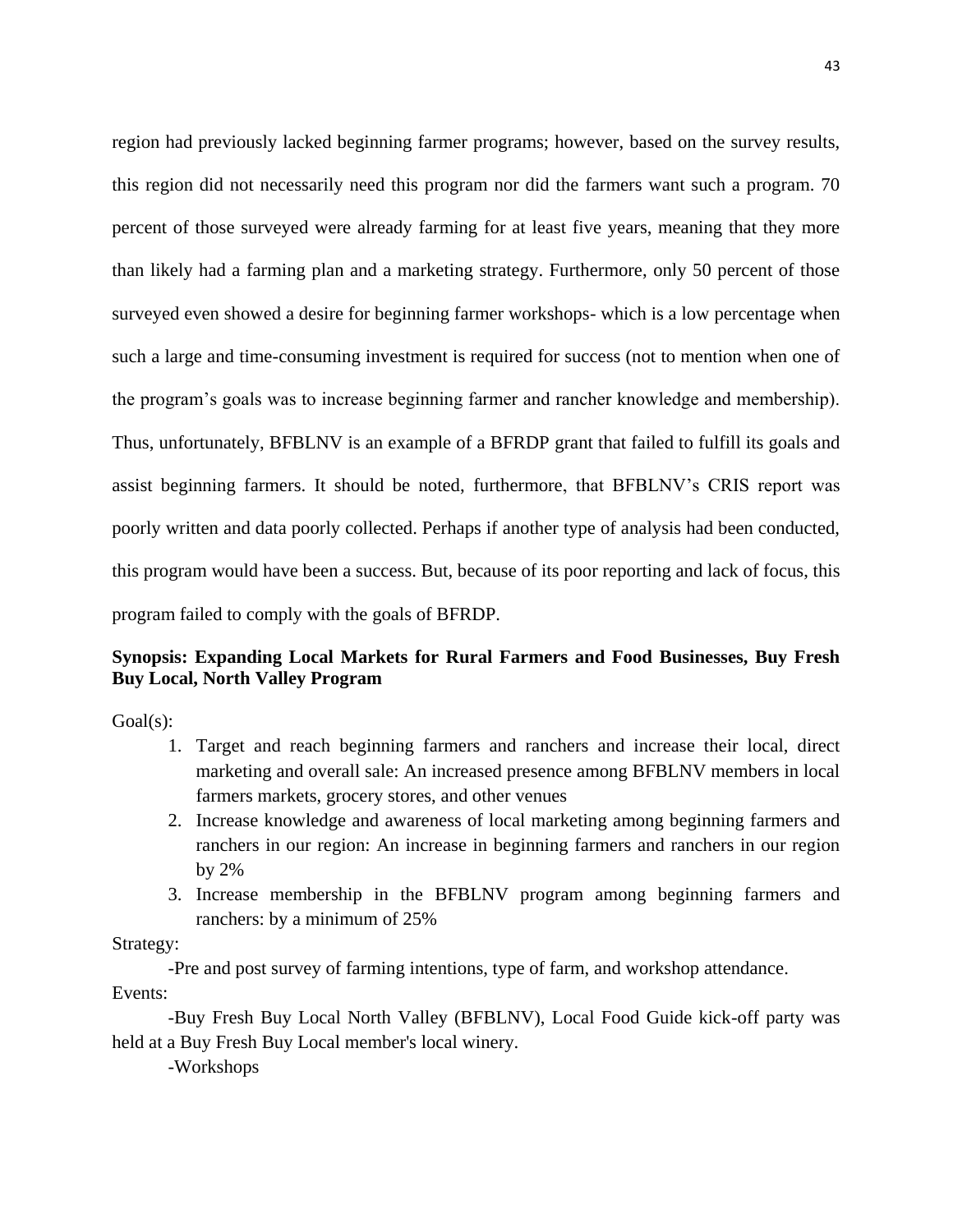Successful:

-No, as events and data collection did not line up with overall goals. Goal(s) met:

-Only goal number two was met with supporting data.

### **Policy Evaluation Part Three: BFRDP's Overall Accomplishments FY 2010-FY 2011**

In order for the evaluation of BFRDP to become complete, it is necessary for the USDA and NIFA's evaluation of BFRDP to be included (which involves outcomes reports from FY 2010 and FY 2011).<sup>18</sup> In FY 2010, NIFA released an outcomes report summarizing what had been accomplished as a result of BFRDP's approval in 2008. According to this report,

> More than 5,000 new and potential farmers were counted as participants in BFRDP project training events. Most attended faceto-face workshops or courses, but many also participated in other types of training, including roundtable discussions, hands-on field days, farm internships, and working with mentor farmers.

(USDA 2010 B, 4). This particular outcome is especially exciting for NIFA as one of the overall goals of BFRDP was to train at least 6,000 beginning farmers during FY 2010. Furthermore, about 17 percent of the 5, 339 farmers trained had little or no experience farming, and about 12- 16 percent of the 5, 339 farmers fell into the socially disadvantaged category (USDA 2010 B, 5). See TABLES TEN and ELEVEN for further statistical data from FY 2010.

For FY 2011, NIFA released another outcomes report. This report announced that more than 38,000 new and potential farmers participated in BFRDP training programs (USDA 2011, 5). This is another large accomplishment for BFRDP and NIFA as their participation goal for FY 2011 was 25,000 beginning farmers. Another point of pride for BFRDP in FY 2011 was that 85 percent of participants increased their knowledge and skills after attending a training event

 $^{18}$  Please see Methodology section in the Appendix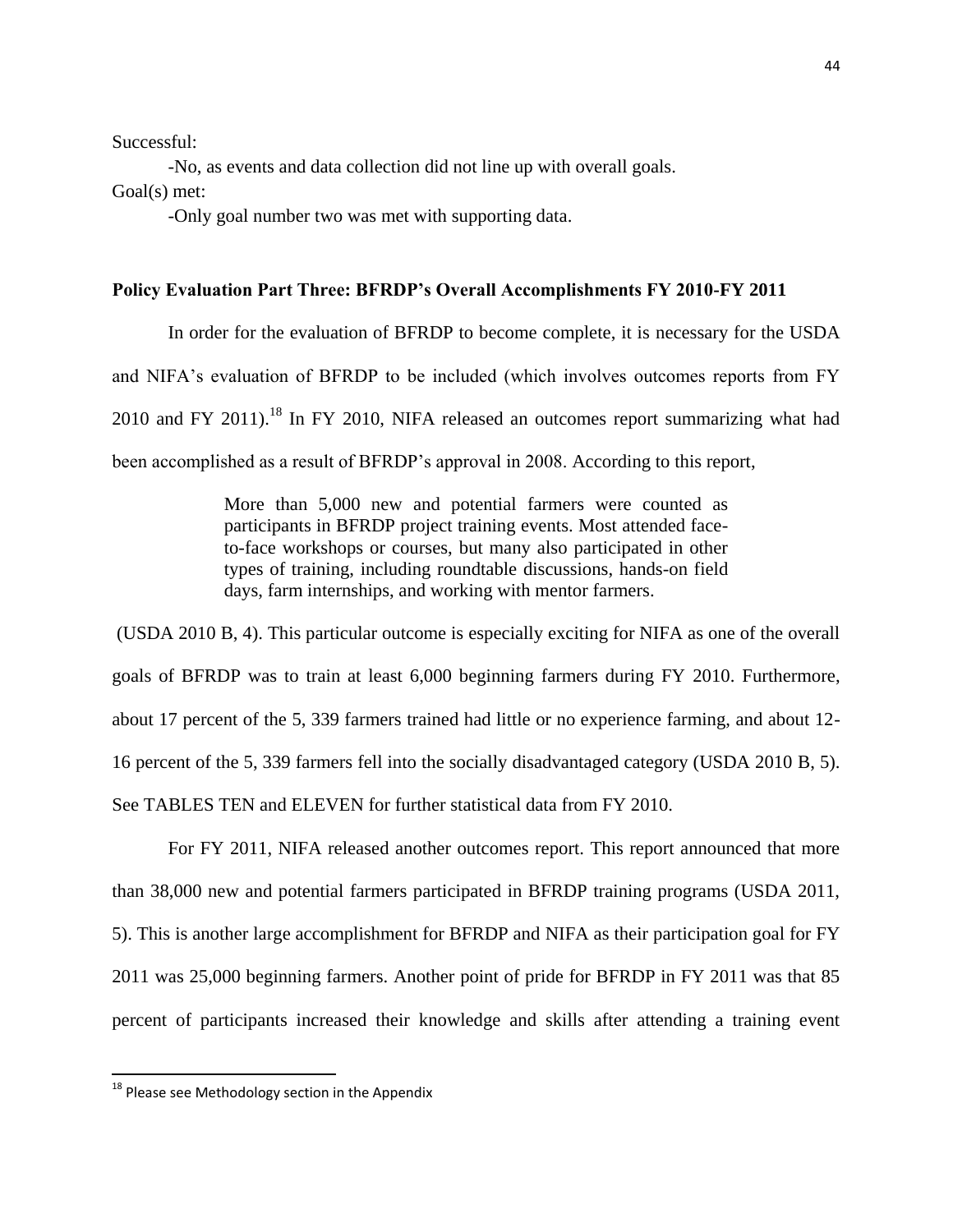(USDA 2011, 7). Please see TABLES TWELVE, THIRTEEN, and FOURTEEN for more quantitative data from FY 2011. TABLE ELEVEN is particularly interesting as it displays the impacts of training initiatives. According to these results, only 26 percent of participants plan to begin farming, which seems a little low compared to the other categories that show scores above 50 percent. This is a great example of why having an across the board method for CRIS reports is so crucial, as the participants mentioned in TABLE ELEVEN could have previously been farmers compared to new farmers; thus, the data could be skewed. If BFRDP is to be improved and continued (assuming that it gets funding this year), therefore, something must be done to improve evaluation methods.

### **Conclusion and Recommendations for Improvement**

The Beginning Farmer and Rancher Development Program was established in 2002 and finally funded in the 2008 Farm Bill. Since BFRDP was given mandatory five year funding, it has been able to provide resources for agriculture based programs interested in continuing the farming tradition of training, mentoring, and educating the next generation of farmers. BFRDP has also been able to successfully bring attention to the current number of farmers retiring without successors, and to the socially disadvantaged farmers, such as women and minorities. Overall, BFRDP has been widely accepted and embraced by many levels and branches of government, including Congress.

Nevertheless, while BFRDP is extremely helpful in providing education opportunities for beginning farmers and ranchers, it has a very time consuming and onerous application process. It is therefore suggested that the application process be shortened (less paper work for applicants) and the grant award process less burdensome (less paper work for NIFA). Even though the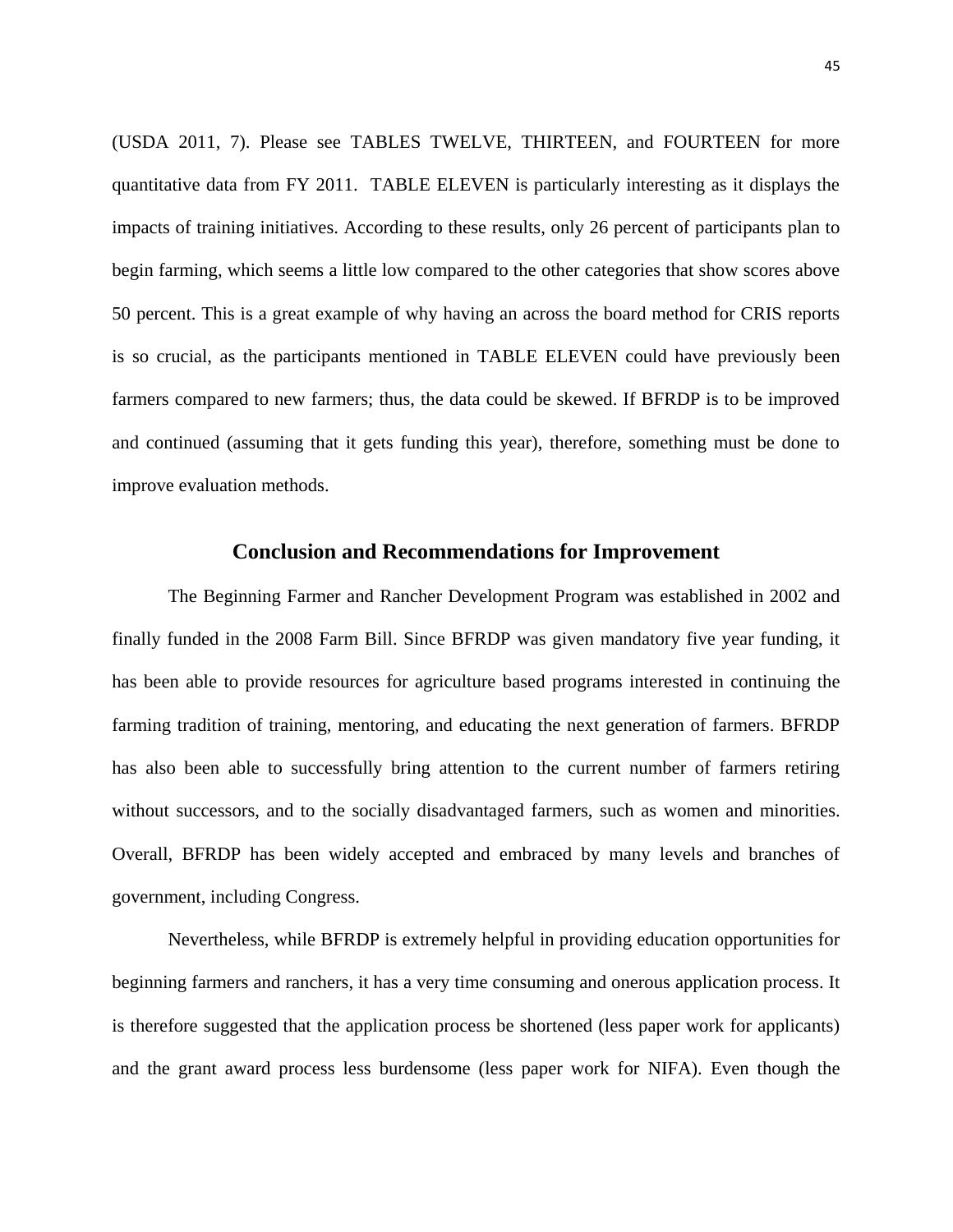USDA does not require that BFRDP grant recipients provide verification data (which prevents a lot of follow-up paper work), some of the limitations of the grants in general (such as a three year limitation or the partnership clause) cause some projects extra burdens that could otherwise be avoided and resources put elsewhere. The USDA should also offer grant writing workshops for those who might be new to the process, such as someone in an academic setting who might have superior writing skills, but no experience writing grants. Thus, if prospective applicants were trained in grant writing, NIFA would not have to sort through confusing proposals and the awards process would be able to get started much quicker. The only downfall to grant writing training is that is requires money and certified officials- both of which are difficult for the USDA to provide during current economic times.

From an evaluation perspective, moreover, many changes need to be made in order for the USDA and Congress (as they approve such programs) to be able to see the effect (good or bad) of BFRDP. It can almost be agreed upon across the board that this program is necessary for the preservation of farms and food security; however, if Congress cannot be presented with solid, consistently reported data, funding approval becomes difficult. Thus, even though the USDA does not want BFRDP grantees to feel as though they are being "watched" by the government, perhaps requiring that certain aspects of data collection be completed at the end of training and mentoring programs is not such a terrible idea. After-all, BFRDP grantees, beginning farmers, experienced farmers, and USDA representatives all have the same overall goal- to preserve small farms and protect food security in the United States. If all sides were to collaborate, therefore, BFRDP could improve even more and agriculture practices could soar.

Overall, the BFRDP is a remarkable program that is very unique to all levels of farmers. BFRDP has successfully educated many beginning/young/expanding farmers in farming and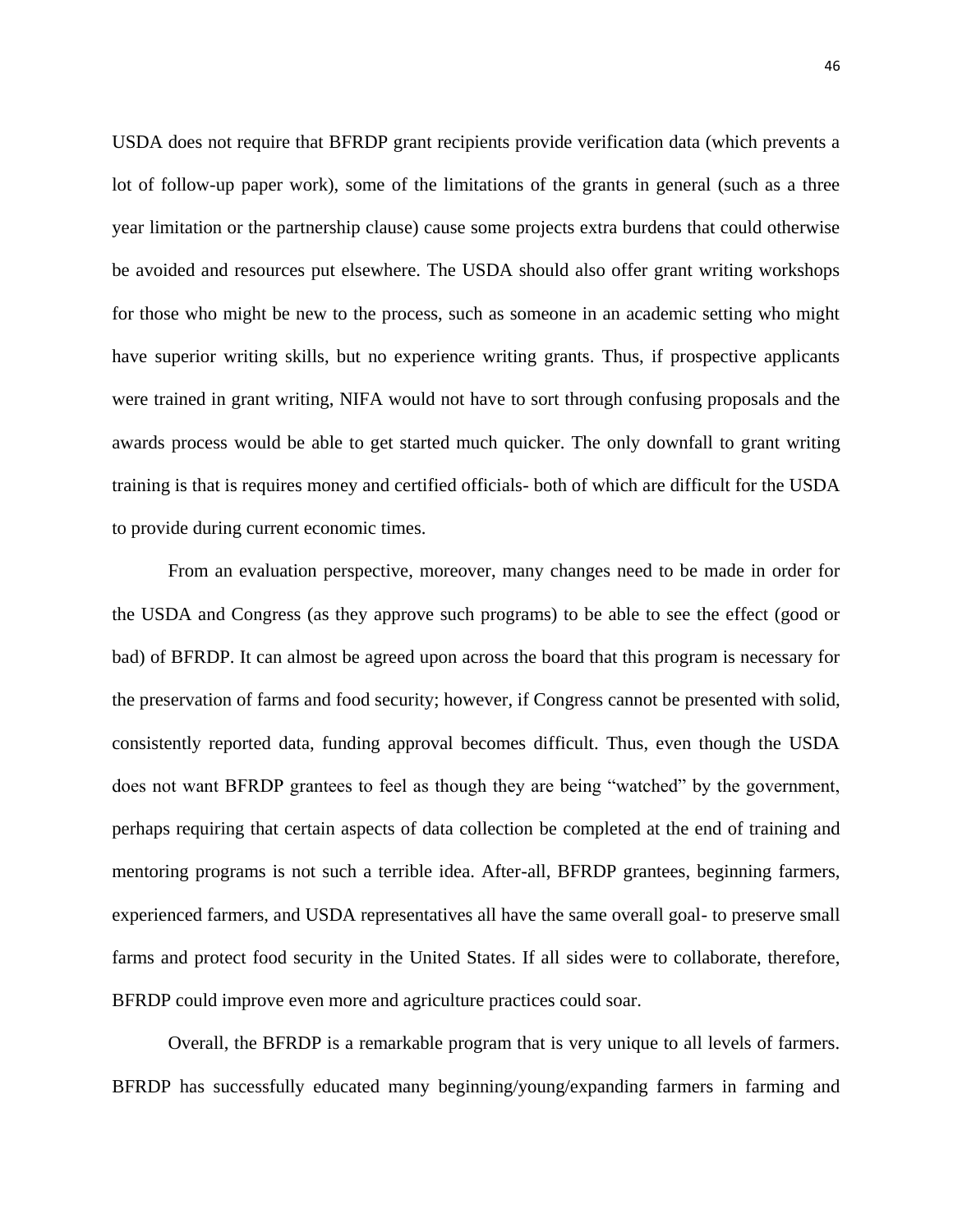marketing techniques which has allowed the "agriculture burden" to be transferred from the shoulders of those aged fifty-five and older, onto the shoulders of the newly educated thirty-yearolds. With the continuation of programs like this, food security can be preserved and small farms can once again become the backbone of the United States.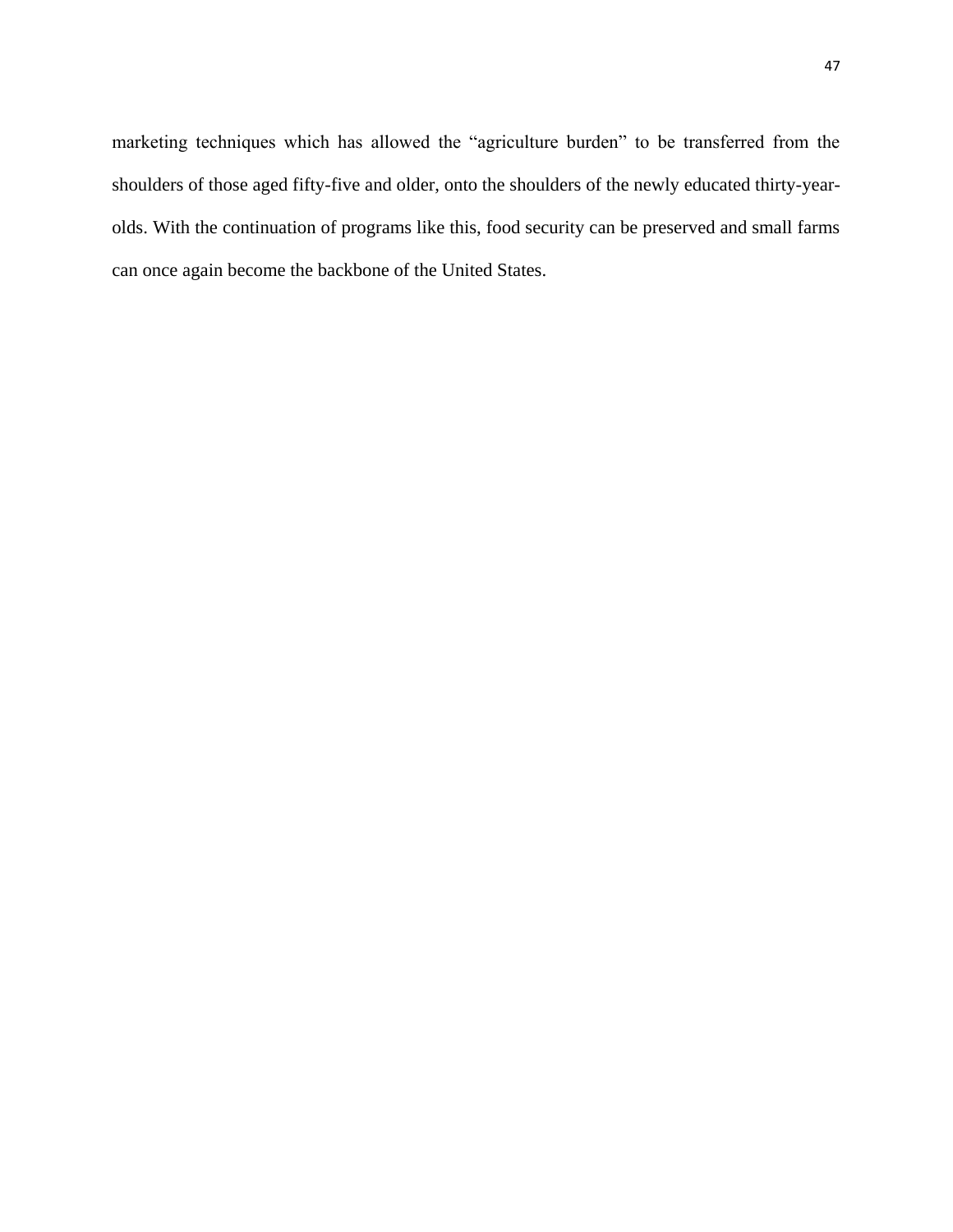### **Appendix**

### **Methodology**

During the policy evaluation of BFRDP, it became increasingly difficult to interpret the data that had been collected by NSAC, LSP, and NIFA. First, it should be acknowledged that NSAC and LSP were not required or "hired" by the USDA to conduct reports on BFRDP. NSAC and LSP are both strong supporters of BFRDP and have the resources (e.g. people, money, technology) to lobby for this policy in Congress. Even though NSAC and LSP may switch onand-off regarding which organization does the report for a specific year, they both have the same objective: to see BFRDP get another five years of mandatory funding.

Second, it should be noted that due to the poor quality of the CRIS program itself (see below) and the poorly constructed CRIS reports produced by the BFRDP program, it was very difficult to make concrete decisions about whether BFRDP programs were "successful." As CRIS reports were voluntary, there were many loop holes that programs could jump through to avoid being deemed a failure by NIFA. For example, a program might claim that participants improved their education about sustainable farming methods, but then did not have a pre and post survey to support this "outcome." Thus, success was based on whether a program was able to (1) clearly state an objective (such as hosting a field-day event once a year), and (B) executing such an activity within the appropriate time frame. Program goals and evaluation methods were also commented on in this study.

Third, in the section titled "Policy Evaluation Part Three," an overall BFRDP implementation review is conducted utilizing the data collected from the USDA. It is very unclear, however, how and where this data was collected. The USDA is very vague about the number of people surveyed, how the data was aggregated, what the survey questions were, and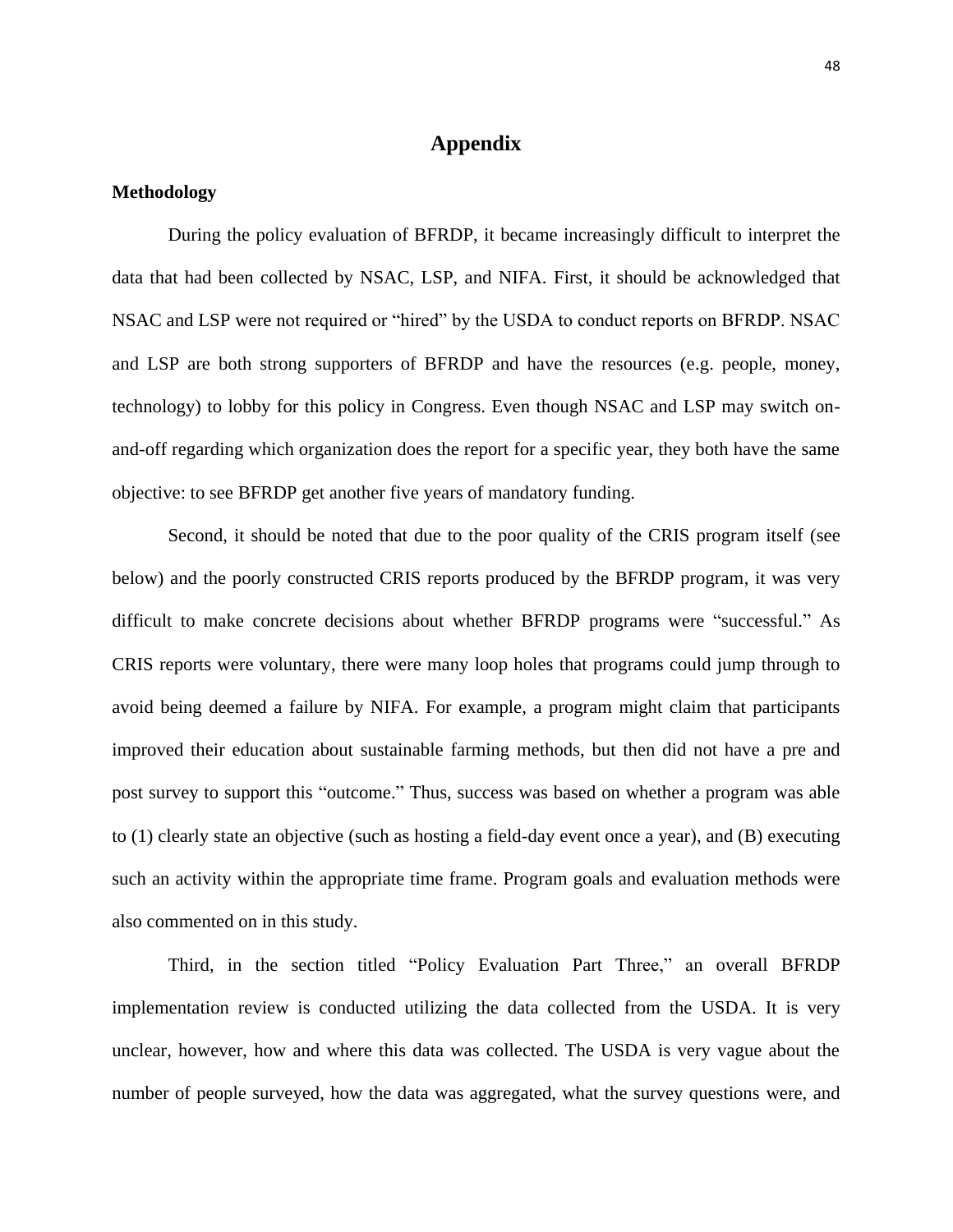how subjects "improved knowledge." Even though the information collected by the USDA was utilized in this study, please note that there are some "missing links" regarding the quality of this data. As BFRDP has only been in effect for four years, hopefully (after studies such as this one have been conducted) data collection and evaluation methods will improve.

Finally, it should be recognized that just because a program lacks solid data collection or the ability to effectively summarize in a CRIS report, that does not necessarily mean that the program itself was a failure. Thus, a poor evaluation method doesn't necessarily make for a poor program—it just does not permit for NIFA or anyone else to know whether the program is good (e.g. meets stated goals). The USDA even admits that CRIS reports do not allow for a thorough evaluation to be completed. Nevertheless, a majority of BFRDP do successfully implement the objectives of BFRDP (collaboration, attention to the socially disadvantaged, and promoting food security through beginning farmer education, mentoring, and training).

### **A Note about CRIS Reports:**

It can be supported that a majority of BFRDP funded projects are implementing their described activities and are thus "successful." However, it should be noted that CRIS Reports are not user friendly as they have a 3,200 character limitation and do not offer much guidance. Moreover, CRIS reports are also very difficult for NIFA and the USDA to evaluate as there is not an "across the board method" to completing a CRIS report. This is because the USDA is required by law to get approval through the Office of Management and Budget (OMB) before data is collected from BFRDP grantees and participants. Thus, NIFA decided not to become burdened with federal paperwork and to just use CRIS reports as an evaluation tool as they already had federal approval. Moreover, BFRDP grantees are not required to complete a CRIS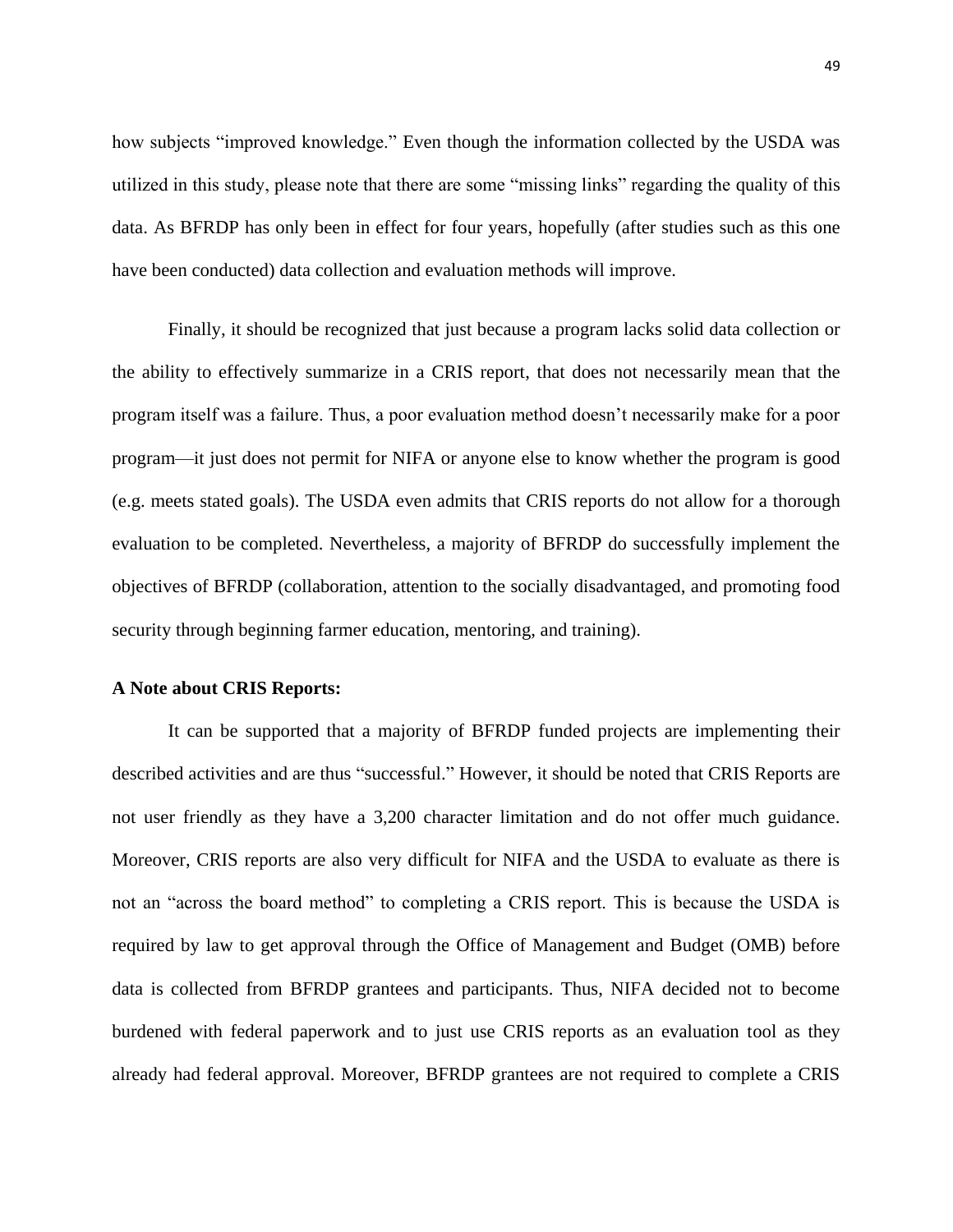report, all answers and data reporting is completely voluntary, which makes evaluation of BFRDP even more difficult. Thus, the USDA has set a goal to standardize reporting methods next year by adopting a verification system through federal approval of the OMB (Ritchie,  $2013$ <sup>19</sup>. This verification system would prevent reporting discrepancies and allow for evaluation methods to become more consistent.



Figure A- Whole Farm Planning Diagram (VA BFRCP)

 $^{19}$  Ms. Ritchie was interviewed via telephone on March 15, 2013.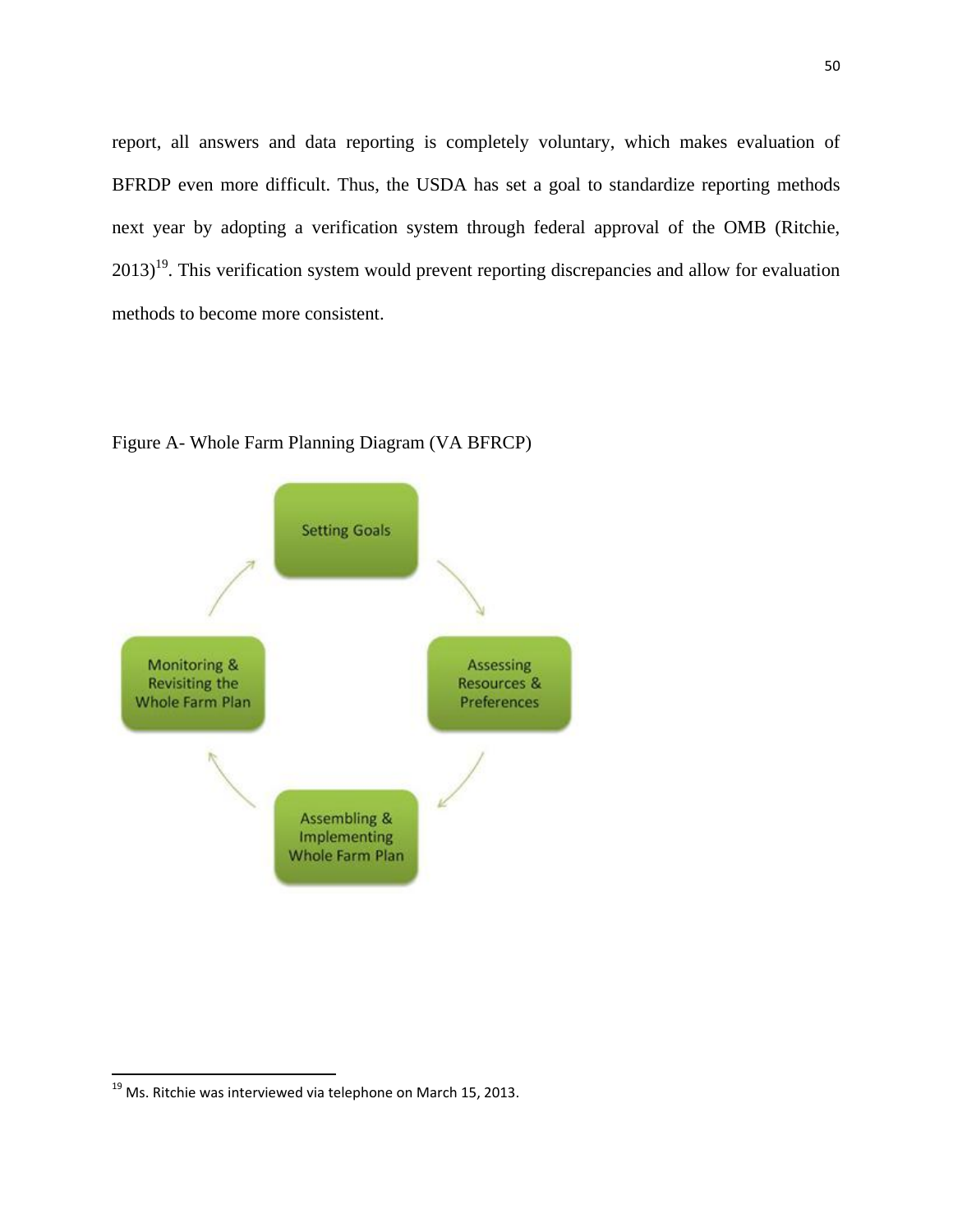# TABLE ONE<sup>20</sup>

| Dollar range    | Number of grants | Total funding per | Percent of total | CBO/NGO       |
|-----------------|------------------|-------------------|------------------|---------------|
|                 |                  | range             | funding          | compared to   |
|                 |                  |                   |                  | Univ/Academic |
|                 |                  |                   |                  |               |
| Up to \$200,000 | $\overline{2}$   | \$225, 515        | 1.3%             | $1-1$         |
| \$200-\$300,000 | $\mathbf{1}$     | \$225,079         | 1.3%             | $0 - 1$       |
|                 |                  |                   |                  |               |
| \$300-\$400,000 | $\mathbf{1}$     | \$313,278         | 1.8%             | $1-0$         |
|                 |                  |                   |                  |               |
| \$400-\$500,000 | $\mathbf{1}$     | \$413,820         | 2.4%             | $1-0$         |
|                 |                  |                   |                  |               |
| \$500-\$600,000 | 10               | \$5,415,182       | 31.5%            | $4 - 6$       |
|                 |                  |                   |                  |               |
| \$600-\$750,000 | 13               | \$9,094,493       | 52.9%            | $4 - 9$       |
|                 |                  |                   |                  |               |
| Over \$750,000  | $\mathbf{1}$     | \$1,498,137       | 8.7%             | NA            |
|                 |                  |                   |                  |               |
|                 |                  |                   |                  |               |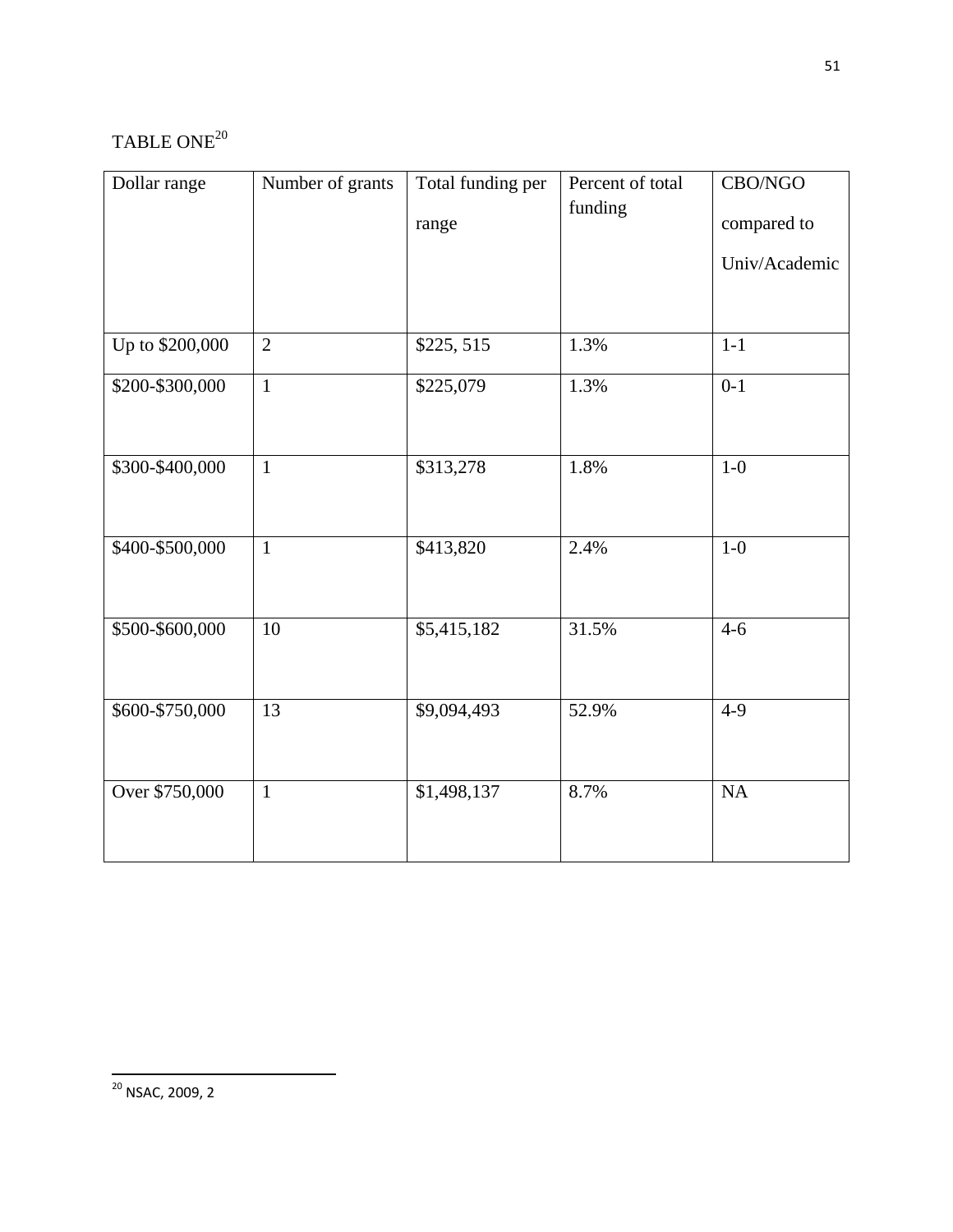# TABLE  $\mathbf{TWO}^{21}$

| Grant size           | Number of<br>grants | Total funding<br>per range | Percent of<br>total funding | CBO/NGO.       | Academic       |
|----------------------|---------------------|----------------------------|-----------------------------|----------------|----------------|
| $Up$ to<br>\$100,000 | $\overline{4}$      | \$267,829                  | 1.5                         | 4              | $\overline{0}$ |
| \$100-<br>\$200,000  | 7                   | \$973,508                  | 5.4                         | 5              | $\overline{2}$ |
| \$200-<br>\$300,000  | $\overline{2}$      | \$499,068                  | 2.8                         | $\overline{2}$ | $\overline{0}$ |
| \$300-<br>\$400,000  | 5                   | \$1,761,402                | 9.7                         | 4              | $\mathbf{1}$   |
| \$400-<br>\$500,000  | $\overline{2}$      | \$838,177                  | 4.6                         |                |                |
| \$500-<br>\$600,000  | 5                   | \$2,828,909                | 15.6                        | 5              | $\overline{0}$ |
| $$600-$<br>\$750,000 | 15                  | \$10,971,910               | 60.5                        | $\overline{4}$ | 11             |

# TABLE THREE $^{22}$

| Region    | Number of<br>grant projects | Funding<br>allocated | Percent of<br>grants | Percent of<br>funding |
|-----------|-----------------------------|----------------------|----------------------|-----------------------|
| South     | 12                          | \$6,371,510          | 35.1 %               | 30 %                  |
| Midwest   | 11                          | \$4,481,096          | 24.7 %               | 27 %                  |
| West      |                             | \$4,330,978          | 23.9 %               | 27.5 %                |
| Northeast | 6                           | \$2,957,219          | 16.3%                | 15.5 %                |
| Total     | 40                          | \$18,140,803         | 100%                 | 100%                  |

<sup>22</sup> LSP 2011, 6

l  $^{21}$  LSP 2011, 4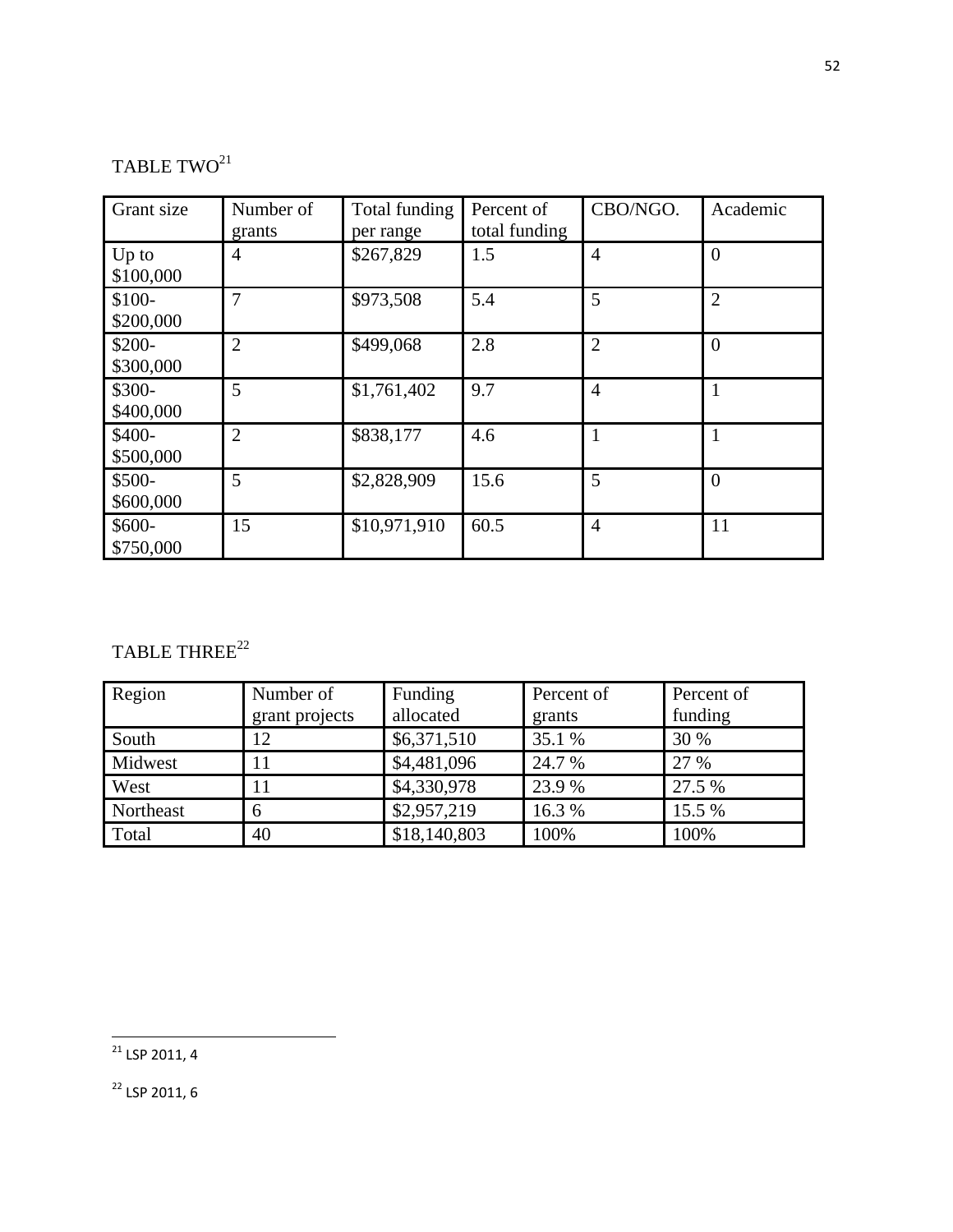# TABLE FOUR $^{23}$

| <b>Dollar range</b> | # of Grants    | <b>Total Funding</b> | % of Funding | <b>CBO/NGO</b><br>compared to<br>Univ/Academic<br>to Trade<br><b>Associations</b> |
|---------------------|----------------|----------------------|--------------|-----------------------------------------------------------------------------------|
| Up to \$100,000     | 4              | \$277,582            | 1.5%         | $1 \text{ to } 0$                                                                 |
| \$100-\$200,000     | $\overline{2}$ | \$252,553            | 1.4%         | $2$ to $0$                                                                        |
| \$200-\$300,000     | $\overline{2}$ | \$438,281            | 2.4%         | $2$ to $0$                                                                        |
| \$300-\$400,000     | $\overline{2}$ | \$733,924            | 4.0%         | $0$ to $2$                                                                        |
| \$400-\$500,000     | 3              | \$1,398,680          | 7.7%         | $2$ to $1$                                                                        |
| \$500-\$600,000     | 6              | \$3,295,841          | 18.2%        | $3$ to $3$                                                                        |
| \$600-\$700,000     | 10             | \$6,636,360          | 36.6%        | 4 to 5 to 1                                                                       |
| \$700-\$750,000     | 7              | \$5,121,292          | 28.2%        | $5$ to $2$                                                                        |
| Total               | 36             | \$18,154,513         | 100%         |                                                                                   |

### TABLE FIVE

| <b>Historical</b><br><b>Distribution of Grant</b><br><b>Funding by</b><br><b>Institution Type</b><br><b>Institution Type</b> | <b>FY 2011</b> | <b>FY 2010</b> | <b>FY 2009</b> |
|------------------------------------------------------------------------------------------------------------------------------|----------------|----------------|----------------|
| CBOs/NGOs                                                                                                                    | 54%            | 50%            | 34%            |
| Univ/colleges or<br>academic institutions                                                                                    | 42%            | 50%            | 57%            |
| <b>Trade Associations</b>                                                                                                    | 4%             |                |                |
| <b>Federal Agencies</b>                                                                                                      |                |                | 9%             |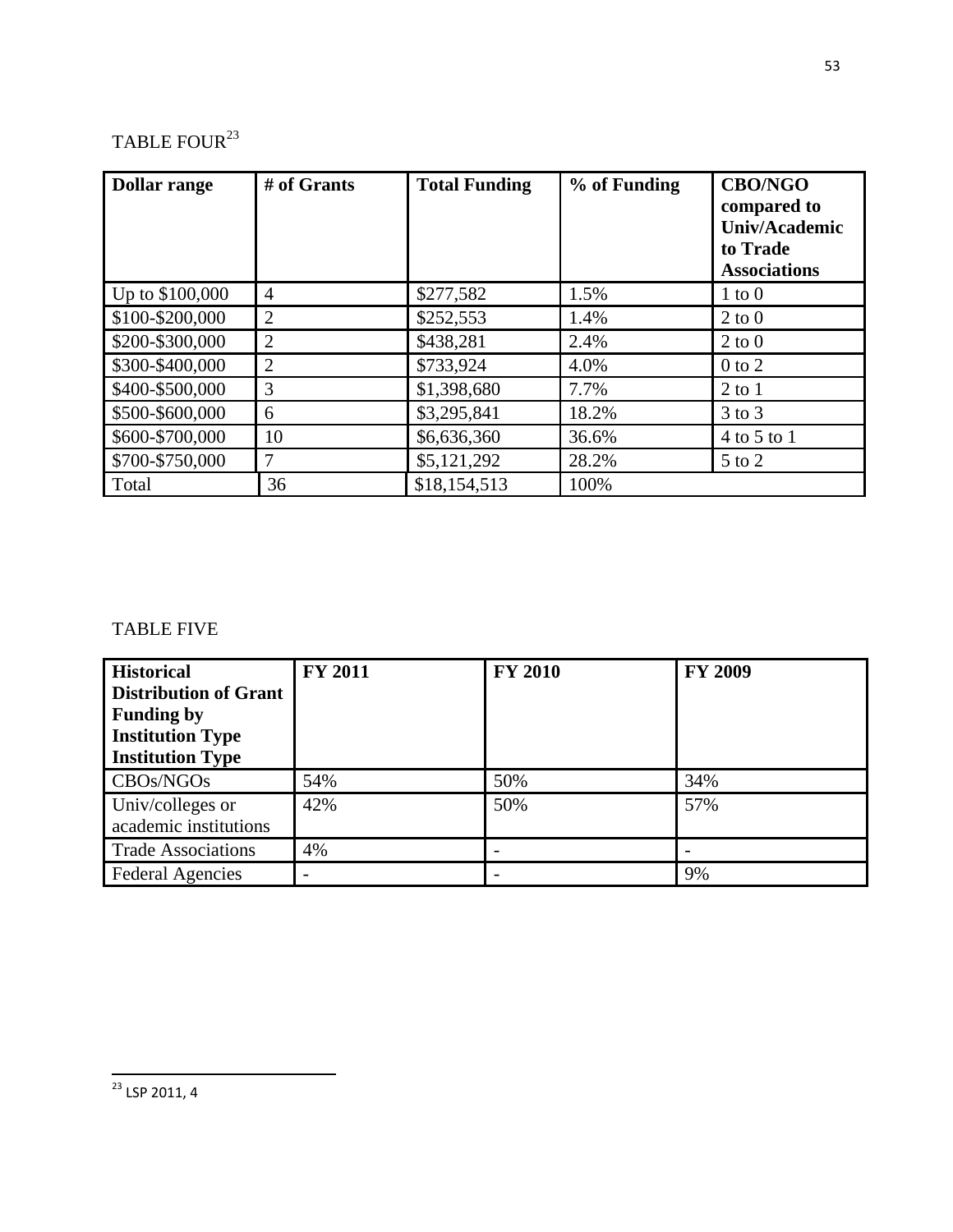# TABLE SIX

| <b>Region</b> | Number of<br>grants | <b>Funding</b><br>allocation | <b>Percent of</b><br>grants | Percent of<br>funding |
|---------------|---------------------|------------------------------|-----------------------------|-----------------------|
| South         | ð                   | \$4,415,431                  | 22%                         | 24%                   |
| Midwest       |                     | \$2,900,098                  | 14%                         | 16%                   |
| West          | 13                  | \$6,881,407                  | 36%                         | 38%                   |
| Northeast     | 10                  | \$3,957,577                  | 28%                         | 22%                   |
| Total         | 36                  | \$18,154,513                 | 100%                        | 100%                  |

TABLE SEVEN – Historical Distribution of Grant Funding by Lead Institution Type

| <b>Institution Type</b>            | <b>FY 2009</b> | <b>FY 2010</b> | <b>FY 2011</b> | FY 2012 |
|------------------------------------|----------------|----------------|----------------|---------|
| CBO <sub>s</sub> /NGO <sub>s</sub> | 34%            | 50%            | 54%            | 54%     |
| Academic<br>Institutions           | 57%            | 50%            | 42%            | 46%     |
| Trade<br>Associations              |                |                | 4%             |         |
| <b>Federal Agencies</b>            | 9%             |                |                |         |

TABLE EIGHT – 2012 Grant Amount Distribution by Range

| <b>Dollar Range</b> | <b>Grants</b>  | <b>Total Funding</b> | % of Funding | <b>CBO/NGO</b><br><b>Compared to</b><br>Univ/Academic |
|---------------------|----------------|----------------------|--------------|-------------------------------------------------------|
| Up to \$100,000     | 6              | \$373,862            | 2.09%        | $6 \text{ to } 0$                                     |
| \$100-\$200,000     | $\overline{2}$ | \$331, 192           | 1.85%        | $2 \text{ to } 0$                                     |
| \$200-\$300,000     | $\overline{0}$ | \$0                  | $0\%$        | $\theta$                                              |
| \$300-\$400,000     | $\overline{4}$ | \$2, 191, 446        | 12.25%       | $5$ to $1$                                            |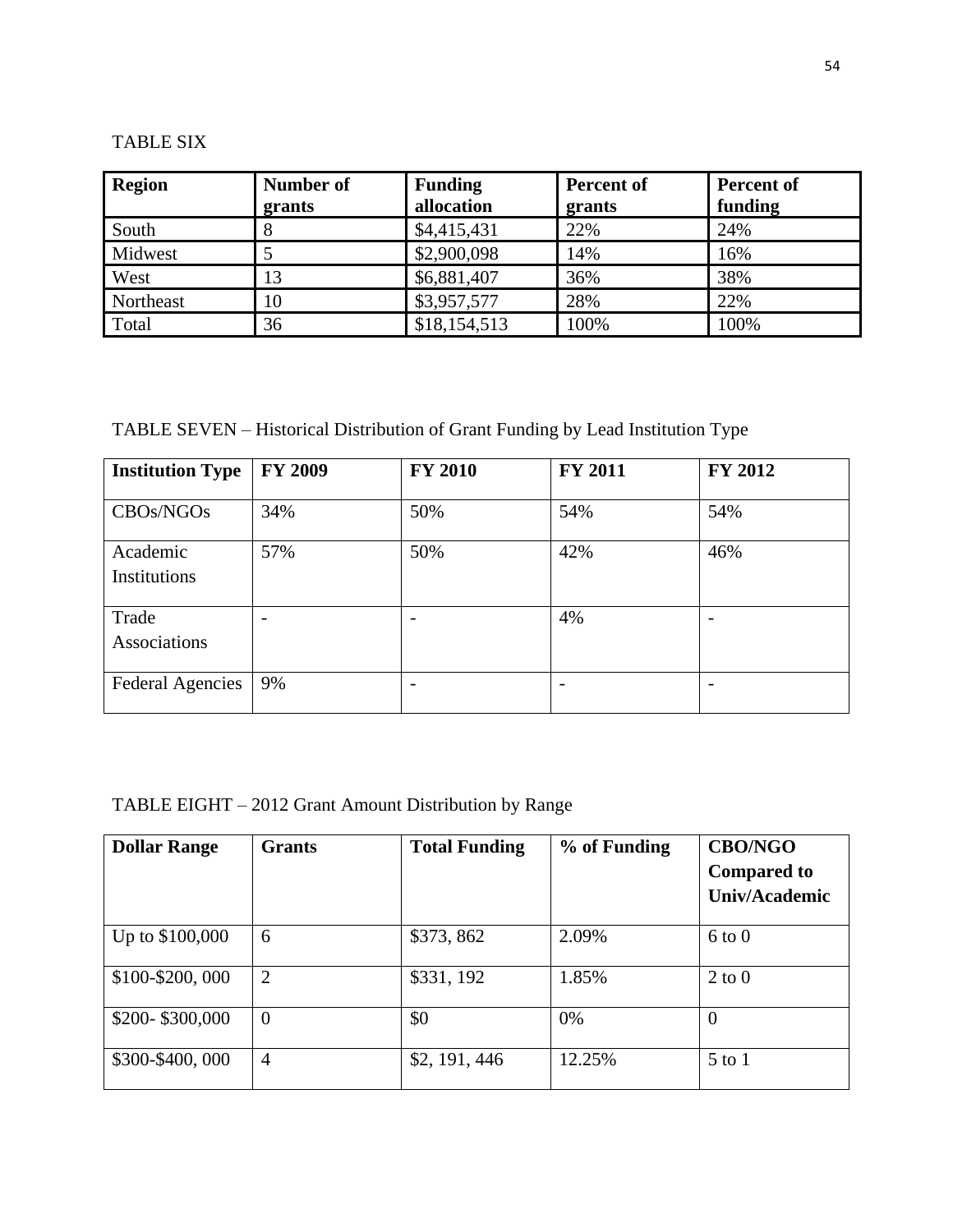| \$400-\$500,000 | $\overline{4}$ | \$1, 803, 003 | 10.08% | $3$ to $1$ |
|-----------------|----------------|---------------|--------|------------|
| \$500-\$600,000 | 13             | \$7,098,116   | 39.68% | 8 to 5     |
| \$600-\$700,000 | 8              | \$5,339,024   | 29.85% | $1$ to $7$ |
| \$700-\$750,000 | 1              | \$750,000     | 4.19%  | $1$ to $0$ |
| <b>TOTAL</b>    | 40             | \$17,886,643  | 100%   | 40         |

# TABLE NINE

| <b>Region</b> | Number of     | <b>Funding</b>    | <b>Percent of</b> | Percent of     |
|---------------|---------------|-------------------|-------------------|----------------|
|               | <b>Grants</b> | <b>Allocation</b> | <b>Grants</b>     | <b>Funding</b> |
| South         | 7             | \$2, 628, 322     | 18%               | 15%            |
| Northeast     | 7             | \$2,753,136       | 18%               | 15%            |
| West          | 9             | \$4,761,228       | 23%               | 27%            |
| Midwest       | 17            | \$7,743,957       | 43%               | 43%            |
| <b>Total</b>  | 40            | \$17,886,643      | 100%              | 100%           |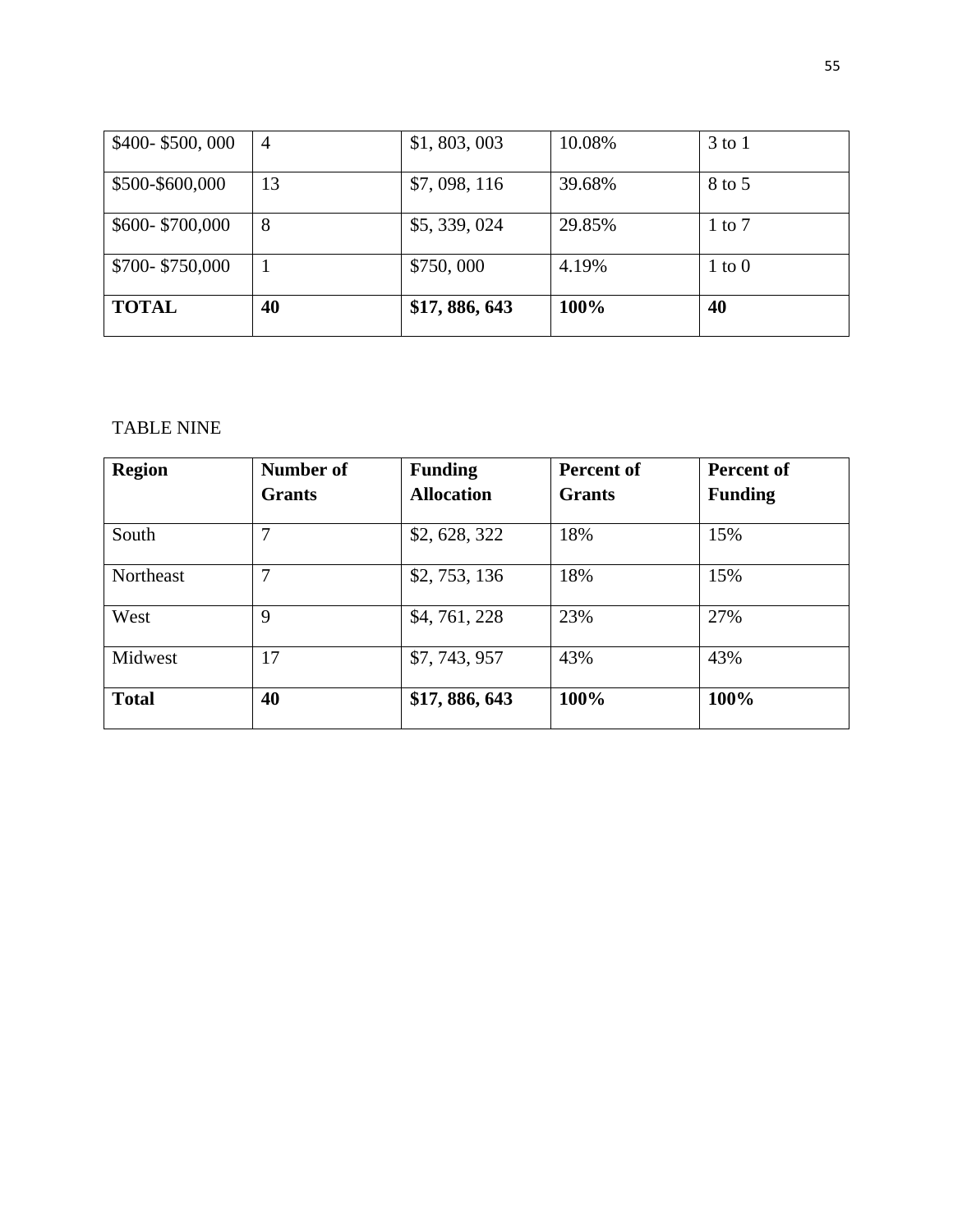

<sup>&</sup>lt;sup>24</sup> USDA, 2010 B Outcomes Report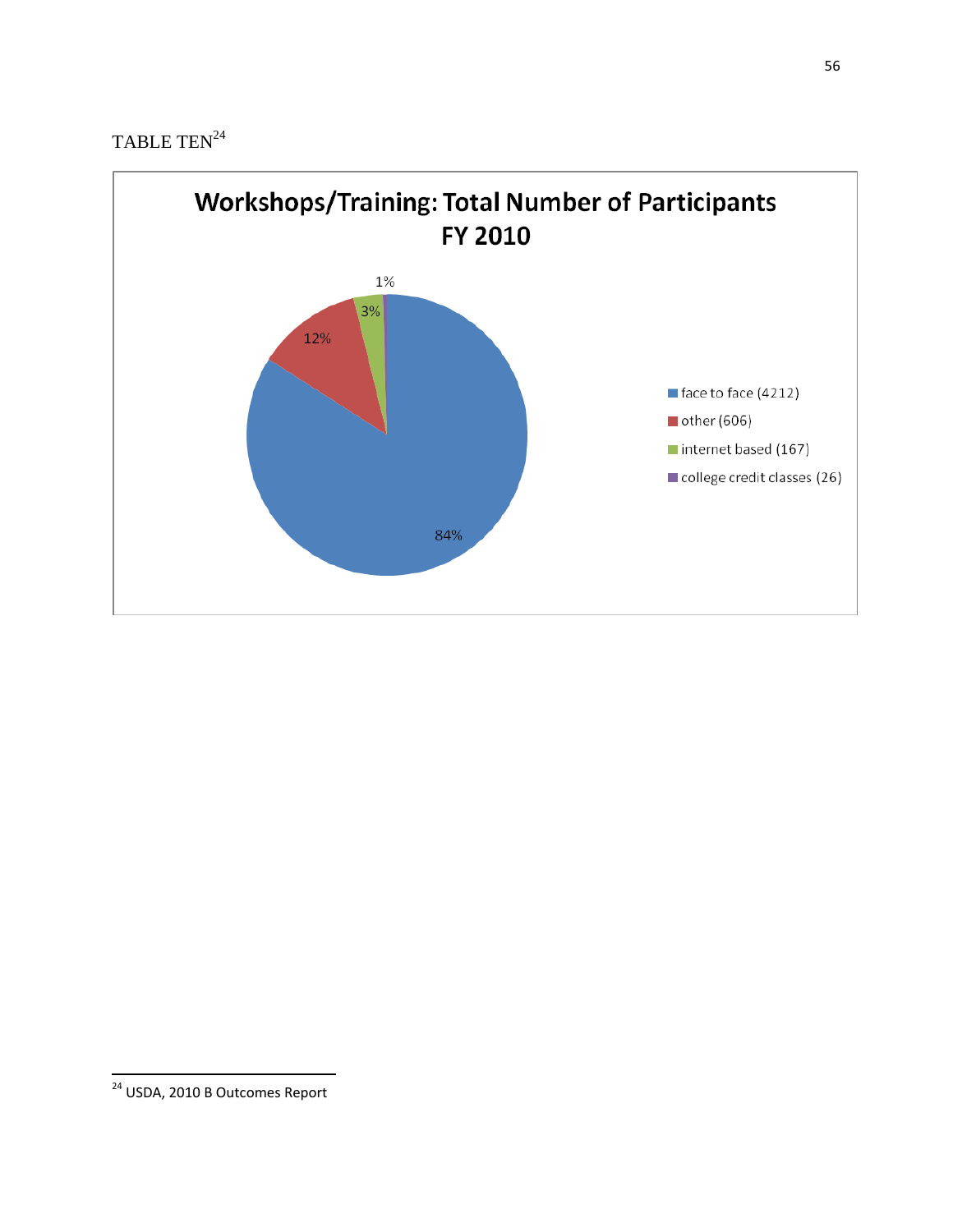## TABLE ELEVEN $^{25}$



<sup>&</sup>lt;sup>25</sup> USDA, 2010 B Outcomes Report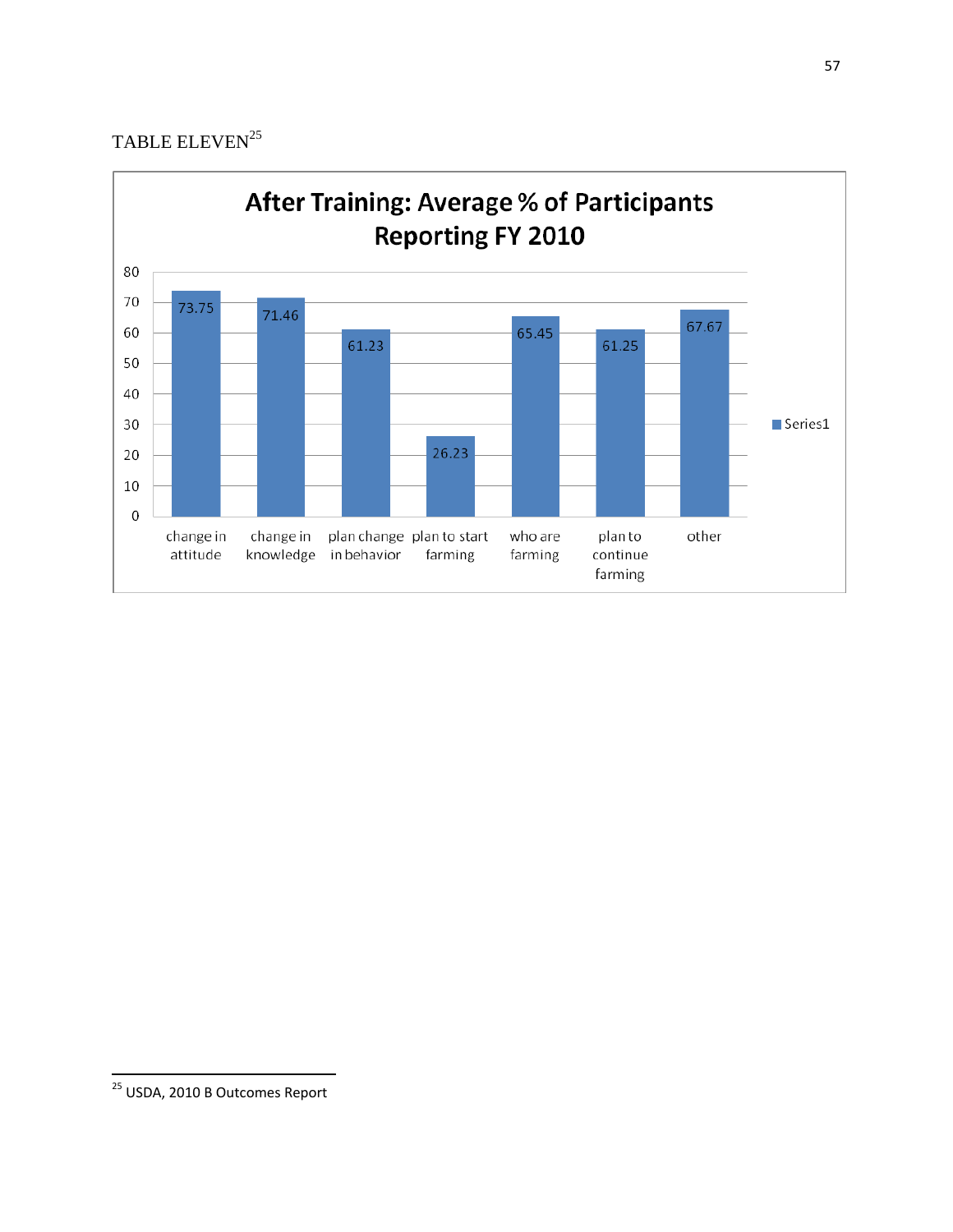# TABLE TWELVE<sup>26</sup>



# TABLE THIRTEEN: Number of Participants in Each Demographic Category <sup>27</sup>

| Demographic               | <b>Number of Participants</b> |
|---------------------------|-------------------------------|
| Female                    | 6,393                         |
| Socially disadvantaged    | 5,911                         |
| <b>Limited Resource</b>   | 5, 203                        |
| <b>Currently Farming</b>  | 4,068                         |
| Planning to Farm or Ranch | 1,714                         |
| Farm Worker               | 247                           |

<sup>&</sup>lt;sup>26</sup> USDA, 2010 B Outcomes Report

l

<sup>27</sup> USDA, 2011 Outcomes Report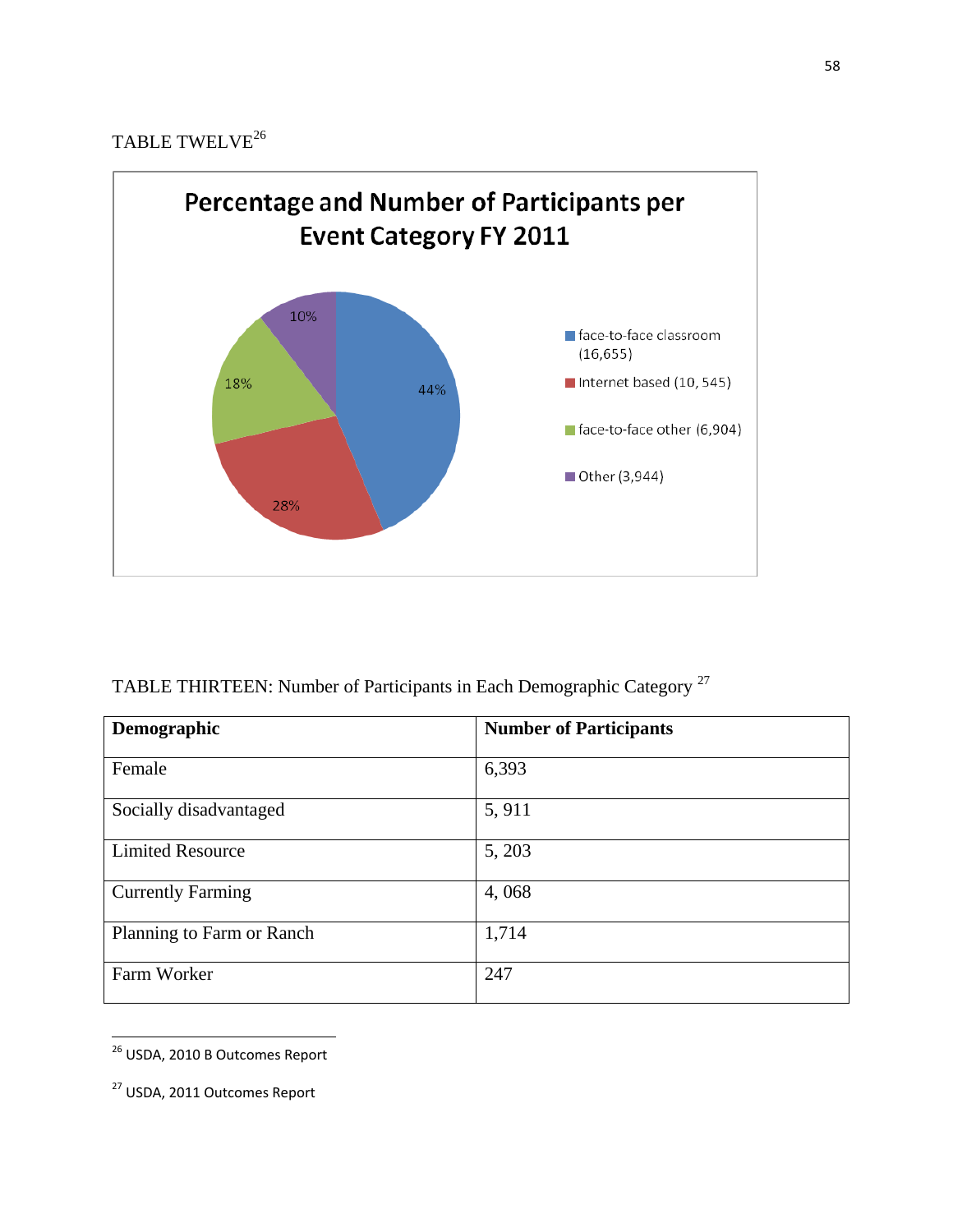TABLE FOURTEEN: Changes in Knowledge, Attitudes, Skills, and Intentions after Training Events<sup>28</sup>

| <b>Change</b>                                                      | <b>Participants Reporting</b> | $\frac{6}{9}$ |
|--------------------------------------------------------------------|-------------------------------|---------------|
| Increased their knowledge                                          | 8,388                         | 85%           |
| Changed their attitude                                             | 3,609                         | 83%           |
| Acquired a new skill after<br>attending training                   | 987                           | 81%           |
| Planned to change their<br>behavior as a result of the<br>training | 8,287                         | 73%           |
| Planned to start a farm after<br>their training                    | 3, 104                        | 45%           |

<sup>59</sup>

<sup>&</sup>lt;sup>28</sup> USDA, 2011 Outcomes Report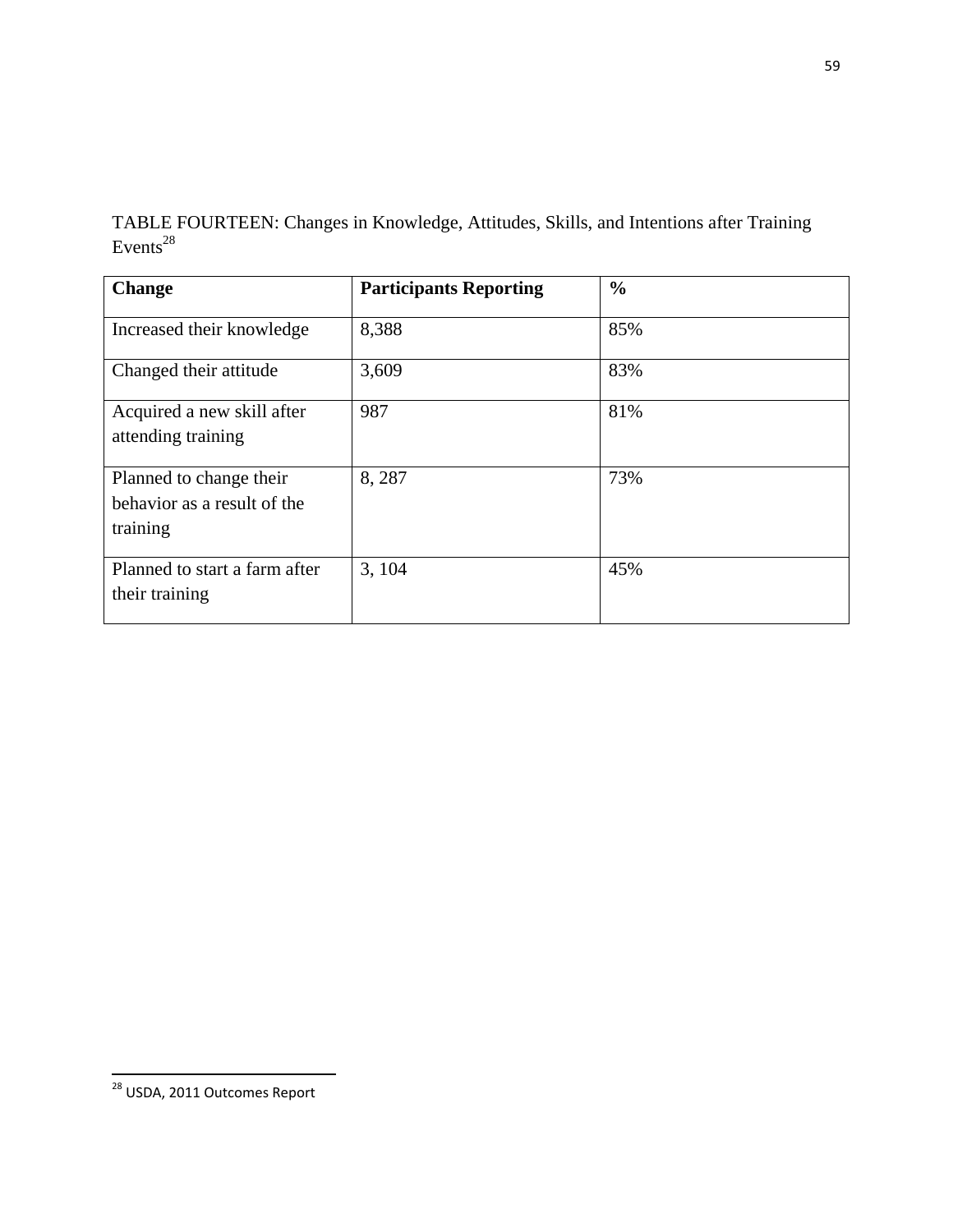### **References**

- 1. Ahearn, M. & Newton, D. 2009. "Beginning Farmers and Ranchers." *U.S. Department of Agriculture (USDA) - Economic Research Service* (ERS). Retrieved from: [http://papers.ssrn.com/sol3/papers.cfm?abstract\\_id=1408234](http://papers.ssrn.com/sol3/papers.cfm?abstract_id=1408234)
- 2. American Farm Bureau Foundation. 2012. "Fast Facts about Agriculture." Retrieved from: [http://www.fb.org/index.php?action=newsroom.fastfacts.](http://www.fb.org/index.php?action=newsroom.fastfacts)
- 3. American Farmland Trust. 2012. *Farming by the Numbers.* Retrieved from: [http://www.farmland.org/programs/protection/American-Farmland-Trust-Farmland-](http://www.farmland.org/programs/protection/American-Farmland-Trust-Farmland-Protection-Farmland-by-the-numbers.asp)[Protection-Farmland-by-the-numbers.asp](http://www.farmland.org/programs/protection/American-Farmland-Trust-Farmland-Protection-Farmland-by-the-numbers.asp)
- 4. Bacigalupo, A. S. 2010. "Farmers Growing Farmers: Next Generation Education in Four Learning Stages." Retrieved from: [http://cris.nifa.usda.gov/cgi](http://cris.nifa.usda.gov/cgi-bin/starfinder/0?path=fastlink1.txt&id=anon&pass=&search=R=41629&format=WEBLINK)[bin/starfinder/0?path=fastlink1.txt&id=anon&pass=&search=R=41629&format=WEBLI](http://cris.nifa.usda.gov/cgi-bin/starfinder/0?path=fastlink1.txt&id=anon&pass=&search=R=41629&format=WEBLINK) [NK](http://cris.nifa.usda.gov/cgi-bin/starfinder/0?path=fastlink1.txt&id=anon&pass=&search=R=41629&format=WEBLINK)
- 5. Barnett, Barry. 2000. "The U.S. Farm Financial Crisis of the 1980s." *Agricultural History* Vol. 74, No. 2. Retrieved from: [http://www.jstor.org/discover/10.2307/3744858?uid=3739936&uid=2134&uid=2&uid=7](http://www.jstor.org/discover/10.2307/3744858?uid=3739936&uid=2134&uid=2&uid=70&uid=4&uid=3739256&sid=21101816215817) [0&uid=4&uid=3739256&sid=21101816215817](http://www.jstor.org/discover/10.2307/3744858?uid=3739936&uid=2134&uid=2&uid=70&uid=4&uid=3739256&sid=21101816215817)
- 6. Brownback, S. 2002. "Conference Record of May 7, 2002." 107th Congress. Retrieved from: [www.thomas.loc.gov](http://www.thomas.loc.gov/)
- 7. Conkin, P.K. 2008. "A Revolution Down on the Farm." *The University Press of Kentucky*: KY.
- 8. Cornell University Law School. 2013."Beginning farmer and rancher development program."Retrieved from: <http://www.law.cornell.edu/uscode/text/7/3319f>
- 9. Cross, C. F. (1999). *Justin Smith Morrill: Father of the Land-grant Colleges*. Michigan State University Press.
- 10. CRS Summary. 2002. "Farm Security and Rural Investment Act."  $107<sup>th</sup>$  Congress. Retrieved from [http://thomas.loc.gov/cgi](http://thomas.loc.gov/cgi-bin/bdquery/D?d107:1:./temp/~bdldpG:@@@D&summ2=m&|/home/LegislativeData.php?n=BSS;c=107|)[bin/bdquery/D?d107:1:./temp/~bdldpG:@@@D&summ2=m&|/home/LegislativeData.ph](http://thomas.loc.gov/cgi-bin/bdquery/D?d107:1:./temp/~bdldpG:@@@D&summ2=m&|/home/LegislativeData.php?n=BSS;c=107|) [p?n=BSS;c=107|.](http://thomas.loc.gov/cgi-bin/bdquery/D?d107:1:./temp/~bdldpG:@@@D&summ2=m&|/home/LegislativeData.php?n=BSS;c=107|)
- 11. CRC Summary. 2008. "The Food, Conservation, and Energy Act of 2008." 110<sup>th</sup> Congress. Retrieved from: [http://thomas.loc.gov/cgi-bin/bdquery/z?d110:H.R.2419.](http://thomas.loc.gov/cgi-bin/bdquery/z?d110:H.R.2419)
- 12. Environmental Protection Agency (EPA). 2013. "Demographics." Retrieved from: <http://www.epa.gov/agriculture/ag101/demographics.html>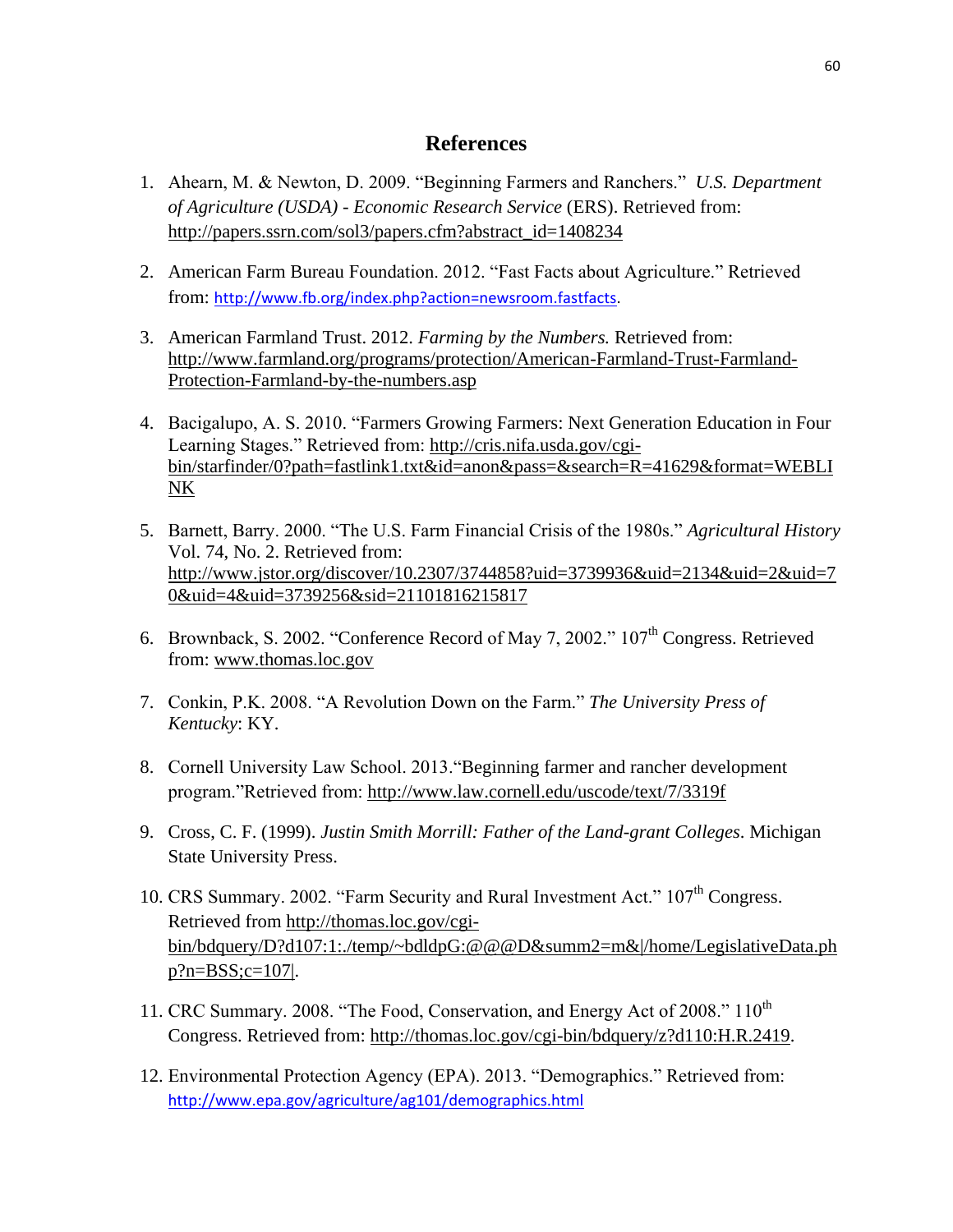- 13. Farm Aid. 2010. "Farm Bill Study Guide." Retrieved from: [http://www.farmaid.org/site/c.qlI5IhNVJsE/b.7982385/k.559C/Farm\\_Bill\\_Study\\_Guide.](http://www.farmaid.org/site/c.qlI5IhNVJsE/b.7982385/k.559C/Farm_Bill_Study_Guide.htm) [htm](http://www.farmaid.org/site/c.qlI5IhNVJsE/b.7982385/k.559C/Farm_Bill_Study_Guide.htm)
- 14. Gorelick, S. 2000. "The Farm Crisis." *The Ecologist Magazine."* Retrieved from: <http://www.localfutures.org/publications/online-articles/the-farm-crisis>
- 15. Guru, M. & Horne, J. 2000. "U.S. Farm Crisis." The Kerr Center for Sustainable Agriculture. Retrieved from: [http://www.kerrcenter.com/publications/FarmCrisis.PDF.](http://www.kerrcenter.com/publications/FarmCrisis.PDF)
- 16. Harkin, T. 2002. "Conference Record of May 7, 2002." 107<sup>th</sup> Congress. Retrieved from: [www.thomas.loc.gov](http://www.thomas.loc.gov/)
- 17. Hedberg, R. 2013. Personal Communications. March 4, 2013.
- 18. Land Stewardship Project. 2012. "The Beginning Farmer and Rancher Development Program 2012 Progress Report." Retrieved from: [http://www.thegreenhorns.net/wp](http://www.thegreenhorns.net/wp-content/files_mf/1357935339BFRDP2012ProgressReportFINAL.pdf)[content/files\\_mf/1357935339BFRDP2012ProgressReportFINAL.pdf.](http://www.thegreenhorns.net/wp-content/files_mf/1357935339BFRDP2012ProgressReportFINAL.pdf) .
- 19. Library of Congress. 2010. "Primary Documents in American History- Morrill Act." Retrieved from: [http://www.loc.gov/rr/program/bib/ourdocs/Morrill.html.](http://www.loc.gov/rr/program/bib/ourdocs/Morrill.html)
- 20. Land Stewardship Project. 2013. "About Us." Retrieved from: [http://landstewardshipproject.org/about.](http://landstewardshipproject.org/about)
- 21. Land Stewardship Project. 2011. "Beginning Farmer and Rancher Development Program: 2010 Progress Report and Recommendations." The Land Stewardship Project.
- 22. Land Stewardship Project. 2011. "Beginning Farmer and Rancher Development Program: 2011 Progress Report and Recommendations." The Land Stewardship Project.
- 23. Land Stewardship Project. 2012. "Beginning Farmer and Rancher Development Program: 2012 Progress Report and Recommendations." The Land Stewardship Project.
- 24. Leer, S. 2002. "Freedom to Farm." *Agri-Cultures Magazine.* Perdue University. Retrieved from: [http://www.agriculture.purdue.edu/agricultures/past/winter2002/features/feature\\_04.html](http://www.agriculture.purdue.edu/agricultures/past/winter2002/features/feature_04.html)
- 25. Lobao, L., and Meyer, K. 2001. "The Great Agriculture Transition: Crisis, Change, and Social Consequences of Twentieth Century US Farming." Annual Review of Sociology, Vol. 27. Retrieved from: [http://www.jstor.org/stable/2678616.](http://www.jstor.org/stable/2678616)
- 26. Masterson, K. 2011. "The Farm Bill: From Charitable Start To Prime Budget Target." NPR. Retrieved from: [http://www.npr.org/blogs/thesalt/2011/09/26/140802243/the-farm](http://www.npr.org/blogs/thesalt/2011/09/26/140802243/the-farm-bill-from-charitable-start-to-prime-budget-target)[bill-from-charitable-start-to-prime-budget-target](http://www.npr.org/blogs/thesalt/2011/09/26/140802243/the-farm-bill-from-charitable-start-to-prime-budget-target)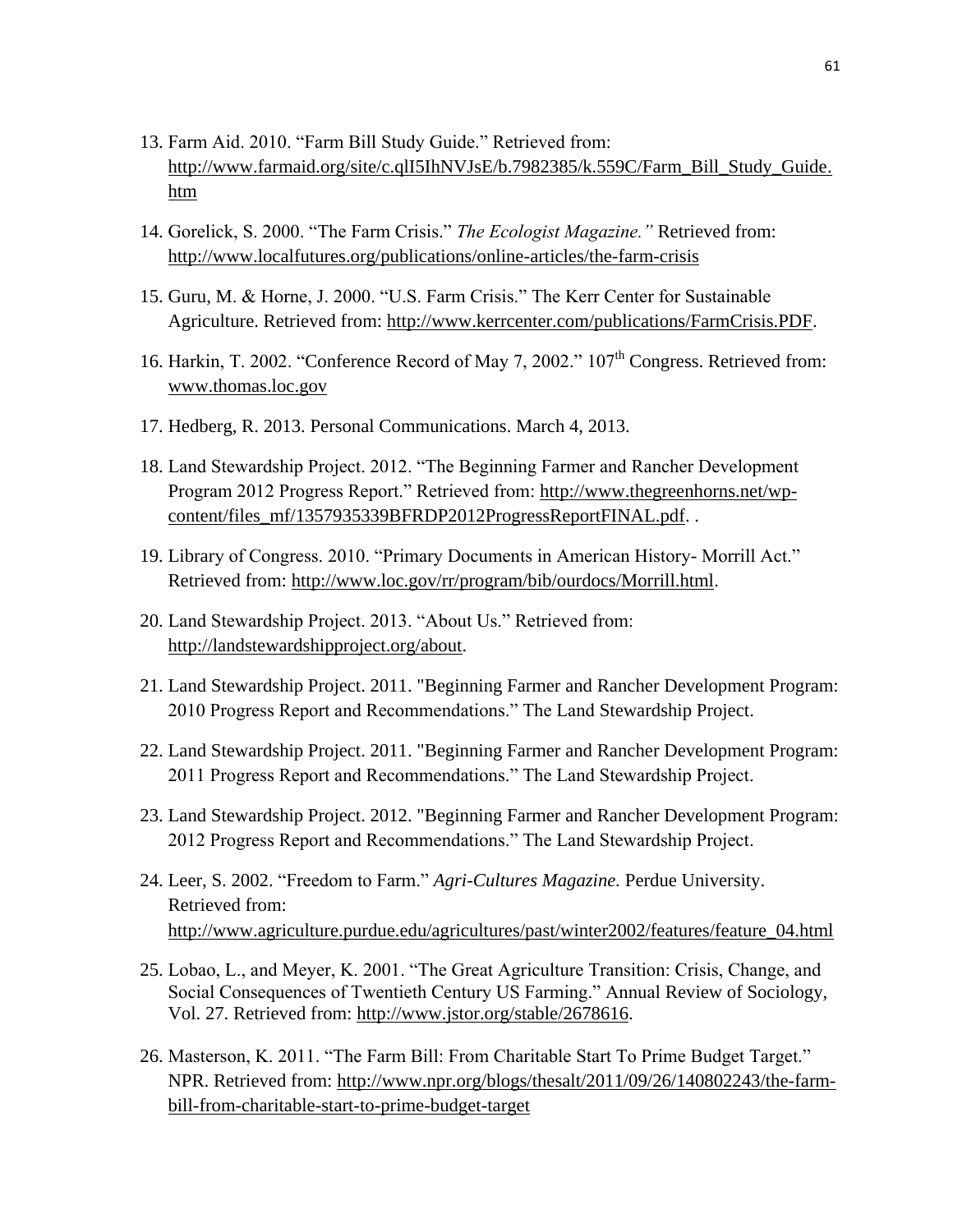- 27. Mishra, A.K. and El-Osta, H.S. (2007), "Factors affecting succession decisions in family farm businesses: evidence from a national survey." *Journal of the American Society of Farm Managers and Rural Appraisers*, Vol. 70 No. 1, pp. 1-10.
- 28. Mishra, A., Wilson, C., & Williams, R. 2009. "Factors Affecting Financial Performance of New and Beginning Farmers." *Agricultural Finance Review*. Vol. 69 No. 2. Retrieved from:<http://naldc.nal.usda.gov/download/36203/PDF>
- 29. National Center for Policy Analysis. 2002. "Freedom to Farm Act Backfires." Retrieved from: [http://www.ncpa.org/sub/dpd/index.php?Article\\_ID=7317.](http://www.ncpa.org/sub/dpd/index.php?Article_ID=7317)
- 30. National Institute of Food and Agriculture. 2011. "Program Synopsis: Beginning Farmers and Rancher." Retrieved from: [http://www.nifa.usda.gov/funding/bfrdp/bfrdp\\_synopsis.html](http://www.nifa.usda.gov/funding/bfrdp/bfrdp_synopsis.html)
- 31. National Sustainable Agriculture Coalition. 2009. "Beginning Farmer Development Program." Retrieved from: [http://sustainableagriculture.net/publications/grassrootsguide/farming](http://sustainableagriculture.net/publications/grassrootsguide/farming-opportunities/beginning-farmer-development-program/)[opportunities/beginning-farmer-development-program/](http://sustainableagriculture.net/publications/grassrootsguide/farming-opportunities/beginning-farmer-development-program/)
- 32. National Sustainable Agriculture Coalition. 2012. "What's at Stake: Beginning Farmers." Retrieved from:<http://sustainableagriculture.net/blog/whats-at-stake-bfr/>
- 33. National Young Farmers Coalition. 2013. "Young Farmers Take to Washington." Retrieved from: [http://www.youngfarmers.org/policy/beginning-farmers-and-ranchers](http://www.youngfarmers.org/policy/beginning-farmers-and-ranchers-development-program/)[development-program/](http://www.youngfarmers.org/policy/beginning-farmers-and-ranchers-development-program/)
- 34. Nestle, M. (2012). Utopian Dream: A New Farm Bill. Dissent (00123846), 59(2), 15.
- 35. Niewolny, K. 2012. "Beginning Farmer and Rancher Coalition Project." Retrieved from: <http://www.vabeginningfarmer.aee.vt.edu/mentoring/vbf-flyer-sept-2012.pdf>
- 36. Niewolny, K., & Lillard, P. 2010. *"*Expanding the boundaries of beginning farmer training and program development: A review of contemporary initiatives to cultivate a new generation of American farmers." *Journal of Agriculture, Food Systems, and Community Development.* Retrieved from: [http://nebeginningfarmers.org/files/2012/04/JAFSCD\\_Expanding\\_Boundaries\\_of\\_Begin](http://nebeginningfarmers.org/files/2012/04/JAFSCD_Expanding_Boundaries_of_Beginning_Farmer_Programs_08-10-ygdauo.pdf) [ning\\_Farmer\\_Programs\\_08-10-ygdauo.pdf](http://nebeginningfarmers.org/files/2012/04/JAFSCD_Expanding_Boundaries_of_Beginning_Farmer_Programs_08-10-ygdauo.pdf)
- 37. Niewolny, K., Moore, D., Rudd, R., and Hodges, S. 2010. "Virginia Beginning Farmer and Rancher Coalition Project." CRIS Report, USDA. Retrieved from: [http://cris.nifa.usda.gov/cgi](http://cris.nifa.usda.gov/cgi-bin/starfinder/0?path=fastlink1.txt&id=anon&pass=&search=R=41350&format=WEBLINK)[bin/starfinder/0?path=fastlink1.txt&id=anon&pass=&search=R=41350&format=WEBLI](http://cris.nifa.usda.gov/cgi-bin/starfinder/0?path=fastlink1.txt&id=anon&pass=&search=R=41350&format=WEBLINK) [NK.](http://cris.nifa.usda.gov/cgi-bin/starfinder/0?path=fastlink1.txt&id=anon&pass=&search=R=41350&format=WEBLINK)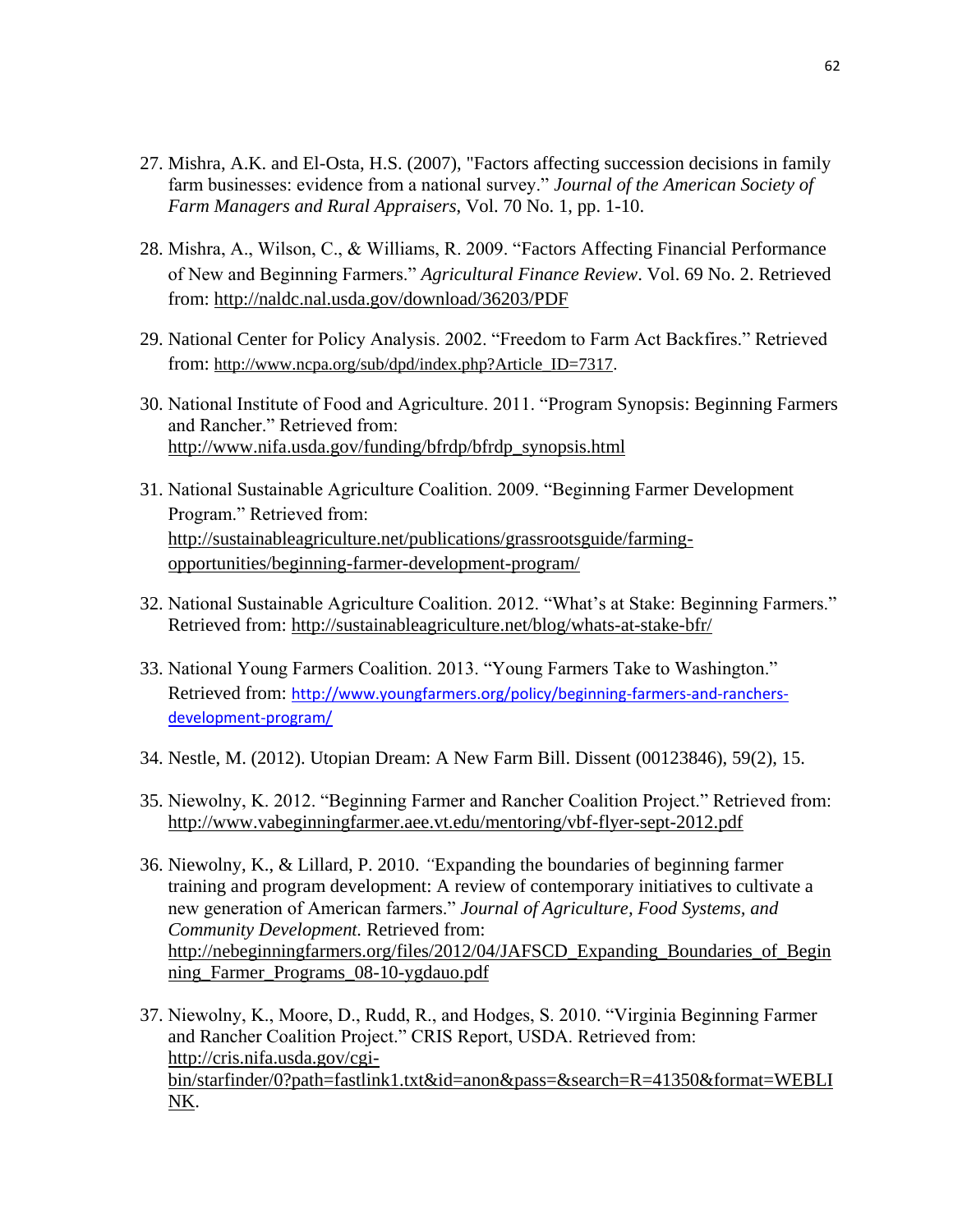- 38. Niewolny, K. 2013. Personal Communication, March 1, 2013.
- 39. Niewolny, K. 2012. "Successful Farm Start-up for Beginners: Virginia Beginning Farmer and Rancher Coalition Program." Virginia Cooperative Extension.
- 40. Obudzinski, J. 2013. Personal Communications, February 22, 2013.
- 41. Omaha World Herald.1984. "Stewardship Meetings Will Focus On Problems of Lost Farmland." *World-Herald News Service.*
- 42. Ritchie, S. 2013. Personal Conversation, March 15, 2013.
- 43. Rosset, P. 1999. "The Multiple Functions and Benefits of Small Farm Agriculture." *Food First/The Institute for Food and Development Policy.* Retrieved from: <http://www.foodfirst.org/files/pb4.pdf>
- 44. Sachs, C. E.; Barbercheck, M. E.; Brasier, K. J.; Hyde, J. A 2009. "Beginning Sustainability for New and Beginning Women Farmers Through Peer Learning, Mentoring, and Networking." Retrieved from: [http://cris.nifa.usda.gov/cgi](http://cris.nifa.usda.gov/cgi-bin/starfinder/0?path=fastlink1.txt&id=anon&pass=&search=R=34846&format=WEBLINK)[bin/starfinder/0?path=fastlink1.txt&id=anon&pass=&search=R=34846&format=WEBLI](http://cris.nifa.usda.gov/cgi-bin/starfinder/0?path=fastlink1.txt&id=anon&pass=&search=R=34846&format=WEBLINK) [NK](http://cris.nifa.usda.gov/cgi-bin/starfinder/0?path=fastlink1.txt&id=anon&pass=&search=R=34846&format=WEBLINK)
- 45. Shapiro, S. 1987. "An Analysis of the Family Farmer Bankruptcy Act of 1986." Lexis Nexis. Retrieved from: [https://litigation](https://litigation-essentials.lexisnexis.com/webcd/app?action=DocumentDisplay&crawlid=1&doctype=cite&docid=15+Hofstra+L.+Rev.+353&srctype=smi&srcid=3B15&key=a0488771f2d55925b49bc3fa0a9d1301)[essentials.lexisnexis.com/webcd/app?action=DocumentDisplay&crawlid=1&doctype=cit](https://litigation-essentials.lexisnexis.com/webcd/app?action=DocumentDisplay&crawlid=1&doctype=cite&docid=15+Hofstra+L.+Rev.+353&srctype=smi&srcid=3B15&key=a0488771f2d55925b49bc3fa0a9d1301) [e&docid=15+Hofstra+L.+Rev.+353&srctype=smi&srcid=3B15&key=a0488771f2d5592](https://litigation-essentials.lexisnexis.com/webcd/app?action=DocumentDisplay&crawlid=1&doctype=cite&docid=15+Hofstra+L.+Rev.+353&srctype=smi&srcid=3B15&key=a0488771f2d55925b49bc3fa0a9d1301) [5b49bc3fa0a9d1301.](https://litigation-essentials.lexisnexis.com/webcd/app?action=DocumentDisplay&crawlid=1&doctype=cite&docid=15+Hofstra+L.+Rev.+353&srctype=smi&srcid=3B15&key=a0488771f2d55925b49bc3fa0a9d1301)
- 46. Sureshwaran, S., & Ritchie, S. 2011. "U.S. FARM BILL RESOURCES AND PROGRAMS FOR BEGINNING FARMERS." Choices: The Magazine Of Food, Farm & Resource Issues, 26(2), 9-15. Retrieved from: [http://www.choicesmagazine.org/choices-magazine/theme-articles/innovations-to](http://www.choicesmagazine.org/choices-magazine/theme-articles/innovations-to-support-beginning-farmers-and-ranchers/us-farm-bill-resources-and-programs-for-beginning-farmers-)[support-beginning-farmers-and-ranchers/us-farm-bill-resources-and-programs-for](http://www.choicesmagazine.org/choices-magazine/theme-articles/innovations-to-support-beginning-farmers-and-ranchers/us-farm-bill-resources-and-programs-for-beginning-farmers-)[beginning-farmers-](http://www.choicesmagazine.org/choices-magazine/theme-articles/innovations-to-support-beginning-farmers-and-ranchers/us-farm-bill-resources-and-programs-for-beginning-farmers-)
- 47. Sureshwaran, S. 2013. "Beginning Farmer and Rancher Development Program." USDA. Retrieved from:<http://www.nifa.usda.gov/fo/beginningfarmerandrancher.cfm>
- 48. Sustainable Table. 2013. "Food Economics." GRACE Communications Foundation. Retrieved from: [http://www.gracelinks.org/491/food-economics.](http://www.gracelinks.org/491/food-economics)
- 49. The Hand that Feeds U.S. 2011. "The Next Farm Crisis." Retrieved from: [http://www.thehandthatfeedsus.org/farming\\_america-The-Next-Farm-Crisis.cfm](http://www.thehandthatfeedsus.org/farming_america-The-Next-Farm-Crisis.cfm)